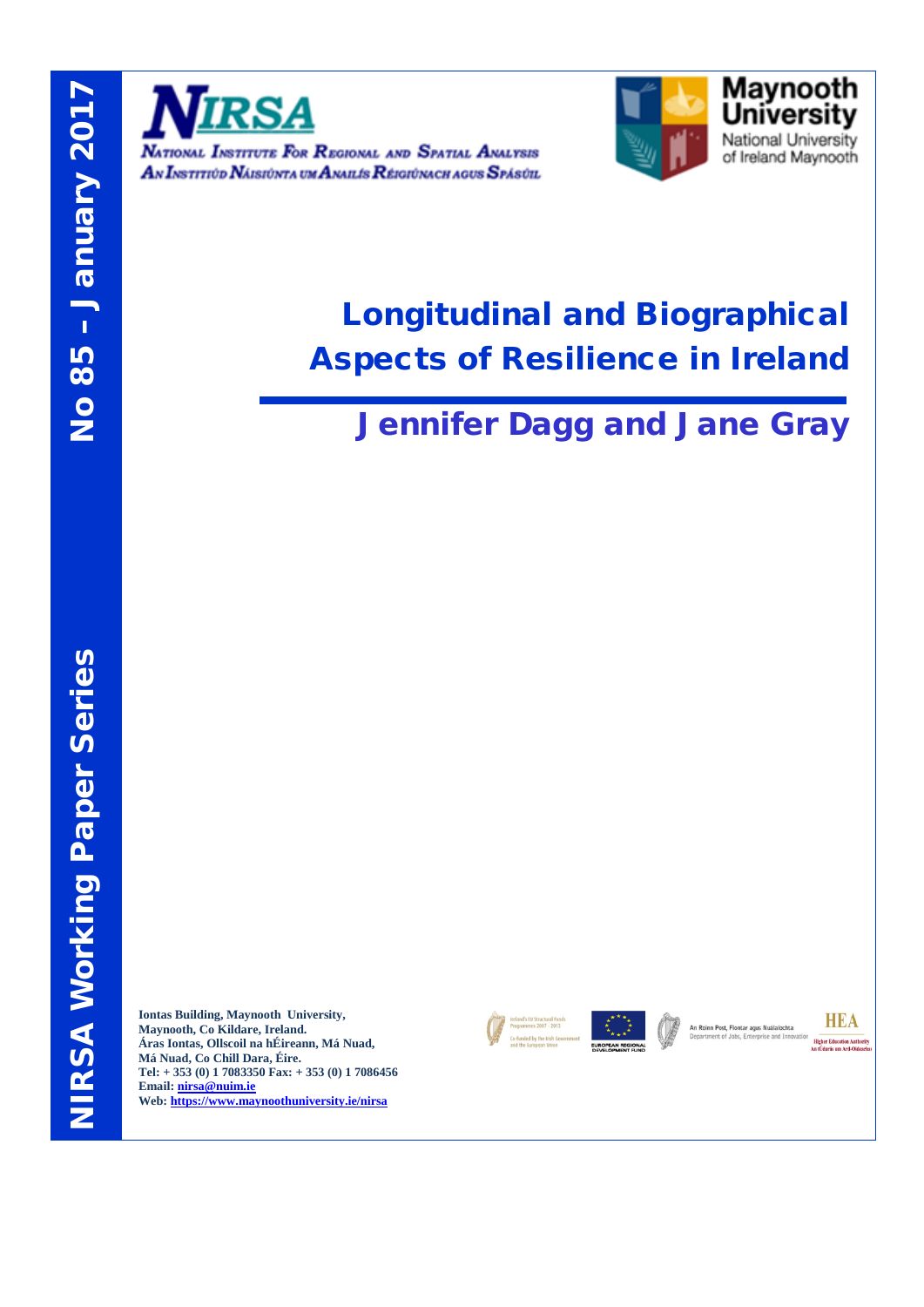### **Abstract**

This working paper provides an analysis of citizens' resilience to the crisis in Ireland from a biographical and longitudinal perspective. It was produced as the 'Irish National Report' (D6.25) for Work Package 6 within the FP7 Project, 'RESCuE: Patterns of resilience during socioeconomic crisis among households in Europe.' This paper applies the four themes of the lifecourse perspective: i) lives and historical times; ii) transitions and turning points; iii) linked lives; and iv) agency and visions of the future, to enhance our understanding of citizens' varying capacities for resilience in the context of the crisis. It analyses how life course characteristics – including birth cohort and family life stage – intersect with structural disadvantage, past experiences of adversity and the timing of life transitions and events leading to different pathways through life. By adopting a qualitative approach, the RESCuE study provides additional insights on how people adapt to adverse transitions and engage in life planning. In particular, it yields rich data on the complex processes surrounding turning points in the life course, providing essential information for understanding how such 'critical moments' give rise to positive or negative trajectories.

Recommended citation: Dagg, J. and Gray, J. (2017) *Longitudinal and biographical aspects of resilience in Ireland*. NIRSA Working Paper No.85 (NIRSA, Maynooth, Ireland). Available at: https://www.maynoothuniversity.ie/social-sciences-institute/working-papers



This project has received funding from the European Union's Seventh Framework Programme for research, technological development and demonstration under grant agreement no. 613245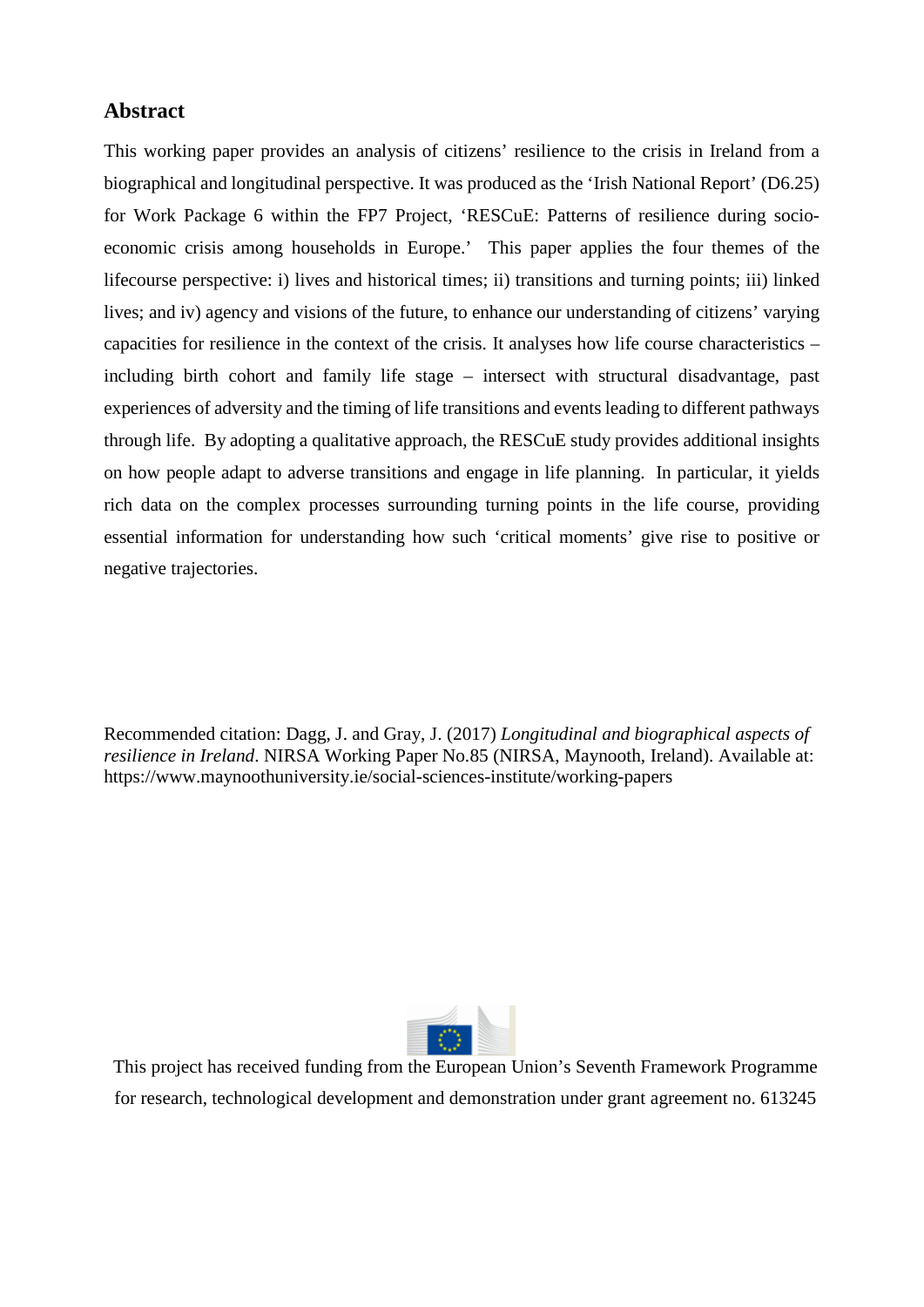## **Contents**

| c. Participants born during the 1980s recession and early years of the Celtic Tiger  18   |  |
|-------------------------------------------------------------------------------------------|--|
|                                                                                           |  |
|                                                                                           |  |
|                                                                                           |  |
|                                                                                           |  |
|                                                                                           |  |
|                                                                                           |  |
|                                                                                           |  |
| 6.3.3 Analysis of impact of transitions and turning points on contemporary experience  35 |  |
|                                                                                           |  |
|                                                                                           |  |
|                                                                                           |  |
|                                                                                           |  |
|                                                                                           |  |
|                                                                                           |  |
|                                                                                           |  |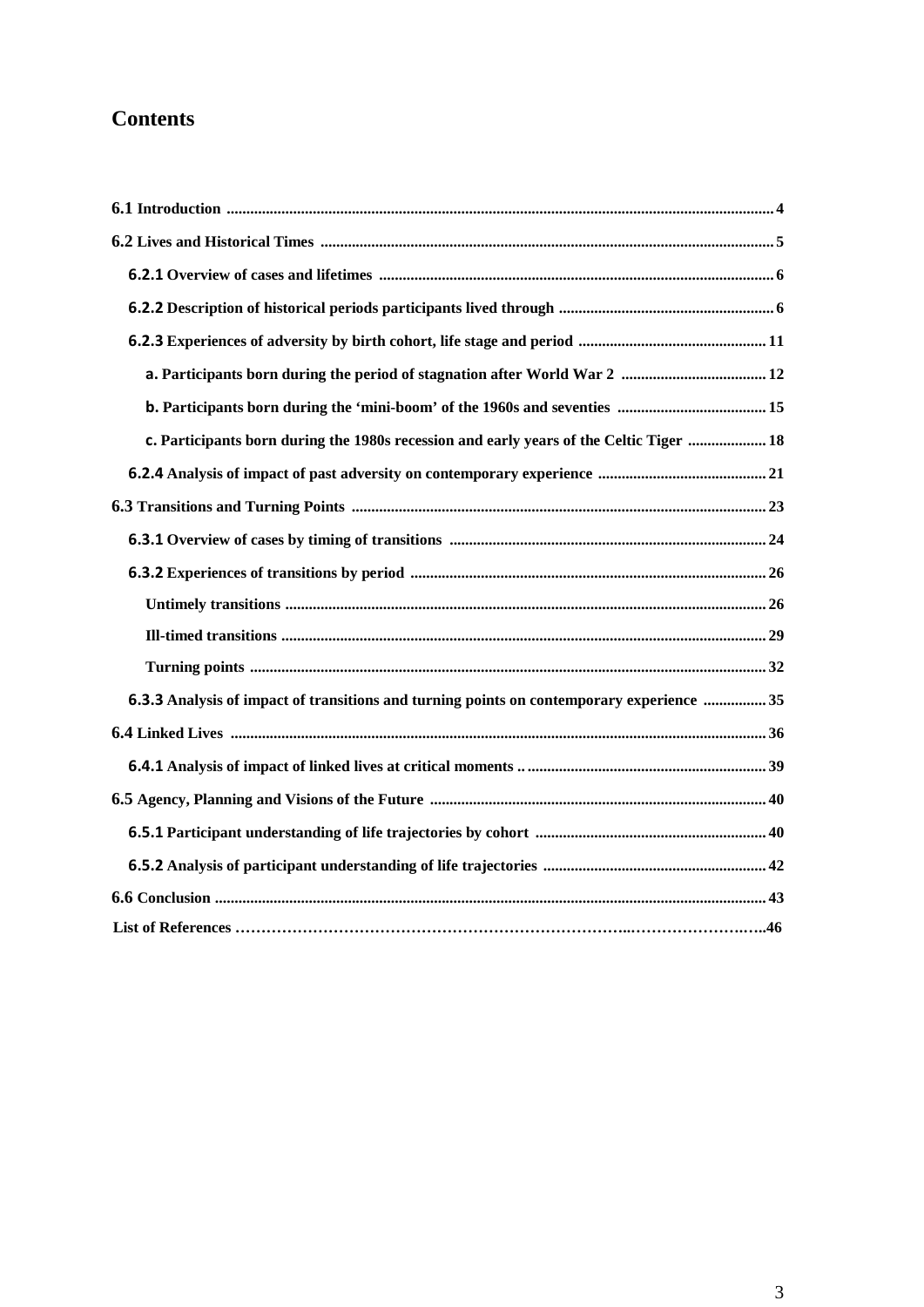## <span id="page-3-0"></span>**6.1 Introduction**

This report provides an analysis of citizens' resilience to the crisis in Ireland from a biographical and longitudinal perspective. Such an approach is central to shifting the analytical and policy focus from a deficit understanding of poverty and disadvantage towards one centred on opportunities for resilience (Dagdeviren et al. 2016). In contrast to stratification models of poverty, which have emphasized its hierarchical and persistent nature, biographical perspectives have tended to emphasize the extent to which the risk of poverty is associated with transient phases in individual lives (Vandecasteele 2011, pp. 247- 248). Furthermore, biographical scholarship informed by the life course perspective emphasizes the central role of human capacity for agency and 'planfulness' in coping with adverse circumstances (Elder 1994). The biographical approach, therefore, can be taken to imply that, instead of directing resources at vulnerable socio-economic *groups*, policies aimed at promoting resilience should focus on assisting citizens at particular 'crisis' moments and phases, both to help people 'bounce back' as quickly as possible and to ensure that earlier life experiences of disadvantage do not become cumulative, depressing people's abilities to cope with new challenges over time.

However, other recent research has demonstrated both the continuing explanatory importance of hierarchical models of poverty and disadvantage (Whelan and Maitre 2008) and that stratification and biographical risks intersect with one another in significant ways. Thus, for example, (Vandecasteele 2011) demonstrated that structurally vulnerable groups are placed at greater risk during poverty-triggering transitions, such as childbirth, but that all social groups were exposed to the risk of poverty as a result of life crises such as unemployment and partnership dissolution. Understanding citzens' varying potential for resilience in the context of a significant historical crisis, such as the Great Recession requires, therefore, that we attend to the ways in which life course characteristics intersect with historical context, structural disadvantage and past experiences of 'risk-triggering' transitions and experiences of adversity. While large scale *quantitative* longitudinal studies provide vital evidence for understanding these processes, the *qualitative* longitudinal approach mobilized in the RESCuE project adds two important additional dimensions. First, this approach yields more detailed information about people's agency in coping and planning, and about their understandings of their experiences. Second, in doing so it helps to elucidate the causal processes giving rise either to cumulative disadvantage or resilience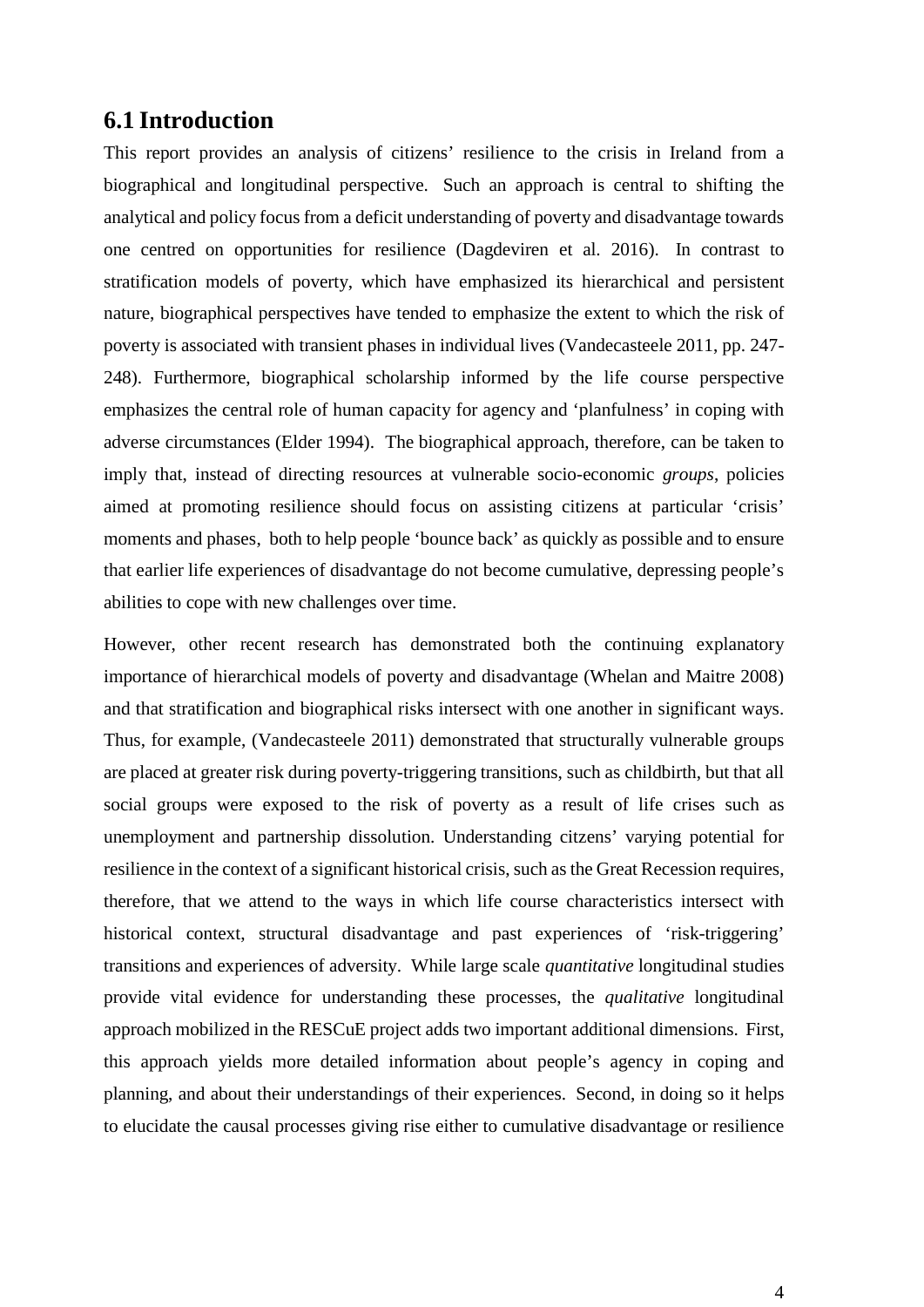in the dynamic interactions amongst the three 'risk-generating' dimensions of social life: historical crisis; the social structuring of life stages and transitions; and structural inequality.

The intersection between biographical and stratification processes has also been demonstrated to vary by welfare state regime. Thus Fouarge and Layte (2005) found that liberal and southern welfare regimes were characterized by greater risk of entry into poverty and of longer periods of poverty duration compared to social democratic regimes. More recently, Vandecasteele (2010) presented evidence that the poverty risk of different life events varies across welfare regimes. For example, young adults in Denmark experienced a significantly greater risk of short-term poverty after leaving the adult home, in contrast to Spain where the risk was negligible. This finding suggests that both welfare-regime differences and variations in family-household practices can give rise to different patterns of poverty and resilience across the life course in different European contexts.

This national report summarizes and analyses biographical and longitudinal dimensions of resilience in Ireland, a country normally included within the liberal cluster of European welfare regimes. We begin with a discussion of the intersection of lives and historical times in the life course trajectories of Irish participants in the RESCuE project.

## **6.2 Lives and Historical Times**

The life course perspective provides a useful analytical framework for understanding the 'risk- generating' and adaptive dynamics at the intersection of individual lives and historical processes described above (Laub and Sampson 1993). In a classic article, Elder (1994) elucidated four central themes at the heart of the life course perspective, namely: (1) lives and historical times; (2) the timing of lives; (3) linked lives; (4) agency. This national report will build up a longitudinal analysis of the dynamic intersection between the Irish RESCuE participants' biographical experiences and their capacities for resilience using these four analytical pillars.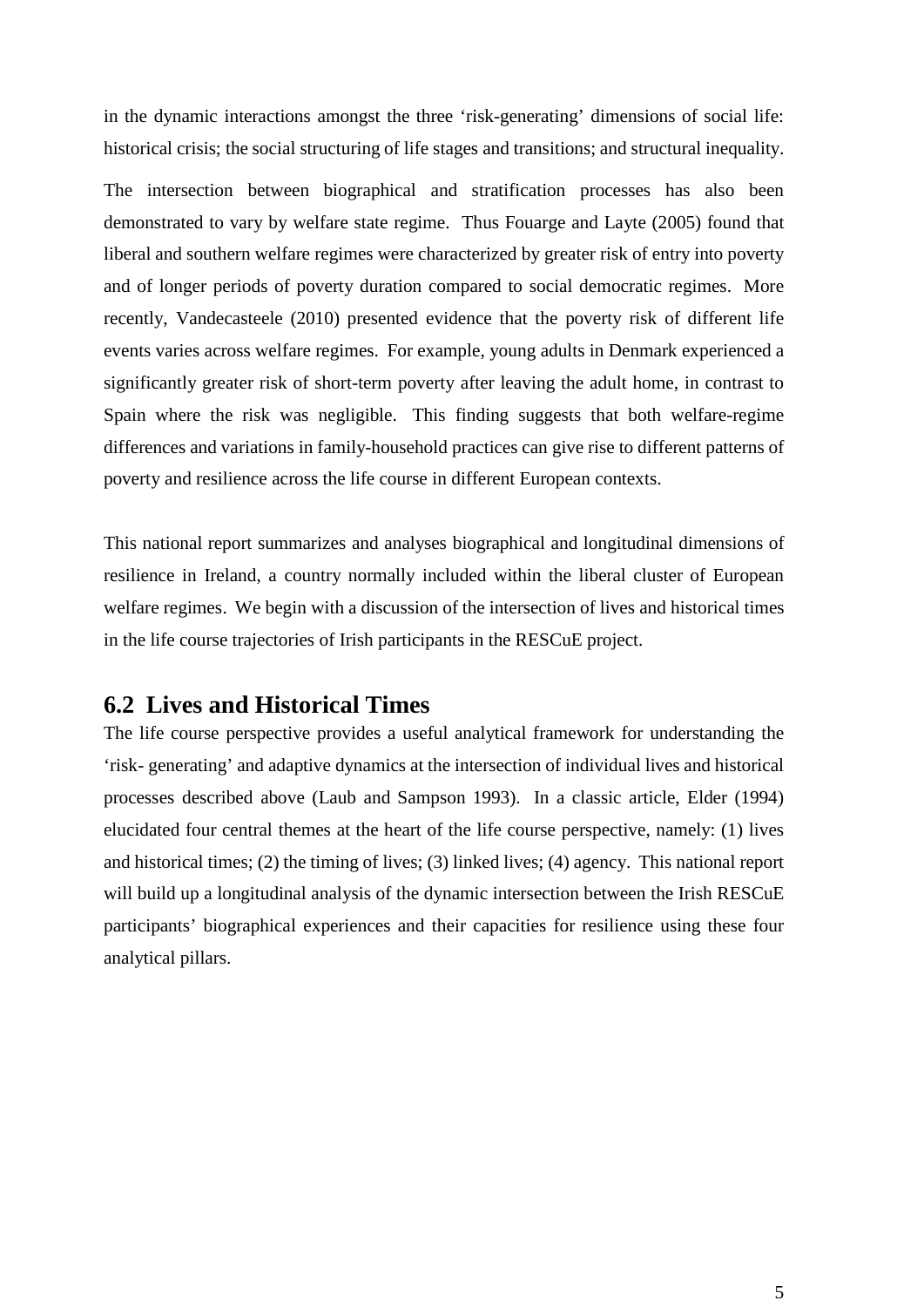#### <span id="page-5-0"></span>**6.2.1 Overview of cases and lifetimes**

| <b>Decade</b> | <b>Rural</b>  | <b>Urban</b> | <b>Total</b>  |
|---------------|---------------|--------------|---------------|
| 1930s         | 1             | 0            | 1             |
| 1940s         | 1             | ი            | 1             |
| 1950s         | $\mathcal{P}$ | 2            | 4             |
| 1960s         | ŋ             | 2            | $\mathcal{P}$ |
| 1970s         | 3             | 3            | 6             |
| 1980s         | 3             | ς            | 6             |
| 1990s         | 2             | ξ            | 5             |
| Total         | 12            | 13           | 25            |

#### **Table 6.1. Irish RESCuE Participants by Decade of Birth**

The first pillar of life course analysis refers to how, depending on their year of birth, peoples' lives traverse different 'historical worlds' (Elder 1994, p. 5). **Table 6.1** gives a summary of the Irish people who were interviewed for the RESCuE project according to their decade of birth.

#### <span id="page-5-1"></span>**6.2.2 Description of historical periods participants lived through**

**Figure 6.1** provides a visual representation of how the lives of participants born in different years intersected with cycles of economic growth and stagnation in Ireland. For example, participants born in the mid-1950s entered adulthood and the early stages of family formation during a period of economic growth and optimism. By contrast, participants born in the mid-1980s entered adulthood during a period of unprecedented economic boom, but for them the years of early family formation coincided with a period of correspondingly severe economic crisis. In order to provide context for a more detailed examination of how individual participants' life experiences intersected with the macro socio-economic context, we first provide a brief overview of the broad contours of social change in Ireland since the foundation of the state in 1922.

As **Figure 6.1** suggests, the socio-economic history of Ireland can be divided into six broadly defined stages: (1) a period of 'rural fundamentalism' in the 1930s and forties; (2) a 'lost decade' in the 1950s when Irish social and economic development failed to match the postwar boom that characterized many western European countries; (3) a period of social and economic modernization and growth during the 1960s and seventies in the wake of significant changes in macro-economic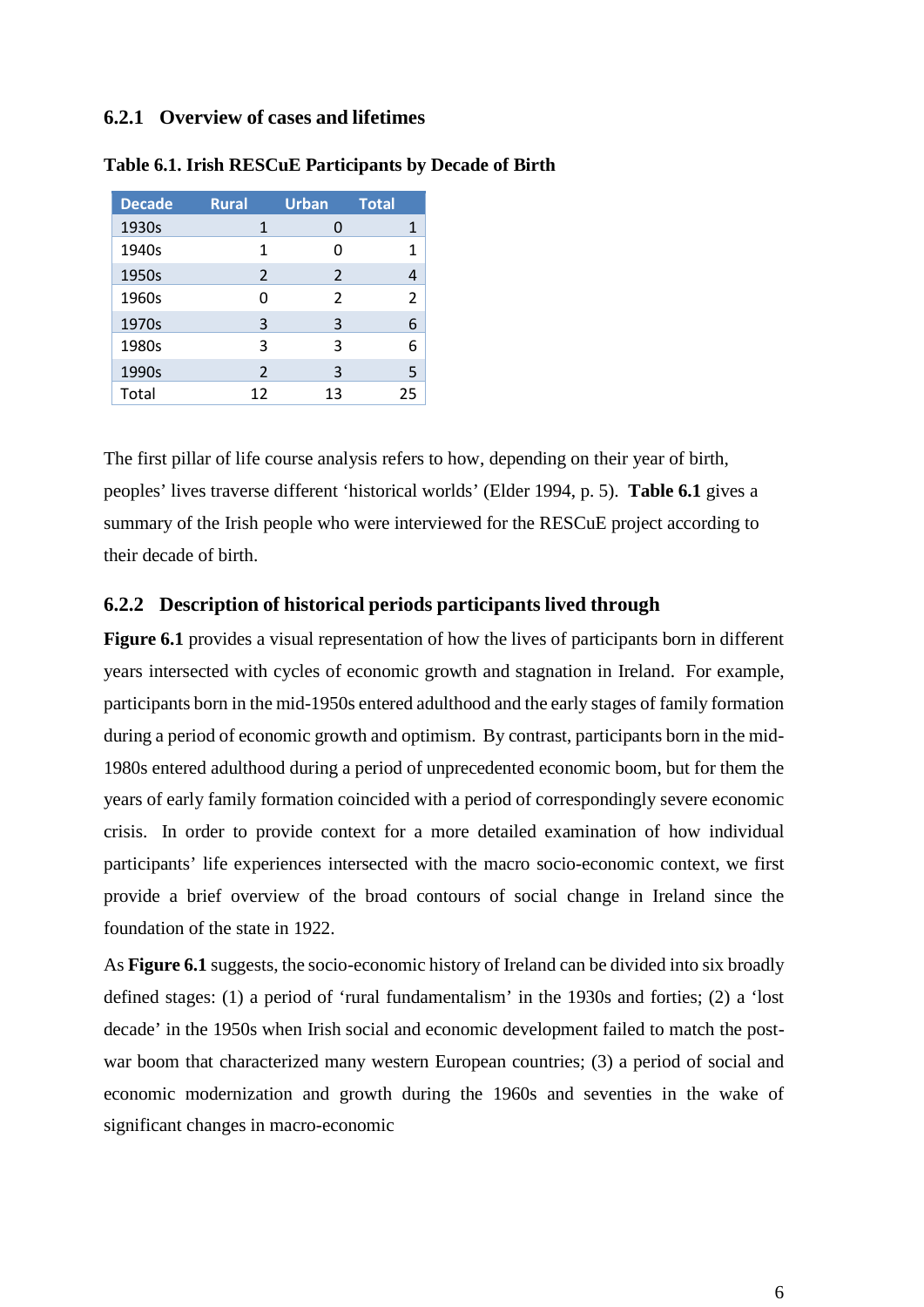

**Figure 6.1. Irish RESCuE Participants by Decade of Birth and GDP (International 1990 Dollars)**

Source: The Maddison-Projec[t, http://www.ggdc.net/maddison/maddison](http://www.ggdc.net/maddison/maddison-project/home.htm)[project/home.htm, 2](http://www.ggdc.net/maddison/maddison-project/home.htm)013 version.

and social policy; (4) a period of recession beginning in the 1980s; (5) the unprecedented economic boom known as the 'Celtic Tiger,' that lasted from the mid 1990s through the middle of the first decade of the  $21<sup>st</sup>$  century; (6) the recent period of severe economic crisis dating from around 2008.

The period of 'rural fundamentalism' in the nineteen-thirties and forties (Hannan and Commins, 1992) followed on from post-independence secessionist policies oriented towards securing and maintaining the independence of the state. Economic policy centred on the goal of attaining greater self-sufficiency through the imposition of tariffs oriented towards supporting domestic industry, and through the encouragement of tillage agriculture in support of the smaller farmers that comprised much of the electoral support base for the dominant political party (Fianna Fáil) (O Grada 1997, p. 5). The period after 1932 saw an expansion in the number of social welfare schemes (including the introduction of children's allowances in 1944), coupled with a decline in their relative generosity (Cousins 2005: 26- 27).

Farmers comprised forty-four percent of gainfully employed Irish men in 1926 (Breen et. al 1990, p. 55), and just over half of all farms were less than thirty acres in size. Agricultural labourers comprised fourteen percent of employed men. The stability of the small-farm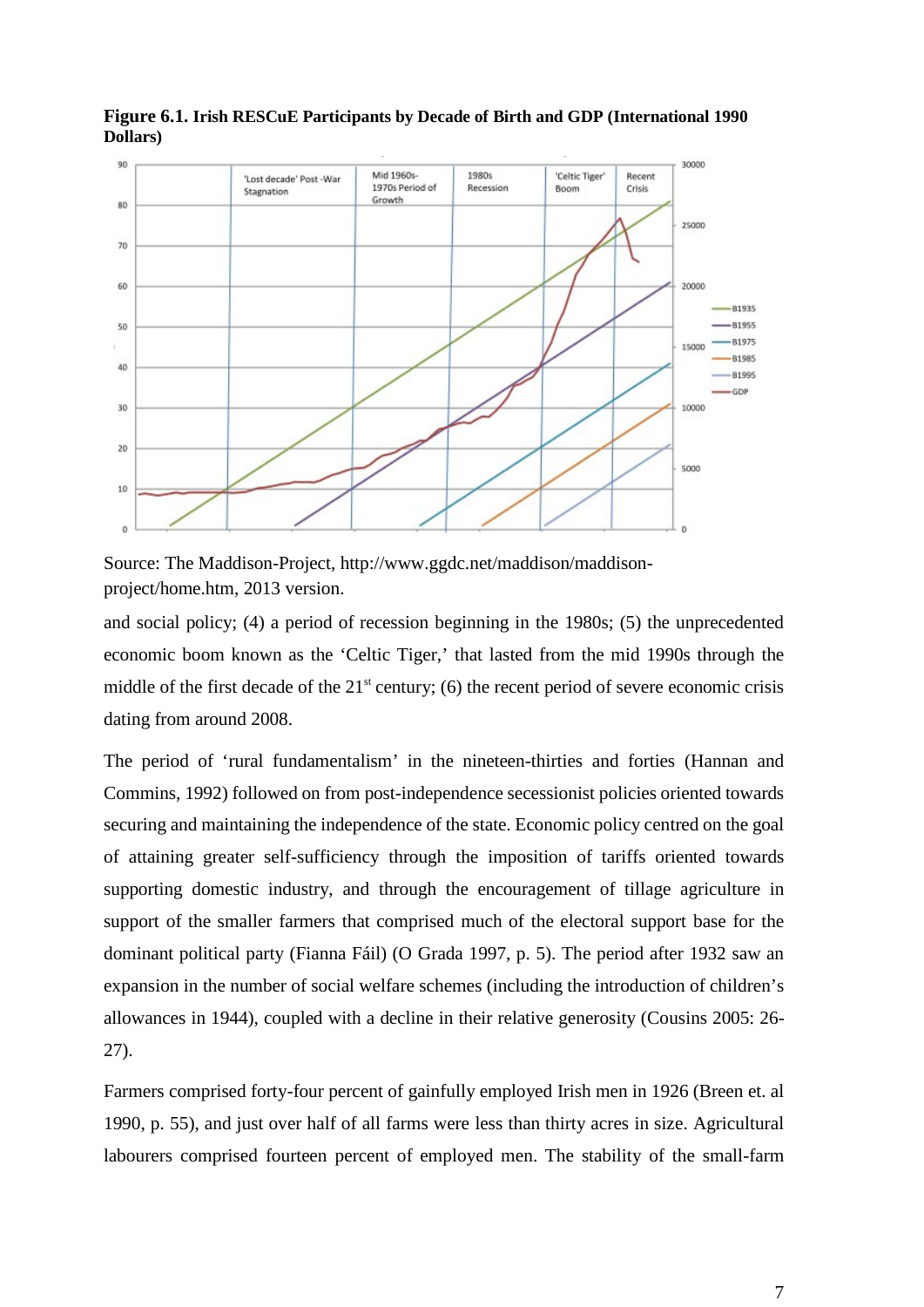population has been linked to its 'cultural autonomy and effective methods of selfreproduction' under a 'stem-familysystem of inheritance (Hannan and Commins 1992, p. 81), although the historical evolution, form and extent of these practices have also been subject to considerable debate (for a discussion see Gray 2008). Unquestionably, however, the Ireland of the 1930s and forties was characterized by a unique combination of low marriage, high marital fertility and high levels of emigration (O'Grada 1997, p. 192).

Rural fundamentalism gave way to a period of 'agonising reappraisal' (Garvin 2004) during the 1950s, when protectionist policies were yielding to those of 'developmentalism,' and the opening of the economy to foreign direct investment. The nineteen-fifties have been described as 'a miserable decade for the Irish economy,' when real national income virtually stagnated and net emigration reached its twentieth century peak (O Grada 1997: 25-27). This was followed by a decade of rapid growth in the 1960s as economic policy changed in favour of an export-oriented strategy and towards attracting foreign investment. After 1961, the opportunities for employment in agriculture, and in low-skilled manual work diminished, while those in middle-class and skilled manual work increased (Layte and Whelan 2000). From the late 1960s social welfare spending entered an expansionary phase accompanied by a shift towards a social insurance model (Cousins 2005: 29-30). The introduction of a free secondary education scheme in 1967 has been acknowledged as one of the most significant state interventions during this period. Age at marriage had been declining steadily since the 1930s, but began to decline more rapidly in the 1950s (Coleman 1992: 64-66).

The 1970s and eighties were decades of dramatic social change. Ireland joined the European Economic Community in 1973. Economic growth continued through the 1970s, but employment growth was 'largely stagnant,' with most new jobs being generated within the service sector (Breen et al. 1990: 135). Employment subsequently collapsed in the 1980s, with a corresponding increase in emigration, due to the demise of indigenous manufacturing and the failure of foreign-owned firms to create sufficient numbers of replacement jobs (O'Hearn 2001: 159; O Riain and O'Connell 2000: 319). State spending expanded in the 1970s and during the first half of the 1980s, but this was followed by severe cutbacks between 1987 and 1990, in response to the fiscal deficit. O Riain and O'Connell (2000: 326) described the welfare state model that emerged as a '"pay-related" welfare state which provides a basic minimal level of security and service on near-universal grounds to all resident citizens, but one which mixes public and private components in a manner that allows those with advantages generated in the market to supplement their social citizenship rights with their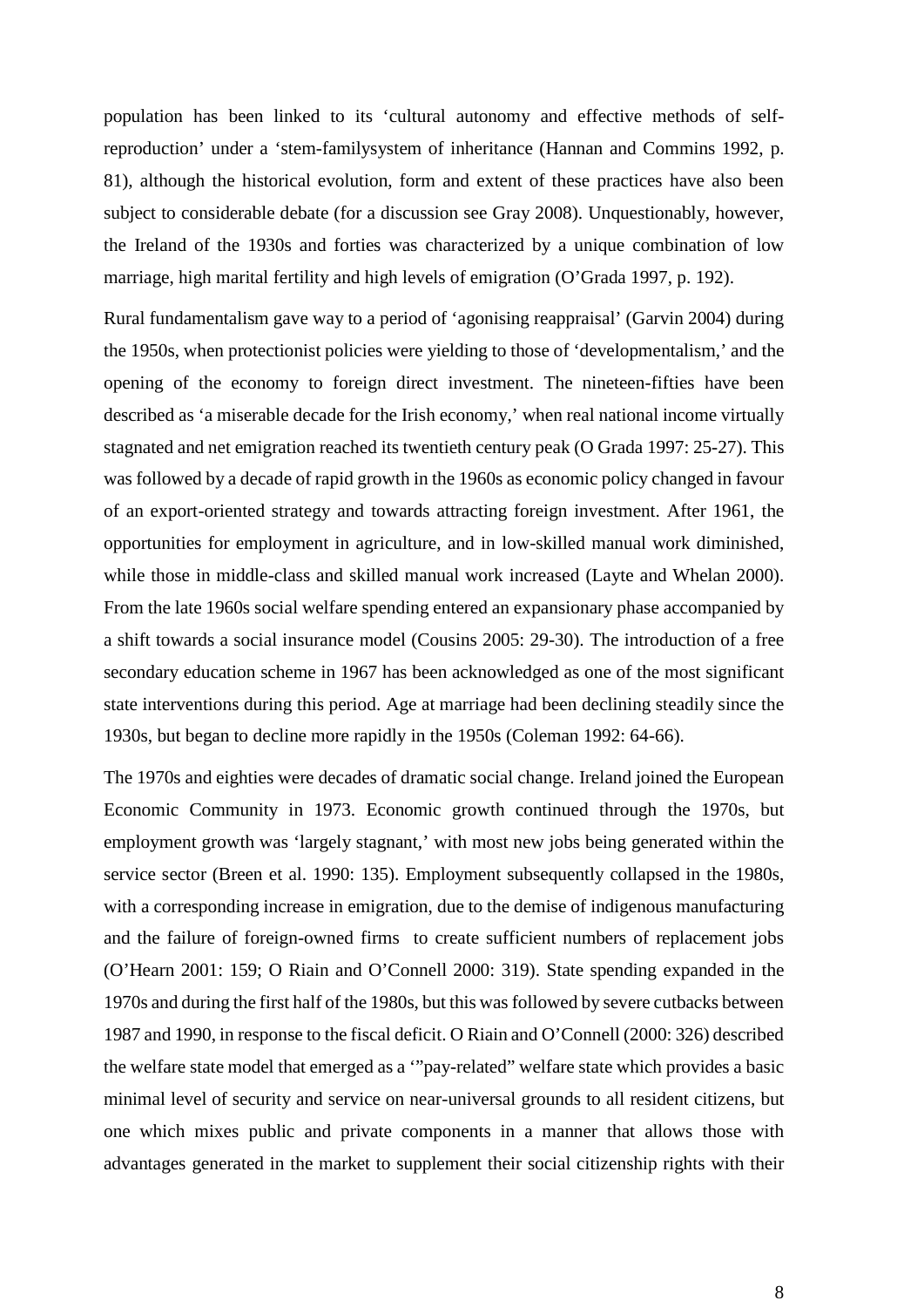own resources.' These changes in the formation of the economy and the state had consequences for the class structure: the proportions of men employed in both manual and 'non-manual' occupations continued to increase through the middle of the 1980s, but thereafter, manual occupations began to decline (Breen et al. 1990: 57; Layte and Whelan 2000: 95). Married female labour force participation increased strikingly during these decades, becoming especially pronounced after the mid-1980s (Fahey et al. 2000: 254).

Significant cultural shifts also occurred in Irish society during this period. Fahey (1998: 391) described the 1970s as a period when the transition from the family policy paradigm of 'patriarchal familism' to that of 'egalitarian individualism' was well under way. The 1980s in particular were dominated by what may be described as 'culture wars' surrounding sexuality and family life (Fahey and Layte 2007: 155-157). The total fertility rate (TFR) declined rapidly from the 1970s onwards, while the proportion of births occurring outside marriage began to increase quite dramatically during the mid-1980s (Fahey and Layte 2007: 162 and 166). The 1980s and 1990s were also notable for absolute increases in the numbers of young people from working class backgrounds who completed secondary education. However, there was 'no significant reduction in relative inequalities between the different social classes' (Smyth and Hannan 2000: 117). Similarly, while all social groups increased their participation in third-level education during this period, relative class inequalities in access to third-level persisted (Smyth and Hannan 2000: 119).

Ireland entered a period of extraordinary economic growth from the mid-1990s onwards. According to Ó Riain (2014: 34), 'Until the early 1990s, Ireland was firmly in the European periphery alongside the Mediterranean nations. The 1990s saw it catch up with the average of high-income OECD countries and pull ahead through the 2000s.' Economic growth during this period was boosted by continuing state intervention to promote foreign direct investment and to extend support to the indigenous sector. The system of social partnership served to manage wage inflation and to increase the role of the community and voluntary sector in the provision of services (Ó Riain 2014: 66). However, from about 2000-2008, continuing high rates of economic growth in Ireland were driven by a speculative bubble centred on property investment. This led to a correspondingly steep collapse in economic activity following the onset of the financial crisis, leading to dramatic increases in unemployment and high levels of emigration. As described in more detail in the national reports for WP2 and WP4, the social effects of the crisis have not been distributed evenly across all groups. According to Ó Riain (2014: 258-259):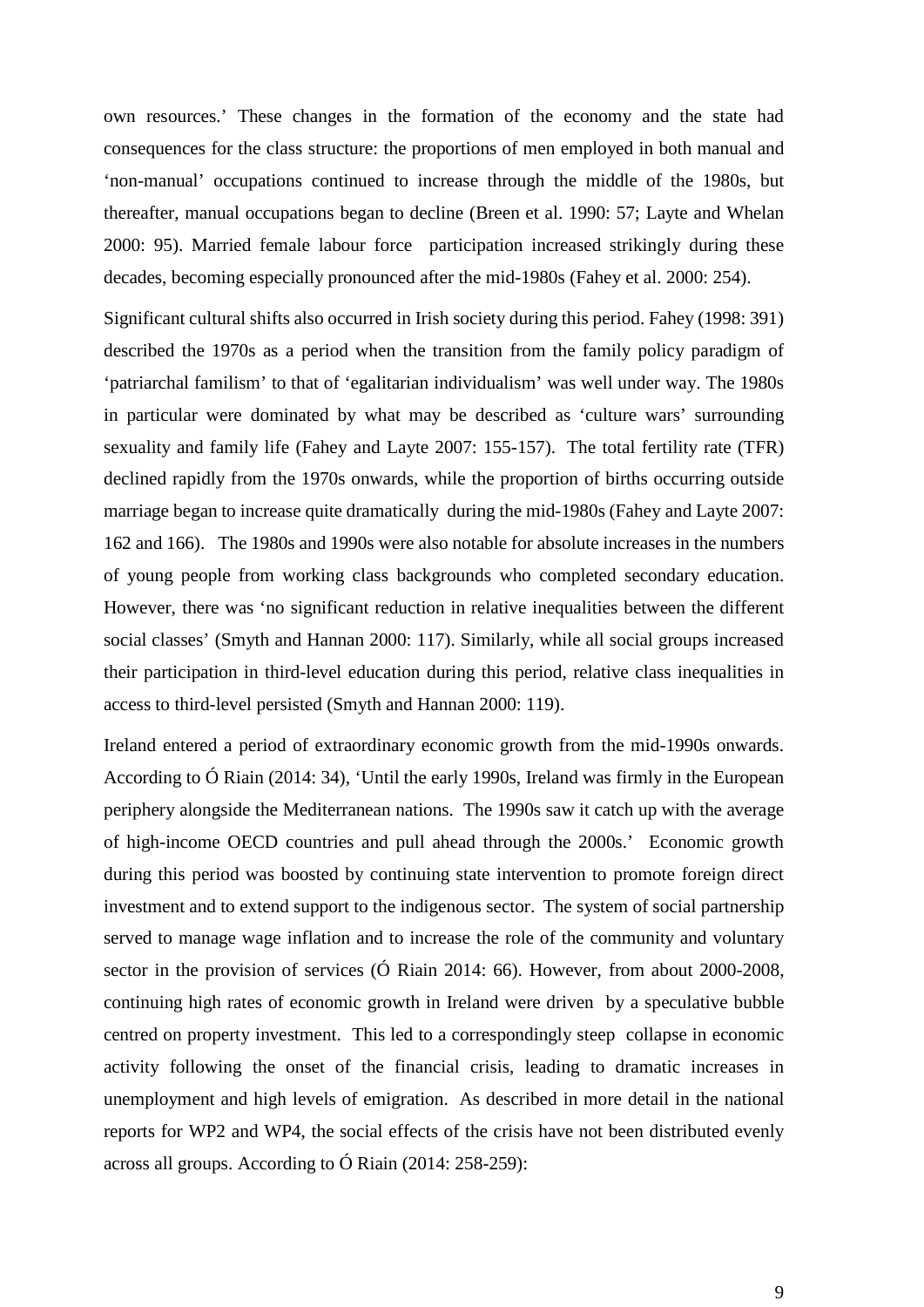The sharpest relative impact of the crisis was felt in the lower middle classes, where many workers with craft and related qualifications had obtained employment in the construction and related fields and had been able to purchase private houses through this employment. When the crisis hit, these workers were seriously damaged by the bursting of the construction bubble, the decline in employment and their persistently high mortgage payments. The recovering sectors, dominated by professional occupations, offered them few opportunities for re-employment.

Younger men and those with lower levels of education were particularly badly hit. The varying impact of the crisis in different age groups is important background information for understanding resilience from a biographical and longitudinal perspective. **Figure 6.2** illustrates the extent to which young adults were disproportionately affected by rising unemployment.



Figure 6.2. ILO Unemployment rates by age group and quarter, 2008-2015

Source: Central Statistics Office, Quarterly National Household Survey, StatBank Table QNQ24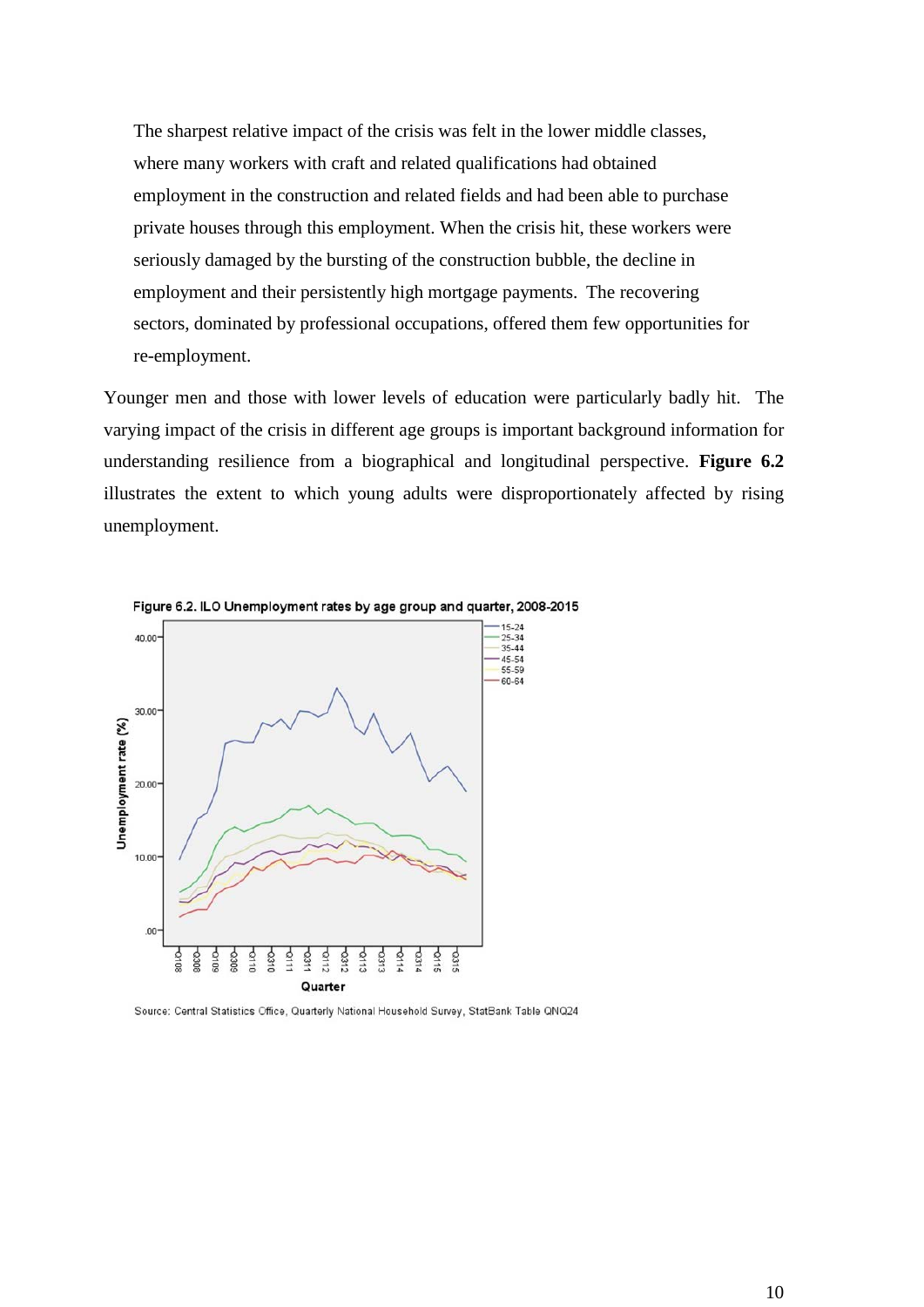However, an analysis of EU-SILC data by Maître et al. (2014, p. 30) suggests that when other dimensions of economic difficulty are measured (such as debt, housing costs and other difficulties associated with managing on a reduced income), those households headed by adults in the middle age category (35-64 years) experienced the steepest increase in economic stress after the recession, followed by the youngest category (under 35 years), while households headed by people 65 years or older experienced almost no change.

Other research has shown that the crisis also impacted differently on households depending on their family-work status (exacerbating the gap between work-rich and work-poor households). Groups that had remained vulnerable to poverty throughout the Celtic Tiger years, most notably lone parents, continued to suffer disproportionately in the context of the economic crisis. Finally, in regional terms, small to medium towns, especially those located on the outer edge of the Dublin commuter belt, suffered disproportionately (see our WP4 report).

#### <span id="page-10-0"></span>**6.2.3 Experiences of adversity by birth cohort, life stage and period**

**Table 6.2.** RESCuE participants by historical timing of birth and current socioeconomic circumstances

| <b>Timing of birth</b>     | <b>Low Income</b> | Poor | Total |
|----------------------------|-------------------|------|-------|
| Post-war stagnation        |                   |      |       |
| Mini-boom 60s-70s          | ર                 | ∽    |       |
| Recession 80s to mid-1990s |                   |      |       |
| rotal                      |                   |      |       |

**Table 6.2** shows the distribution of Irish RESCuE participants according to the historical period in which they were born and their current socio-economic circumstances, using the categories developed for the WP4 Report (we have combined the low income and poverty categories into two single dimensions, and have omitted one participant who was born before 1935). In this section of the report we examine varying experiences of adversity by life stage within each of these broadly defined birth cohorts.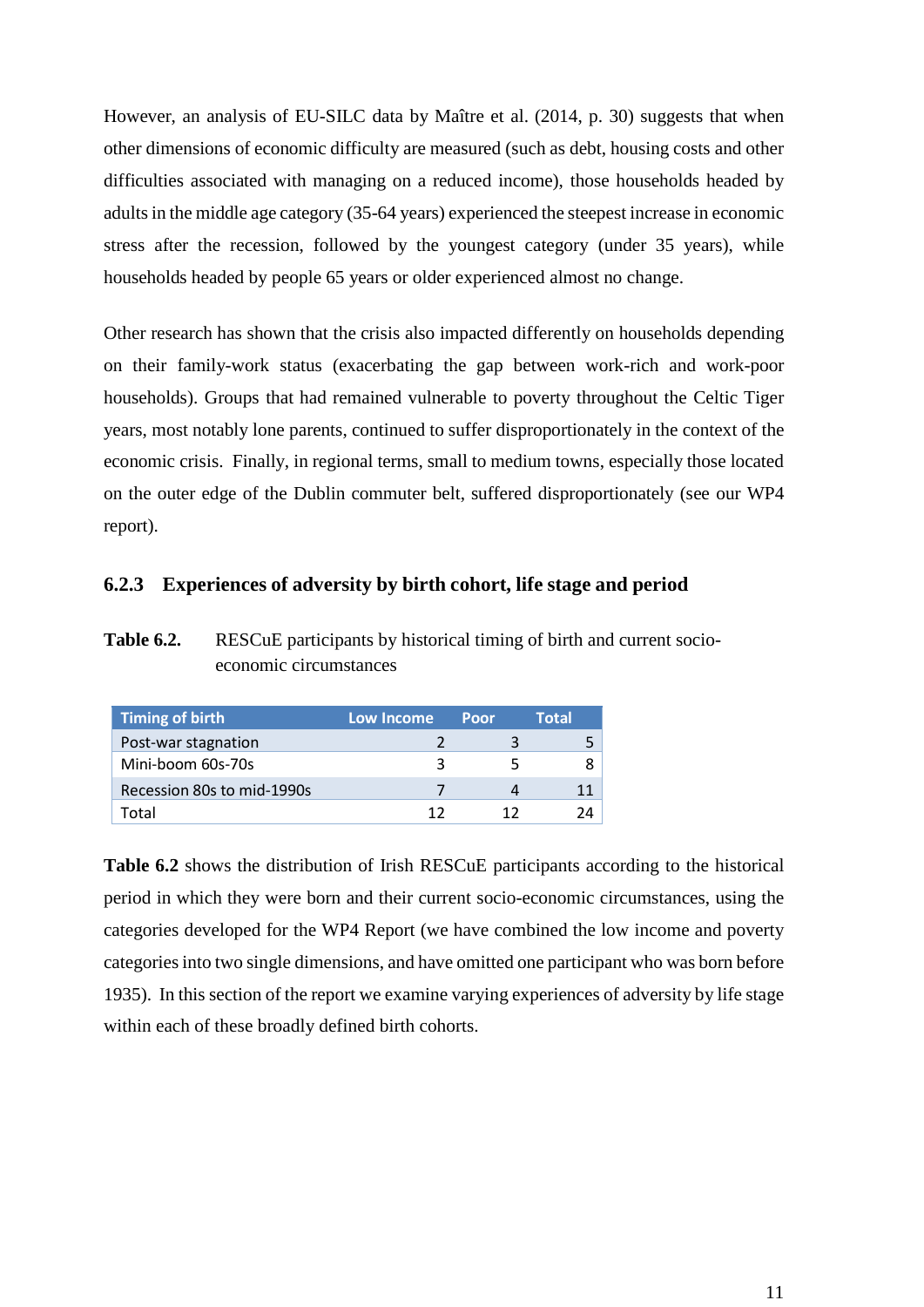#### <span id="page-11-0"></span>**a. Participants born during the period of stagnation after World War 2**

Five participants were born during this period from the mid-1940s through the end of the 1950s. These participants were aged between 49 and 60 at the onset of the crisis in 2008. Earlier research (Gray and O'Carroll 2012) showed that people within this cohort commonly articulate a sense of failed expectations in the context of the changes that occurred in Ireland from the 1960s onwards. Many people experienced **childhoods** marked by the poverty and lack of opportunity that characterized life in the 1950s and were unable to capitalize on the opportunities presented by economic growth when starting out. Amongst the RESCuE participants, Nora grew up in a 'well poor family' in an urban area, although she 'never realised we were poor:'

Because mammy was such a good cook, she'd make a dinner out of nothing and she'd be always making scones and what she could do with a bag of flour, she'd be always making scones and pancakes and she'd do the town to get the bargains and this sort of thing. And it was…that side of it, it was very happy.

In a typical rural childhood, Barbara mixed going to school with farm chores: 'we had land on the way to school and in the summer time we'd bring the cows in the morning going to school and leave the cows off with you on the way into school.'

Seamus grew up in Northern Ireland in the early years of the 'troubles.' When he was 18 he was persuaded by his mother to seek work in Dublin, in order to get away from the North:

I mean when we were teenagers [...] you were a second class citizen basically, I mean the soldiers walked along with their rifles called at port which means it's across their chest and the butt of it would be sticking out and if you were a young lad at all they would just hit you with it and you can't do nothing, if you fight back with them, one day I did I lose me temper and I fought back and they beat the shite out of me.

For a number of participants in this cohort, economic adversity was compounded by individual or family problems for which little social support existed at the time. Larry had a 'rough enough childhood' because hisfather was a violent alcoholic, leading Larry to take on the role of protector towards his mother and younger siblings. Nora hated school because of what she later discovered to be dyslexia: '[B]ack then I don't think even the teachers knew about children that can be dyslexic...And I was bet into a pulp, the nuns and their big slappers.' Andrew grew up in a prosperous farming family but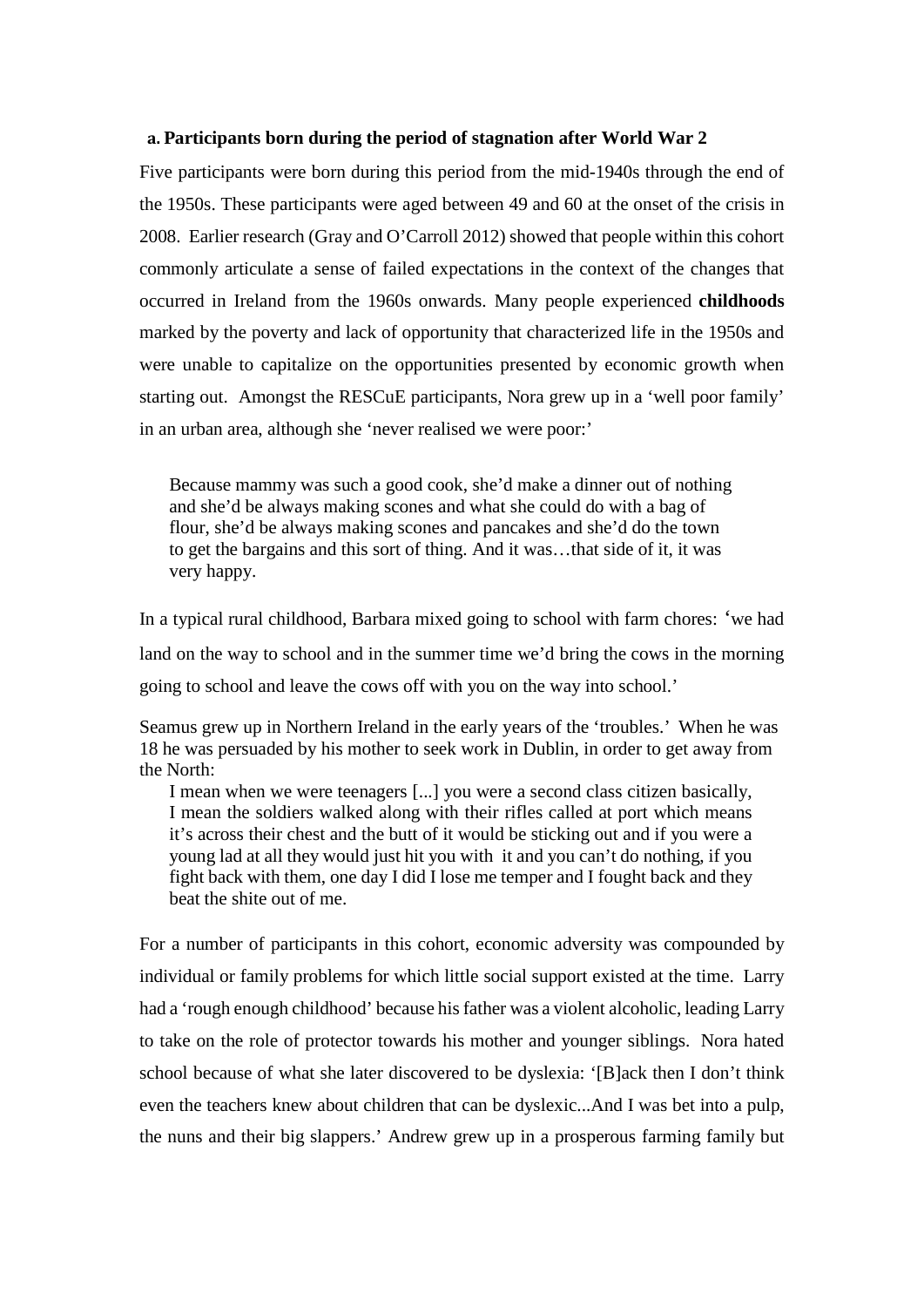his brother had a disability. Andrew remembers how in a small rural community at that time, 'people were particularly regressive minded,' and he and his brothers 'had to share, I was going to say burden... but you had to share the responsibility, that's a better word, of looking [after our brother].'

Most of these participants experienced the challenges of **family formation** during the 1980s – a period of rapid cultural and social turmoil accompanied by economic recession and the return of high levels of emigration. Two participants responded to these challenges by emigrating. Beginning with a move to the UK in the late 1980s, Seamus adopted a lifetime resilience strategy of short-term migration combined with modest entrepreneurship in Ireland. For Nora, by contrast, emigration at the beginning of the 1970s initiated a lifetime pattern of disorderly family and work transitions: 'I became pregnant and back then there was no way you could tell your parents. So we decided to go to England, what we thought we were going to do in England, don't ask me.' Nora returned to Ireland when it became clear that her partner was not interested in forming a long-term relationship.

Female labour force participation began to grow steadily during the 1980s. Andrew and his wife were able to cope with the challenges of forming a family during this time in part because she was in consistent employment while he established his own business. Larry made a strategic move to enter a public service occupation during this period: 'here I am married and the job unsure and ... you kind of look at it that the [civil service] job was permanent and it won't get laid off so I applied for that.'

Barbara and Nora experienced individual problems that compounded the challenges of the 1980s. Barbara was forced to give up work because an undiagnosed health condition meant that 'I had no energy I was like an old woman going around the place.' Nora struggled with multiple births, together with her own problems with substance abuse and those of her husband who spent periods working in the U.K.

These participants' **families were maturing**, and they themselves were entering later middle-age, during the 'Celtic Tiger' period. This period of rapid economic growth was associated with comparative prosperity across individual lives at all stages of the life course. However, it is notable that three of the participants in this cohort (Seamus, Andrew and Larry) took on new obligations, in the form of business investment and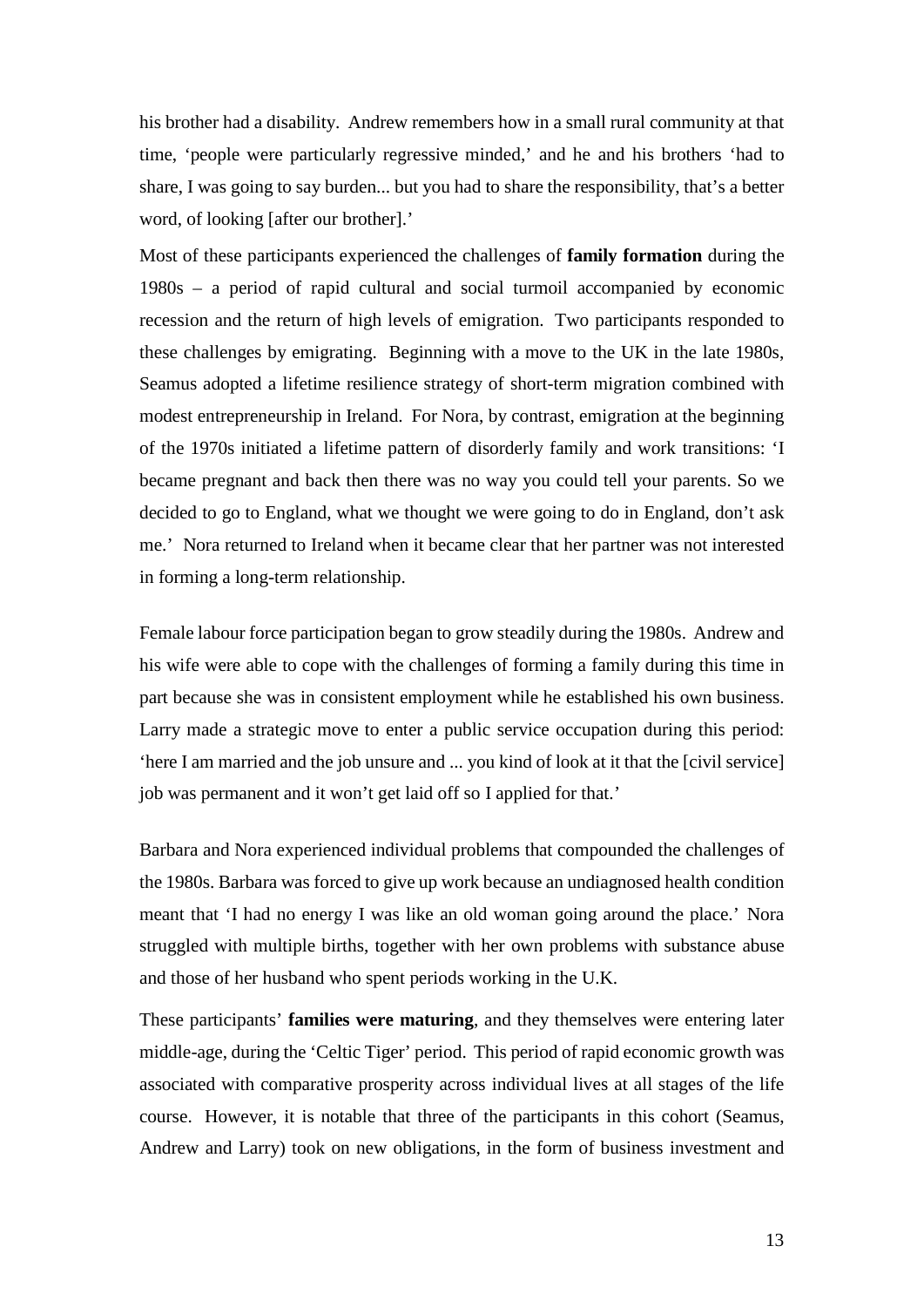new house construction. In two cases (Seamus and Larry) these additional obligations were made more onerous by personal problems in the form of illness and marital breakdown.

The participants in our oldest cohort were **approaching retirement** when the recession hit after 2008. The quantitative research evidence on the effects of the downturn has consistently shown that, on average, older people experienced considerably less adversity than those in younger age groups. Within the RESCuE study, three participants in this cohort weathered the recession without experiencing any significant change in their circumstances, but two encountered a sharp downturn in their wellbeing.

During the 1990s, Barbara and Nora resolved the personal problems that had exacerbated the challenges they faced when building their families during the 1980s. As a result, while neither of them was economically very well-off, they traversed the recessionary period on a comparatively even keel. Both were contributing to the support of their younger adult children. Andrew and his wife did suffer reductions in their incomes from business and work that added to the challenges of supporting their children through college. However Andrew found that by 'cutting down on everything that was unnecessary' they were able to cope: '[I]n its own way [the recession] opened my eyes to the fact that you can make cutbacks, without really lessening your quality of life.'

In contrast to these generally positive narratives, both Larry's and Seamus' lives took a sharp turn for the worse during the crisis. As the cuts to public sector salaries began to bite, Larry found it increasingly difficult to cope with the costs of establishing a new family while paying a mortgage on a new home, and commuting long distances to work. He attempted to adapt by taking the opportunity of retiring but found that the financial costs of doing so were greater than he had anticipated and his debts continued to accumulate. Seamus' adult children had all left home, and he and his wife were looking forward to paying off their mortgage and retiring, when his business began to suffer because people stopped paying him:

[T]hey just won't pay, they just refuse to pay it. They say take me to Court, go ahead, do whatever you want, you are not getting the money...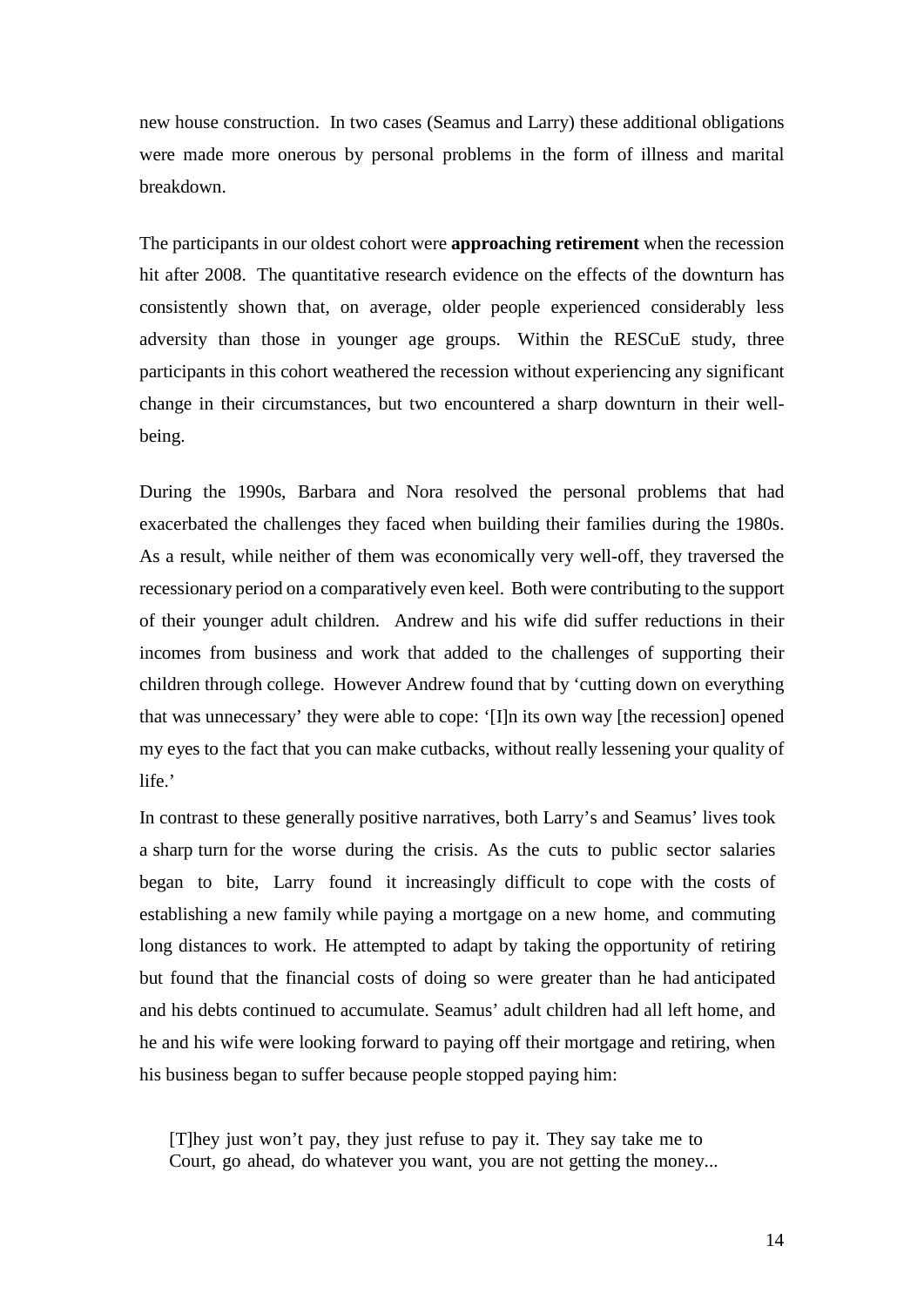[E]ach job I was doing was covering the debts of what I was being ripped off and I didn't really get time or take the time to go chasing the money which I should have done.

Like Larry, Seamus eventually found himself overwhelmed by debt and unable to pay his mortgage. Both men were faced with the necessity of taking on seasonal manual labour in their fifties in order to try to address their financial difficulties.

#### <span id="page-14-0"></span>**b. Participants born during the 'mini-boom' of the 1960s and seventies**

Eight RESCuE participants were born during this period of economic growth and social innovation in Irish society. They ranged in age from 31 to 44 years in 2008. In striking contrast to the experiences of Irish people born in earlier decades, from the late 1960s onwards, childhoods and adolescence centred increasingly on educational attainment and personal growth, although these new social patterns continued to be mediated by social class differences (Gray, 2010; Gray and O'Carroll 2012; Gray, Geraghty and Ralph 2016).

Within the RESCuE study, working class experiences predominate in memories of childhoods from the seventies and eighties. Three participants (Aisling, Jack and Maria) described **childhoods** in comparatively large families without many economic resources, but which nevertheless provided happy environments to grow up in. For example:

I have three step brothers and one step sister but we are that close like. Like out in the country you just stayed together and just a great time... I think when you live in the country you are able to sort of balance it a bit better because you don't have all your amenities (Jack).

John had less positive memories of growing up in a large urban working-class family: '[T]here was 11 of us in it so it was all hand-me-downs and that and that's basically it. There's nothing much about it. It's just normal life.' John continues to be resentful that, despite loving school, he was forced to leave at age 15 to support his family: 'Them days you were [taken out] and that was it so it was the worst days of my life.' Aisling was similarly unable to continue with her education, despite loving school, in part because of her family's economic circumstances but also because of cultural attitudes within the Travelling community at the time: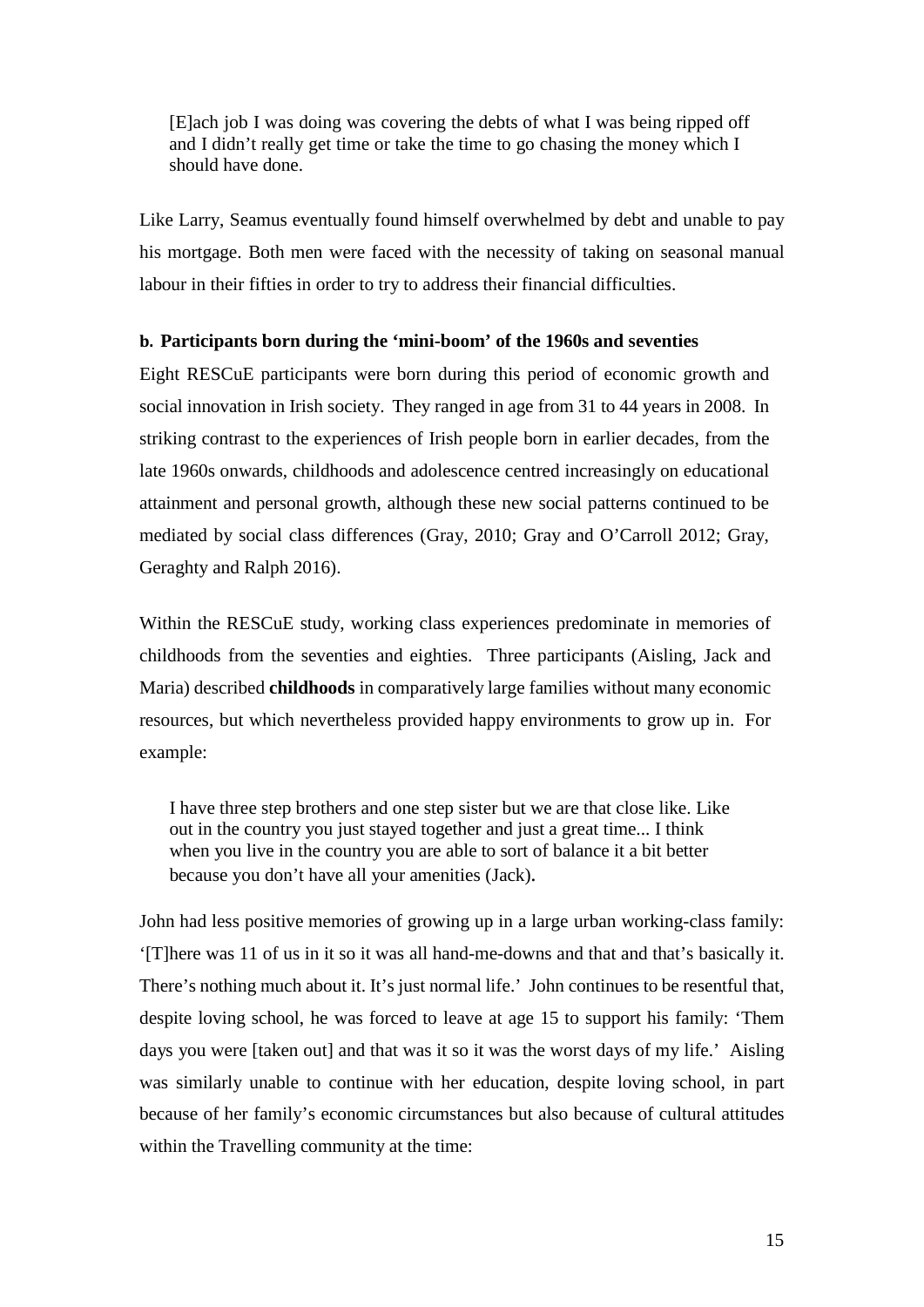[I]f you were from the travelling community you weren't allowed go to a school that was mixed so that's why we weren't put into secondary school ...we wanted to go to the community school...and we weren't allowed go to that because there was boys in that school.

Deirdre, by contrast, was happy to leave school early because of the bullying she experienced.

As in the older cohort, some participants experienced personal troubles during their childhoods and adolescence that compromised their potential to flourish. Although he is from a middle-class background Sam's parents' substance abuse had an enduring, negative effect on his life trajectory. Michael's experience of childhood, adolescence and early adulthood was marked by a severe pattern of disruption and abuse.

For the participants in this cohort, the life stage of **family formation** coincided with the opportunities for social mobility presented by the Celtic Tiger period. Three shared patterns can be identified. First, a number of participants found new opportunities for **employment**. In this way, three of the women (Jacinta, Deirdre and Aisling) acquired a sense of independence and self-worth that also helped them address personal and family challenges. For Jacinta and Deirdre the improvement took the form of apparently stable new jobs in an international retail chain that provided good, family-friendly working conditions. Aisling was able to overcome the traditional obstacles to married women's employment within Traveller culture. Like Sam, she returned from working overseas during this period of greater opportunity within Ireland.

In a second shared pattern, four of the eight participants in this cohort took on **debt** to acquire or upgrade their accommodation in this period. Inflated housing costs meant that, in a number of cases, this was also associated with moving, either to the outer periphery of the greater Dublin area (Deirdre and Sam), or to one-off housing in the countryside (John). Finally, in a third pattern, three participants (Sam, John and Maria) set up their **own businesses**.

Alongside the challenges associated with establishing themselves during the life-cycle stage of family formation, many of the participants in this cohort were confronted with personal difficulties such as illness and problems with intimate relationships that they could manage, to some extent, during this period of economic growth and opportunity.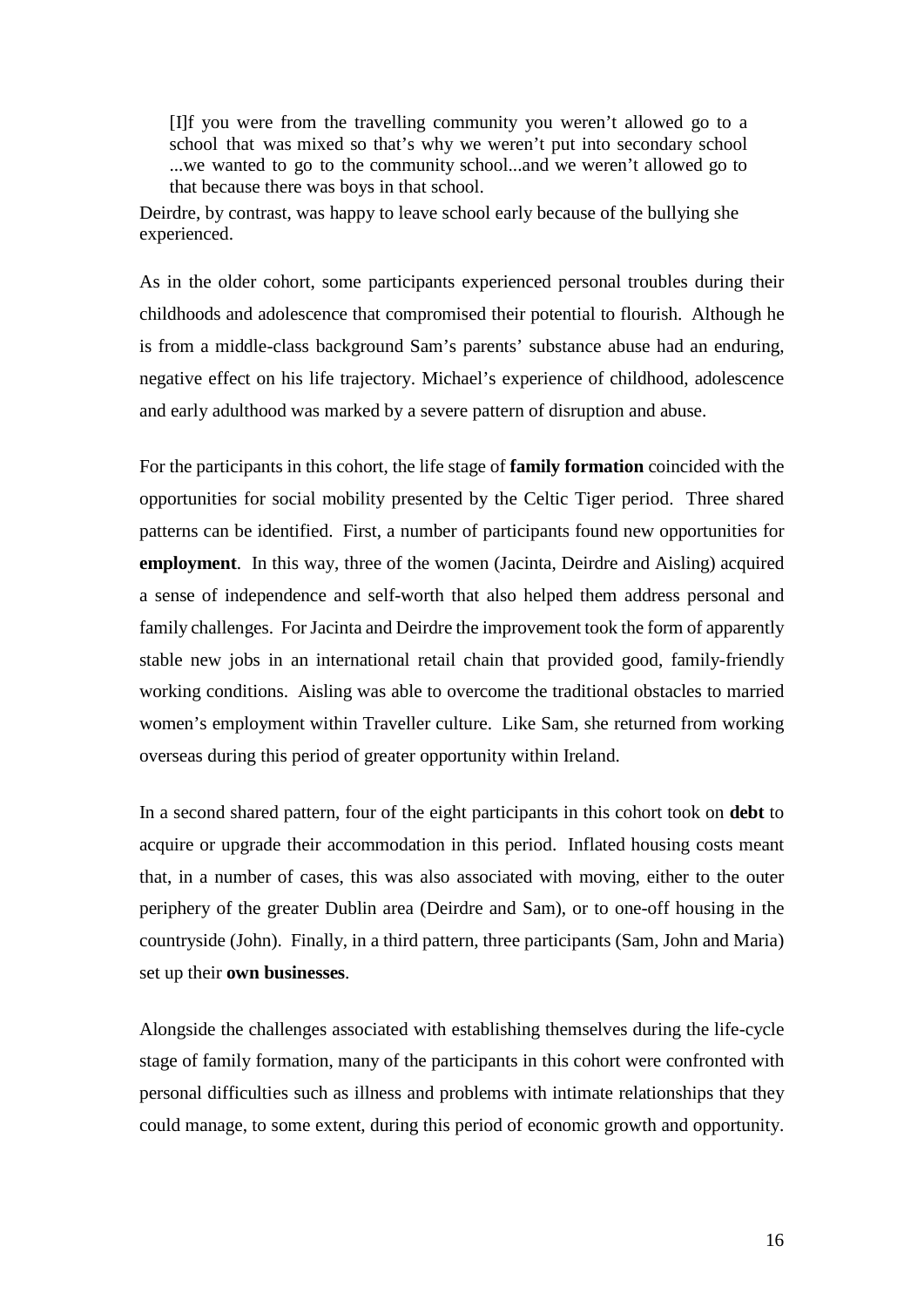For example, Jack's wife was unable to take up employment because of a range of health conditions affecting their children.

After 2008, these personal challenges often combined with the economic consequences of recession in ways that gave rise to considerable hardship. All the participants in this cohort who had set up in business found themselves in a downward spiral. Maria told us that, in retrospect, she and her husband had had bad advice when setting up their business, so that they were not properly prepared for a downturn. They tried to save the business by working harder and longer hours, all the while raising a family, but eventually had to 'pull the plug':

You don't realise you are going down the rabbit hole until you're down it. Do you know? You are kind of blinkered... [W]e had to keep it going - we couldn't let it fail - so we ended up ploughing everything we had [into it].

[...]

I remember [when my husband] said 'we are going to have to pull the plug' and I got really upset. I said; 'we can't, we can't do it'. I couldn't bear the thoughts of living without it because it had become so much my life as well and I was doing most of the day to day running of it at that point.

Newly acquired housing posed additional problems for a number of participants. Both Sam and Jack had purchased homes that required additional DIY work. For Sam this work provided something of a distraction as he coped with unemployment and the loss of his business, but for Jack and his partner the unfinished state of their house added to the distress of feeling trapped by their mortgage and the difficulty of coping on a low income:

[I] can't do anything in the house because the way our house is at the moment you can't do anything with it. It needs to be all…done up. To do it up you'd need a lump sum of money in your hand together which is not…And to be honest with you if I could do it up and sell it I would.

[...]

If I could get rid of my mortgage on my house I would go because there is nothing here. I can just see myself just see the way I am now in five years time with maybe less and it's just not a life. It's no way to live.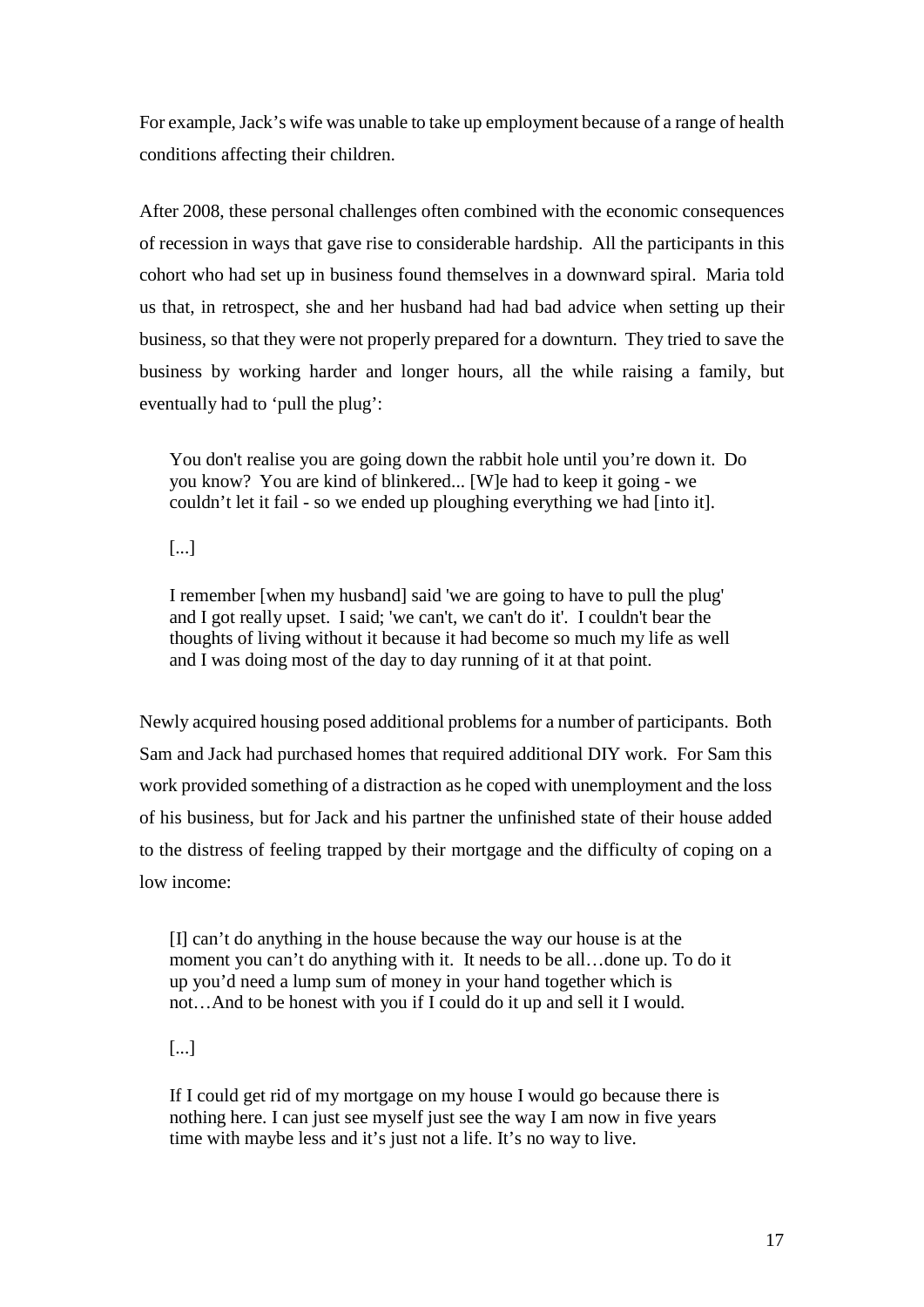John and his wife had been able to negotiate an agreement with their bank that enabled them to cope with the mortgage on their house after their business collapsed. However, their home's distance from any major urban centre now posed problems for accessing medical and educational facilities or new opportunities for employment.

All three female participants who had found work during the Celtic Tiger period became unemployed during the recession and were engaged in various training and voluntary activities when we met them. For Jacinta the loss of her job meant more than a reduction in her household income:

[F]or me personally, you need a sense of pride in yourself. Not having to produce...your social welfare card at the post office. Where I find, it just kills me. You know. My job...everything about it, time schedules, everything just slotted into my life so perfectly, you know? It just was perfect. Now I just don't, I don't have the same passion anymore, I just do the basic things. I don't know, maybe next year will bring me something. Who knows? Who knows?

#### <span id="page-17-0"></span>**c. Participants born during the 1980s recession and early years of the Celtic Tiger**

Eleven RESCuE participants were born between 1980 and the mid-1990s (including two immigrant participants). In Ireland this represented a period of economic volatility, from a crisis marked by surging unemployment and emigration in the 1980s, to the emergence of the Celtic Tiger boom. The 1980s were also a period of rapid *social*  change in Ireland, especially in relation to patterns of family formation. The numbers of higher order (third, fourth and fifth) births declined steadily after 1980 leading to smaller family sizes. During the same period the proportion of births occurring outside marriage rose sharply (Fahey and Layte, 2007). Increasing rates of cohabitation began to be observed from the mid-1990s onwards (Halpin and O'Donoghue 2004). While rates of marital breakdown remain low in Ireland compared to many other European countries, there is evidence that rates of separation were increasing steadily from the mid-1980s until the legalisation of divorce in 1997 (Fahey and Layte, 2007). Internationally these changes in patterns of family formation have been linked to the extension of early adulthood, in which the transitions associated with moving from adolescence to adulthood have become 'unbundled' and drawn out over a much longer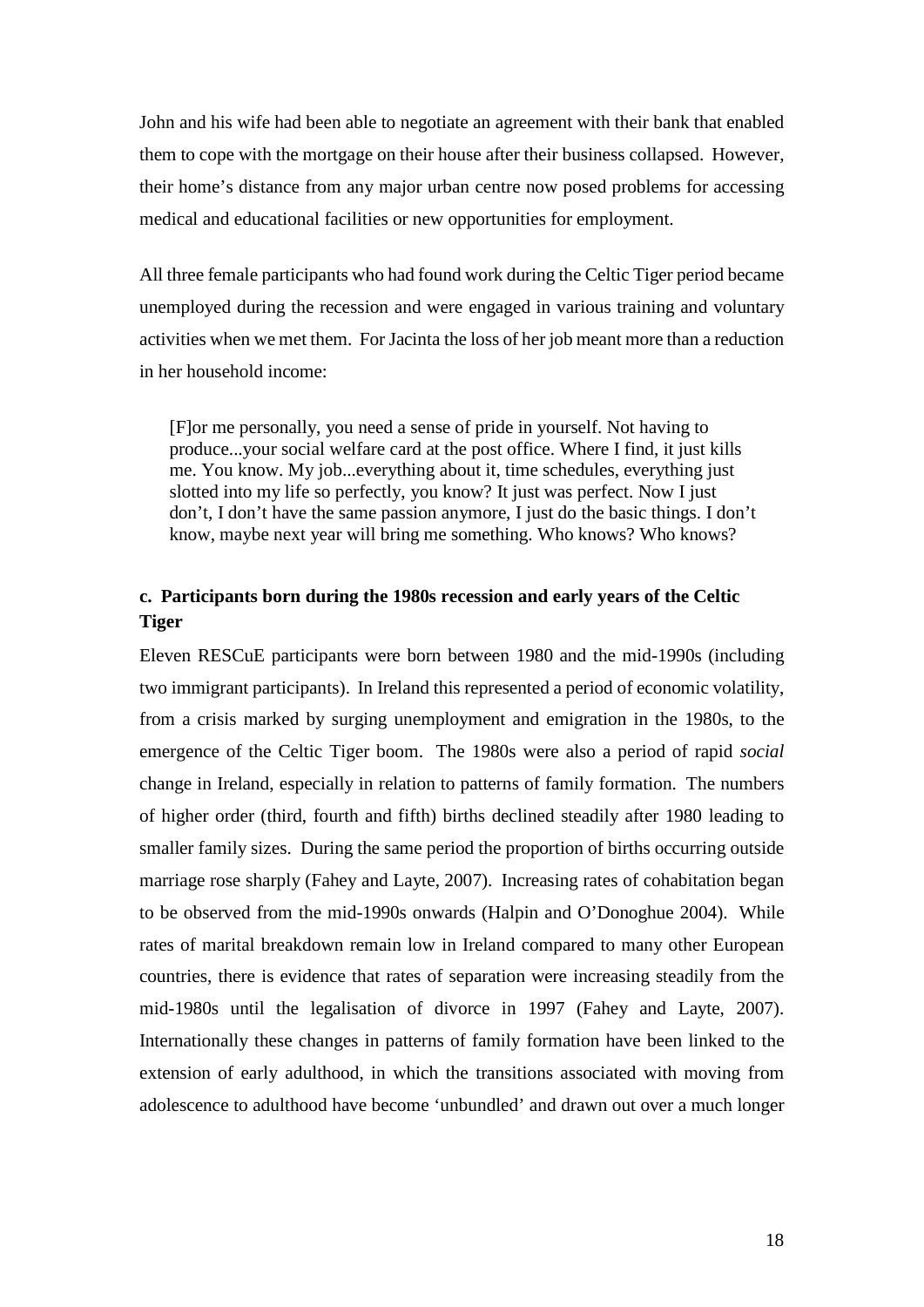period of time within individual lives (Furstenberg 2013; Gray, Geraghty and Ralph 2016; Gray 2010 )

Research by Fahey et al. (2014) showed that childhood experience of family instability in the late 1990s and early 2000s was more common in lower socio-economic groups. In particular, children born to parents with lower levels of education are more likely to have been with a lone parent at birth and never to have lived with both biological parents. School retention rates amongst working class pupils improved significantly in Ireland in the period after 1980; whereas more than half of working class children did not complete secondary education at the beginning of this period, this rate had reduced to about a quarter at the middle of the noughties (Byrne and Smyth 2010, p. 9). Nevertheless, this was still double the rate of early school leaving amongst those from professional or farming backgrounds.

These broad socio-economic trends form the context for the life stories of RESCuE participants within the third broad cohort. Because of the rapid pattern of social change and the importance of early transitions for individual trajectories, there are some notable differences in life experience within this group. Those born at the beginning of the 1980s had already embarked on the process of family formation by the 2008 crisis. By contrast, those born in the 1990s were still in their adolescence or were embarking on the beginning stages of early adulthood. Nevertheless, a number of shared themes can be identified in these participants' life experiences.

**First,** across the full range of ages, there is evidence of a pattern of alienation from the education system. All of the participants in this cohort are from working class and poor backgrounds and their experiences are consistent with other research showing that early school leaving follows on from a process of disengagement (Byrne and Smyth 2010). A number of studies have shown that working class children may enjoy school for its social aspects even as they become disengaged from education itself (see Gray 2010). For example Rachel told us that while she 'loved' school, she had 'no interest' in it:

School? I loved school. I done my Junior Cert. I was always the class clown though, I had no interest in school. I had loads of friends, I had brilliant times in school. People say school is the best times of your life, they are. I left school [at 16]. I'm still in contact with all the girls and my friends.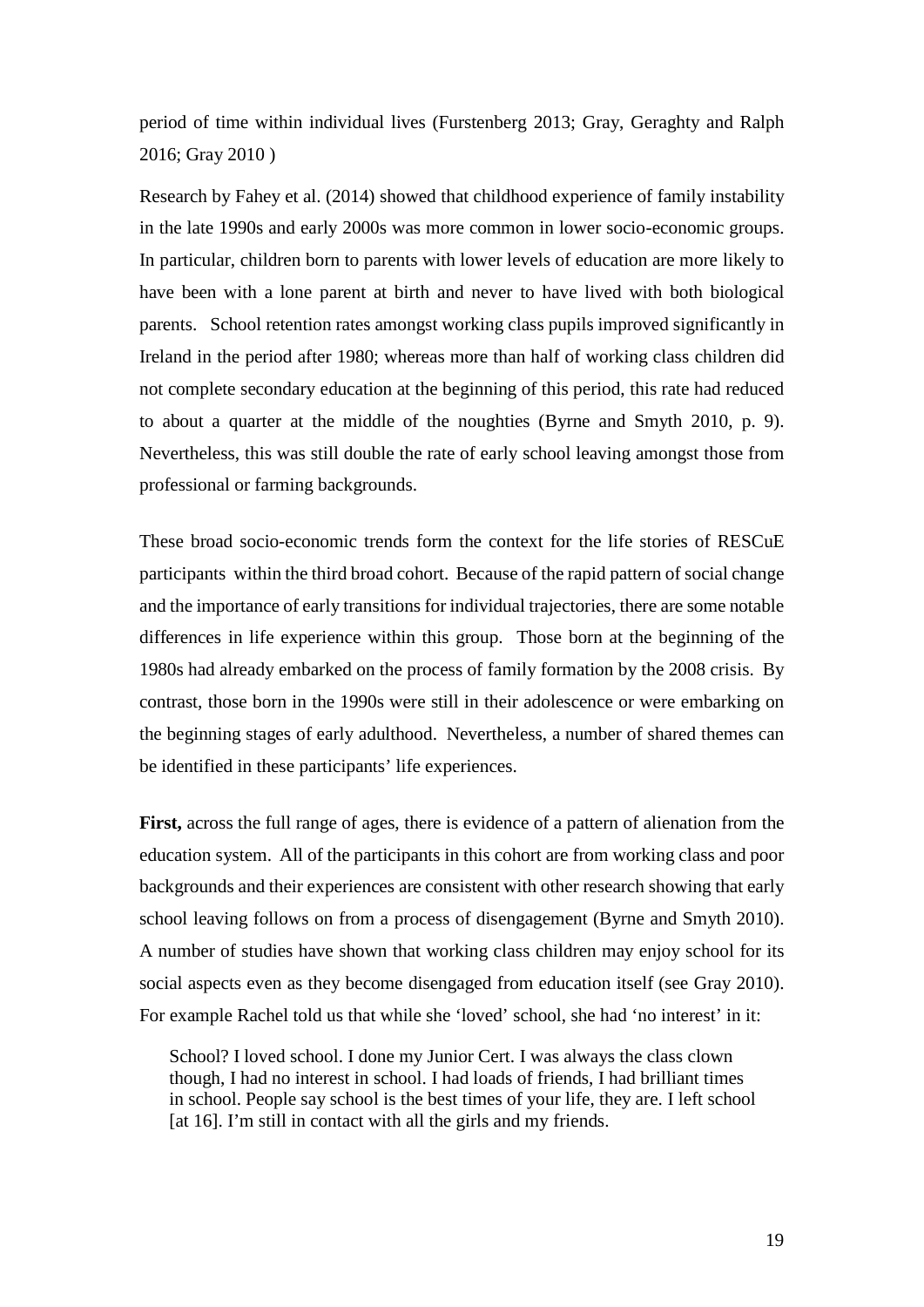Sinead felt culturally alienated from school as a member of the Travelling community. She was happier studying for her Junior Certificate in the Traveller Training Centre "because it was all travellers, all different and you were getting paid for that as well." Unfortunately the Centre was closed in 2009. Other participants encountered difficulties at school due to psychological or emotional issues that they associated with experiences of family disruption. For example, James described how he developed behavioural problems leading to his expulsion from school around the time that his parents separated and he and his mother moved to a new area: "I wasn't able to settle in school, I was too angry and aggressive in school, I couldn't control my temper. And anytime when I got thick, I used to take it out on the teachers."

Experience of family instability is a **second** common pattern within this cohort. Ben and Lisa were still living at home with a single parent when we interviewed them. Ben described warm relationships growing up with his five brothers and sisters and large extended family on his mother's side, but acknowledged that "it was tough enough like, in a way, you know, for me mother obviously, living in council [local authority] accommodation for...well they still are you know. So it was tough enough for me mother in a way you know?" He was trying to help his mother by paying rent while he continued with his training. Lisa described a somewhat more difficult home life with her separated mother and teenage siblings while coping with her mother's new partner and young step-sibling:

Family life, it can be ok, we are not kind of like, you know the way you would hear about troubled families the whole time. We don't have much money but we kind of get by...But if you have a toddler...and three still practically teenagers at home you are still using a lot of electricity and there is still a lot of shopping in that as well. You can still see how it takes a toll on my mother... [I]t is kind of like my mother would never say to get out, to try and move out but at the same time you feel that she wants you gone because she is kind of saying to herself, oh it won't be as much electricity when one has gone, there wouldn't be as much shopping, the rent would go down and that.

A number of older participants within this cohort (Nancy, Enid and Bernard) had experienced the breakup of their own partnerships.

Experiencing unemployment associated with the recession is a **third** common pattern in this cohort. Like participants in the second cohort, Nancy and Rachel both found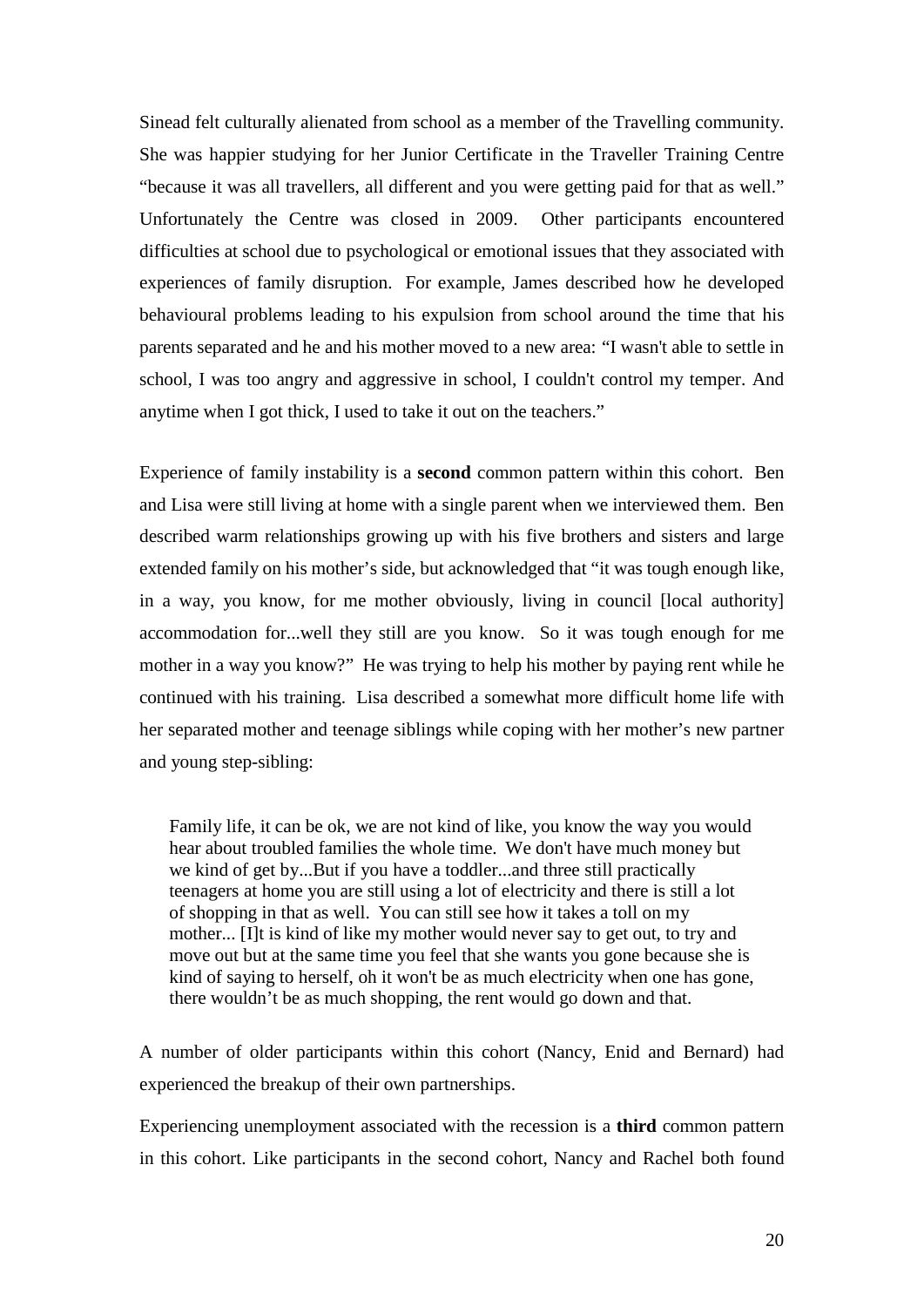themselves unable to cope with mortgage repayments due to loss of employment. Participants born in the 1990s were more likely to have experienced the crisis through their *parents'* loss of employment. In a number of cases this led to the disruption of moving home. For example, both Lorraine's parents had been working but were now unemployed. They moved around a lot, and separated for a time, before moving into their current home, all of which Lorraine found difficult. As in the earlier cohorts, personal experiences of illness or addiction problems – either by themselves or other family members – added to the challenges faced by many participants.

While the participants in this cohort are very aware of the challenges posed by economic adversity – both for their parents and themselves – they do not, in the main, articulate the same sense of personal anxiety about its effects as do participants in the second cohort. For example, even though both she and her husband became unemployed and had to give up on their attempt to purchase their own home, Rachel was sanguine about her current situation: "I just...hopefully everything works out, I'm grand now the way I am I'm happy even though we're scraping from week to week but the kids won't go hungry and they won't go without so once they are kept like that I don't mind."

It is notable however, that resentment against immigrants appeared in some of the narratives of Irish born participants in this cohort. Enid, who had come to Ireland early in the noughties, reflected that: "[P]eople here are very friendly, of course now a bit [of a] change because it has got... harder to work and difficult to get a job. And people got upset, they are a bit, not angry, but how to say, a bit confused. They don't know what is going to happen, they are scared I think." Rosie's husband experienced racist abuse when they recently settled in Ireland. However, despite many difficulties, both Enid and Rosie were happy with their current situation and comparatively hopeful about the future. According to Rosie's partner, "We're gonna be grand...You know why? I grew up in communism. It can be worse."

#### <span id="page-20-0"></span>**6.2.4 Analysis of impact of past adversity on contemporary experience**

The life course perspective draws our attention to the ways in which the timing of lives intersects with historical periods and events, leading to variations in life trajectory by birth year. There is a developmental assumption built into this way of understanding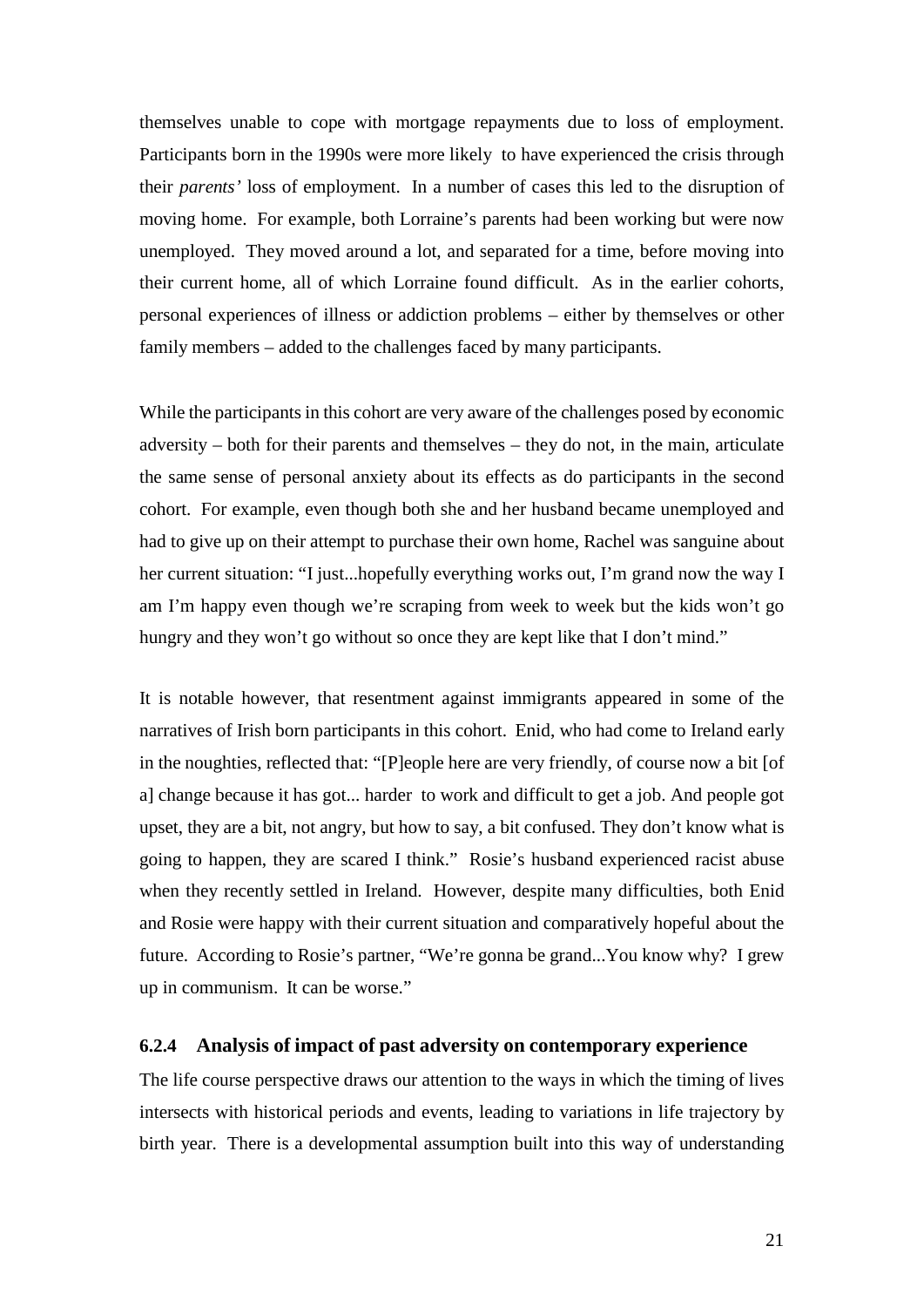biographies: experiences of adapting to hardship and adversity in earlier life stages are thought to affect outcomes in later life. Quantitative research on the social impact of the recession in Ireland shows definitively that its effects vary by age: the 'millennial' cohort has suffered disproportionately in terms of unemployment, reduced earning potential and emigration (Hearne 2016). However, economic stress has been felt most keenly within households headed by adults in the middle years (Maitre et al. 2014) Our qualitative approach permits a more nuanced analysis of how individual and family experiences of economic adversity intersect with processes of classformation over time. In particular, we have seen how encountering recession during the life stage of family formation – whether in the 1980s or the 2000s - acted as a block on social mobility for working class people. Members of the oldest cohort in the RESCuE study (born in the late 1940s and 1950s) may have weathered the current crisis better than those in the younger age groups, but that evaluation must be tempered by the evidence that their aspirations and achievements were limited by class-differentiated experiences when entering adulthood and the subsequent challenges of coping with the 1980s recession when they were building their own families.

Participants in the second cohort (born in the 1960s and seventies) experienced both enhanced expectations for social mobility linked to the emergence of meritocratic ideals in their childhoods, and opportunities to make good on these expectations as they established their families during the Celtic Tiger period. Compared to their parents, these participants experienced vastly improved opportunities for employment (or selfemployment), home ownership and the education of their children. The 2008 crisis swept the ground from under their feet so that they felt its impact much more keenly than either of the other two cohorts (this is consistent with the quantitative evidence demonstrating that economic stress is most pronounced at this life stage). Members of the youngest cohort (born in the 1980s and nineties) in our study entered the current recessionary period with additional challenges associated with family instability and alienation from the education system – both patterns that are associated with the reproduction of inequality in contemporary Ireland (Byrne and Smyth 2010; Fahey et al. 2014). As we will see in a later section, many of them are nevertheless comparatively hopeful about their future lives.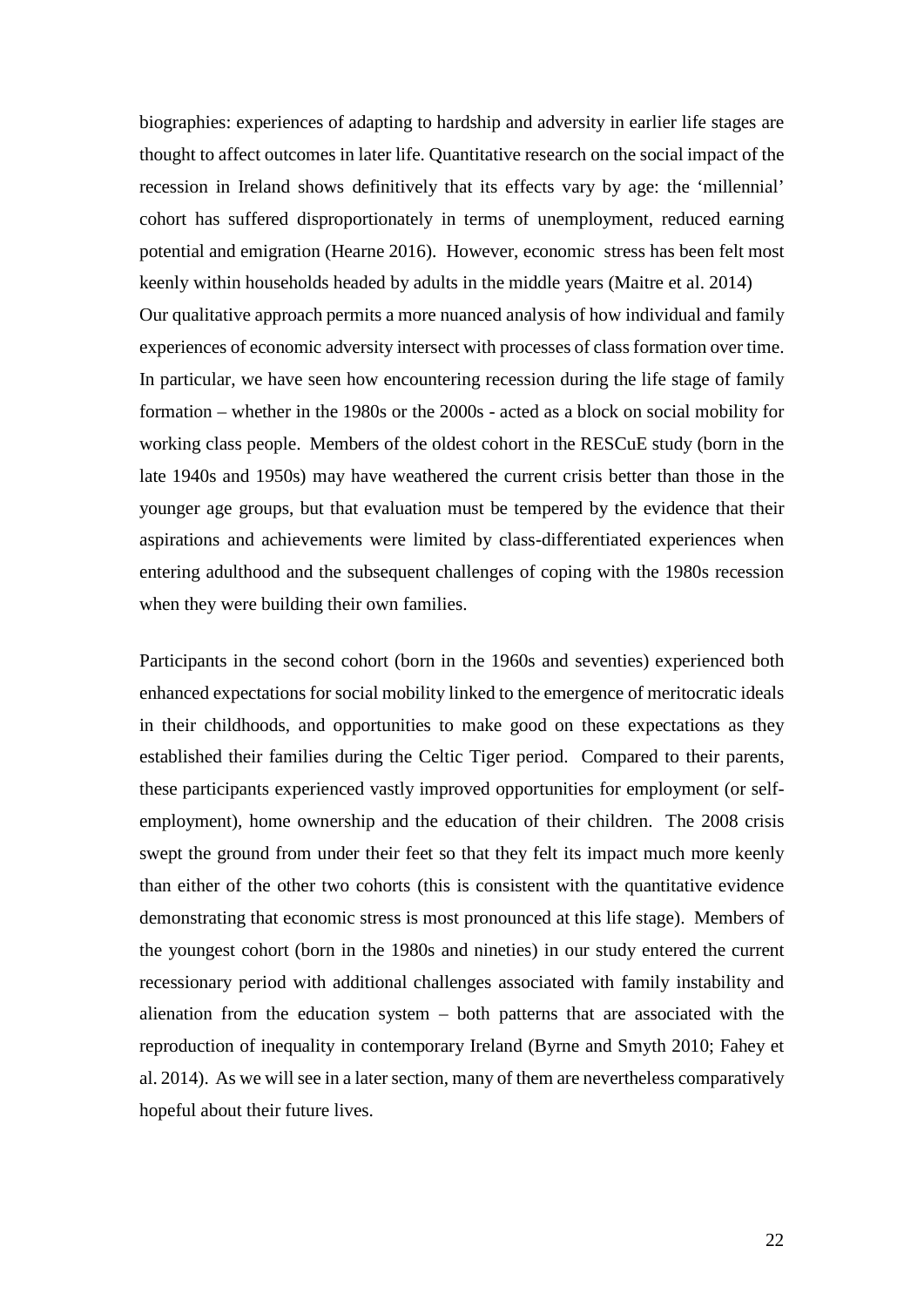### <span id="page-22-0"></span>**6.3 Transitions and Turning Points**

The second theme of the life course perspective centres on the timing of lives. The extent to which people are resilient in the face of adversity may be affected by the timing and sequencing of their movement from one socially defined life stage to another. Transitions may be 'untimely' if they occur at ages or in an order that is not well supported by social norms or institutions within particular historical periods. Furstenberg (2013, p. 35) has suggested that transitions can be categorized into four 'packages' according to the dimensions of timing and order: (1) early and orderly; (2) early and disorderly; (3) late and disorderly; (4) late and orderly. Because of their importance for individual life trajectories, the timing and sequencing of transitions in early adulthood, such as leaving school, entering the work force and starting a family, may be especially consequential. Of course the norms and institutional practices that structure the social timing of lives can change. For example, in Ireland having a child outside marriage had devastating consequences for young women, until the introduction of new legislation in the 1970s and eighties removed some of the obstacles to lone parenthood. Even so, early non-marital childbearing continues to have a significant impact on young women's life chances because it makes it more difficult to successfully navigate the other important transitions of early adulthood.

Individuals' life paths may also be affected by the 'goodness of fit' between when they made particular transitions and the dynamics of social change (Elder 1994, p. 6). Some transitions may be 'ill-timed,' either through choice or accident. For example, Irish children from farm backgrounds who reached their early teens before the introduction of free secondary education in 1967 had considerably fewer opportunities for social mobility within Ireland than those born just a few years later. More recently, young couples at the early stage of family formation, who purchased their first homes in the latter 'property bubble' phase of the Celtic Tiger, are likely to have taken on higher levels of mortgage debt and to have therefore been disproportionately affected by loss of income, debt and negative equity in the Recession, compared to those who were starting out ten years earlier.

Finally, in the sociological literature on the life course, there has been an emphasis on the importance of transitions or events that constitute 'turning points' or 'fateful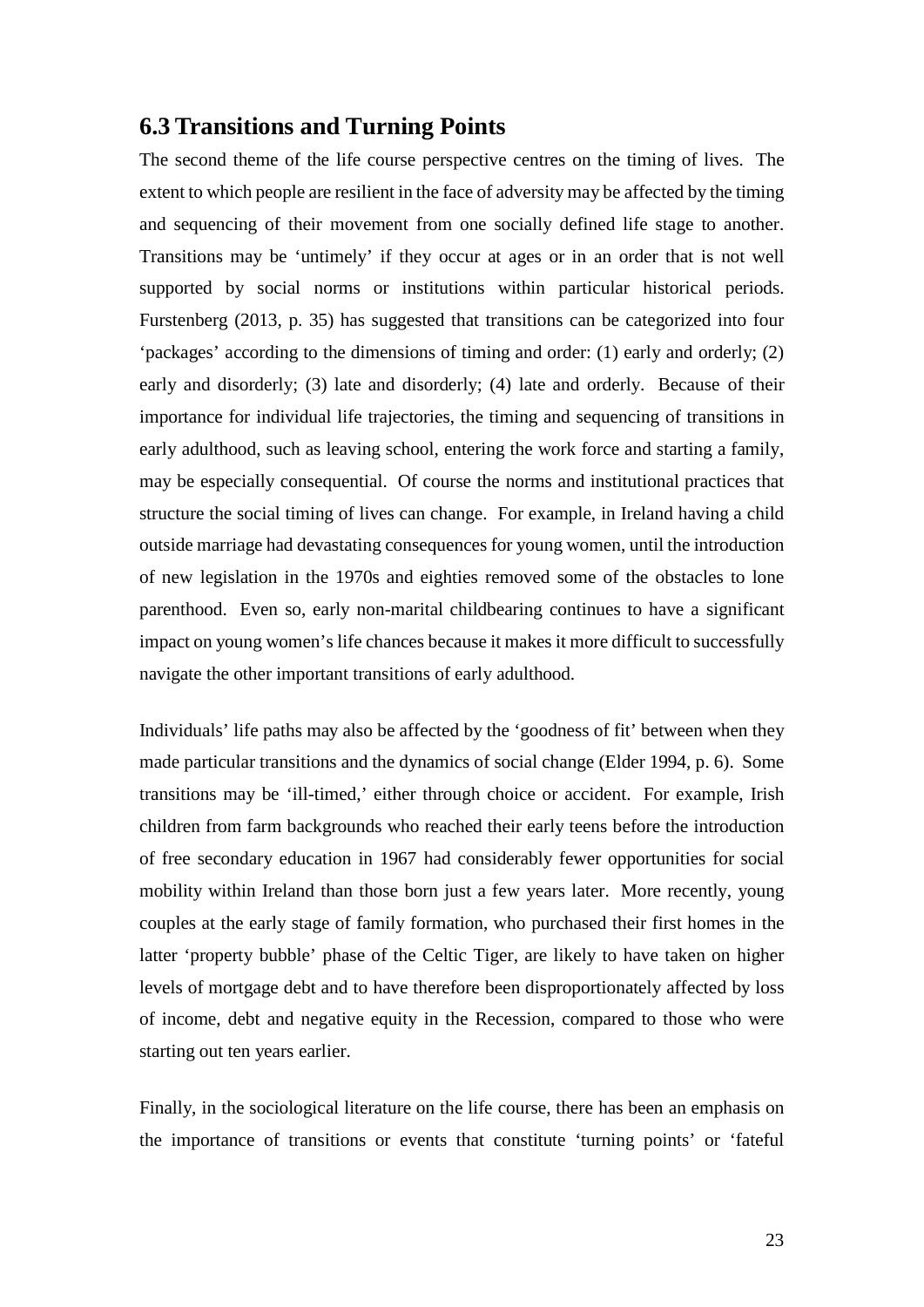moments' within individual lives. 'Turning points' have been understood as key moments or processes through which individual lives take a different direction: they may be points at which a 'risk trajectory is recast to a more adaptive path' (Laub and Sampson 1993, p. 310), or conversely, a negative pathway becomes entrenched. The related concept of 'fateful' or 'critical' moment originated in late modern theories of the 'reflexive project of the self' (Giddens 1991). Here the emphasis is on identifying transitions at which individuals take action to shape their futures in ways that entail a re-configuration of their identities (Holland and Thomson 2009, pp. 454-455). Such moments are identified retrospectively, when people reflect on their past lives. The Irish RESCuE team used the opportunity presented by the second, photo-elicitation interview, to ask participants to identify transitions that they considered to be 'turning points' on the 'lifelines' we had created during their first interviews.

#### <span id="page-23-0"></span>**6.3.1 Overview of cases by timing of transitions**

In this section we provide a summary description of the timing of two key transitions within the RESCuE study group – age at leaving school and, for women, age at first birth - compared to the pattern for Ireland as a whole. Not surprisingly, given that participants were recruited on the basis that they were experiencing adversity, there is a pattern of early transitions in early adulthood within the group consistent with their social class background.

In Ireland, the statutory minimum age for leaving school was raised from 14 to 15 in 1972 and to 16 in 2000. The proportions of pupils leaving school before the age of 16 have declined steadily since the introduction of free secondary education in 1967 (Byrne and Smyth 2010). Excluding the two immigrant participants, just nine of the 22 RESCuE respondents had left school before the legal minimum age. However, as **Table 6.2** shows, especially amongst the younger participants there is a pattern of comparatively early exit from the educational system, especially within the younger age cohorts whose peers within the population as a whole were continuing on to third level in increasing numbers. Participants in the youngest age group were, in fact, recruited through a training programme oriented towards early school leavers.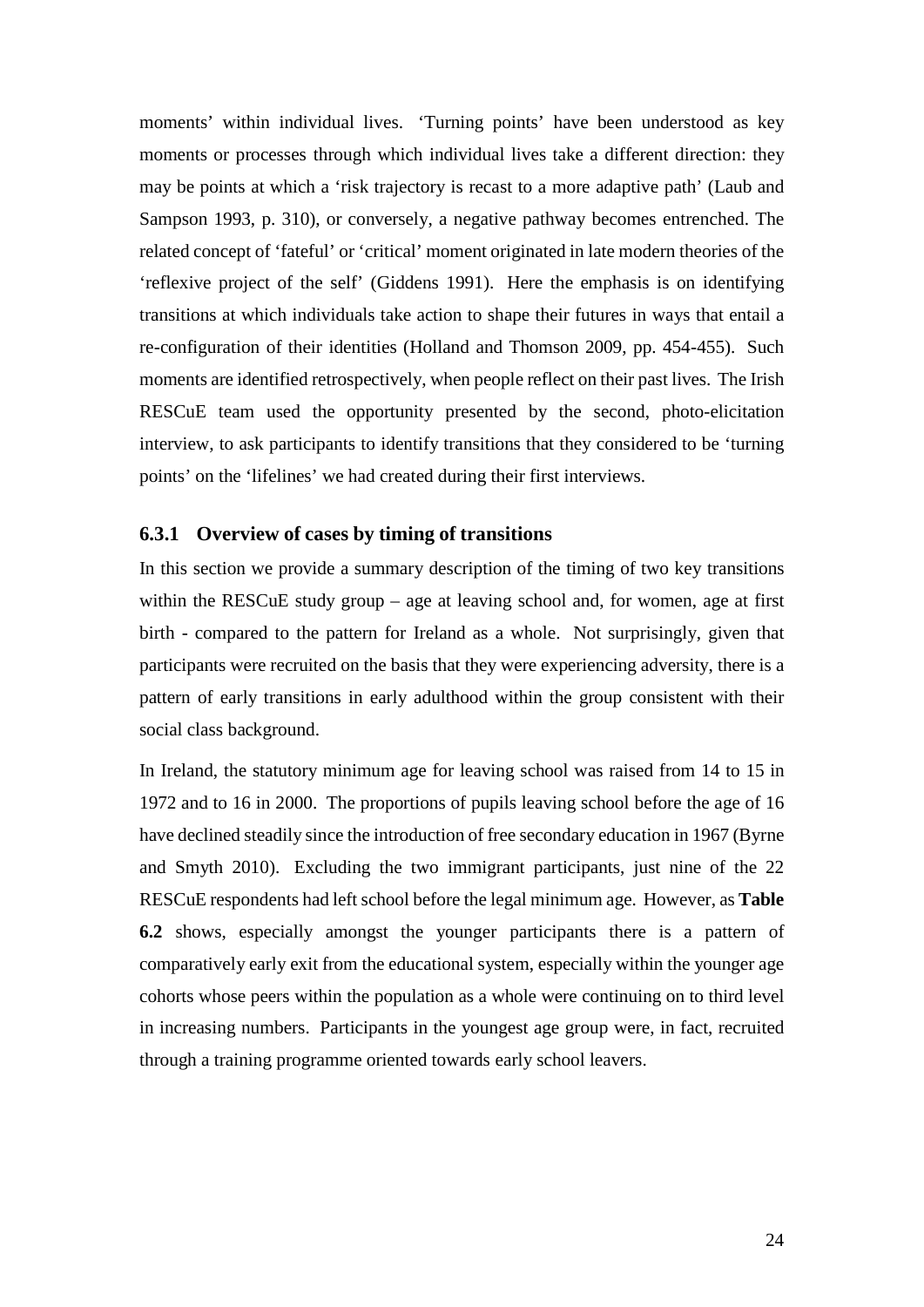Table 6.2. Highest level of educational attainment by age group. Ireland (Percent in April-June 2011) and RESCuE participants in parentheses (number, excluding immigrants)

| <b>Age Group</b> | <b>Primary or</b><br>below | Lower<br>secondary | <b>Upper</b><br>secondary | Any third<br>level | <b>Total</b> |
|------------------|----------------------------|--------------------|---------------------------|--------------------|--------------|
| $15-19$          | 24                         | 53 $(3)$           | 21(2)                     | 2                  | 100(3)       |
| $20 - 24$        | $\mathcal{P}$              | 9                  | 53(1)                     | 36                 | 100(1)       |
| $25 - 34$        | $\overline{4}$             | 9(3)               | 25(1)                     | 62                 | 100(4)       |
| $35 - 44$        | 5(2)                       | 13                 | 24 (2)                    | 58(1)              | 100(5)       |
| 45-54            | 11(1)                      | 19(1)              | 26                        | 44 (1)             | 100(3)       |
| 55-64            | 27(2)                      | 20                 | 20                        | 33(1)              | 100 (3)      |

Source: Central Statistics Office, Census 2011, Statbank CD910

With respect to family formation, in Ireland an early twentieth century pattern of late age at first childbirth gradually gave way to younger ages at first birth during the middle decades of the century, before rising again in recent decades. As Figure 6.3 shows, amongst the female Irish RESCuE participants who had given birth, the majority had done so at an earlier age than average during the period in which their first child was born. Since the 1980s earlier ages at first childbirth have been associated with increasing proportions of births outside marriage. This was the case for many of the Irish female participants in the RESCuE study group.

Figure 6.3. Mother's age at first birth by period, Ireland (mean) and RESCuE participants

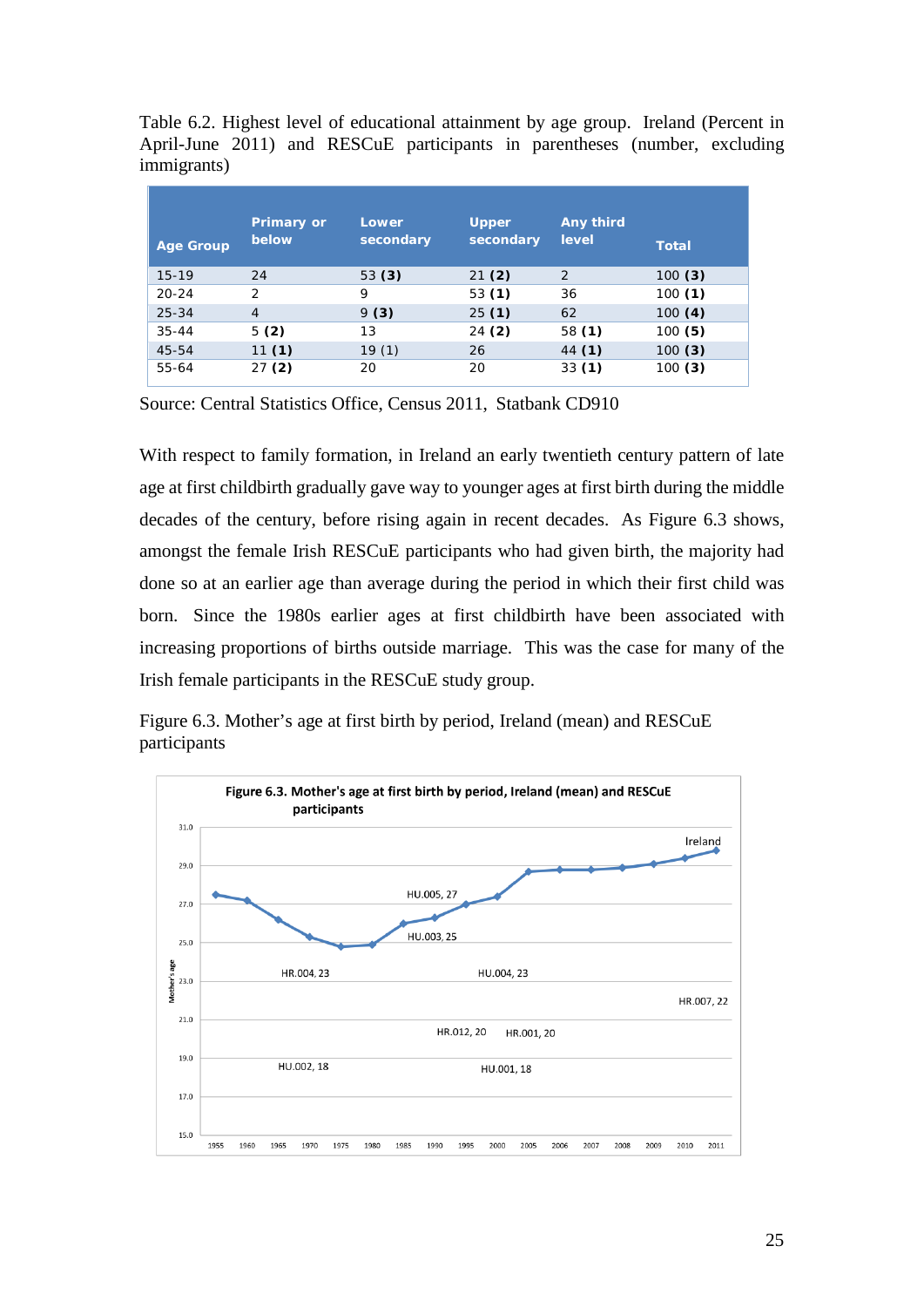It is important to note that cultural expectations about the timing of life transitions can vary by ethnic group and migrant status. Aisling (Cohort 2), a member of the Traveller community, married at age 19 but 'at that time you would have been old at that stage getting married.' As a result of miscarriages and other problems, her first born child did not arrive until she was 27 years of age. Aisling described how there had been social consequences for herself and her husband:

[T]ravelling men love families and I felt that he was getting put down a bit ...[T]here was one brother used to say to him aw sure look you haven't even a kid. We would get it from others, aw sure what's wrong or what are you with her for when she can't even produce a baby. And it was terrible. I used to feel very, very down.

Rosie (Cohort 3) an immigrant from central Europe had her first child at age 23, and she and her husband considered that the 'proper' age for marriage and family formation was 'not older than 25.' In contrast to the Irish pattern of focusing on career first, often followed by a period of absence from the workforce when children are young, Rosie reflected that attention to career should come after childbearing and parenting young children:

Yeah well this was like the plan for me ... [T]he difference between me and my mother is about 20 years and I always thought that this is pretty much the good age difference... [The] closer you are to your kid, the more you can enjoy them and [I] always said that I have to have a child like before I'm 28 or something like that because afterwards I will be more focused on what I have to do on the career path, so on and so forth.

#### **6.3.2 Experiences of transitions by period**

In this section we provide an overview of some of the ways in which participants in each of the three RESCuE birth cohorts experienced untimely transitions and how they reflected on them in retrospect.

#### <span id="page-25-0"></span>**Untimely transitions**

Participant experiences of untimely transitions in the first RESCuE cohort (born in the 1940s and fifties) were marked by the strong sanctions that existed against nonnormative sequences during the period when they reached early adulthood. Nora and Seamus left the education system after primary school. Nora was born just a bit too early to benefit from the introduction of free secondary education in 1967. Nevertheless, her mother was determined that she should remain in school and become a nurse (a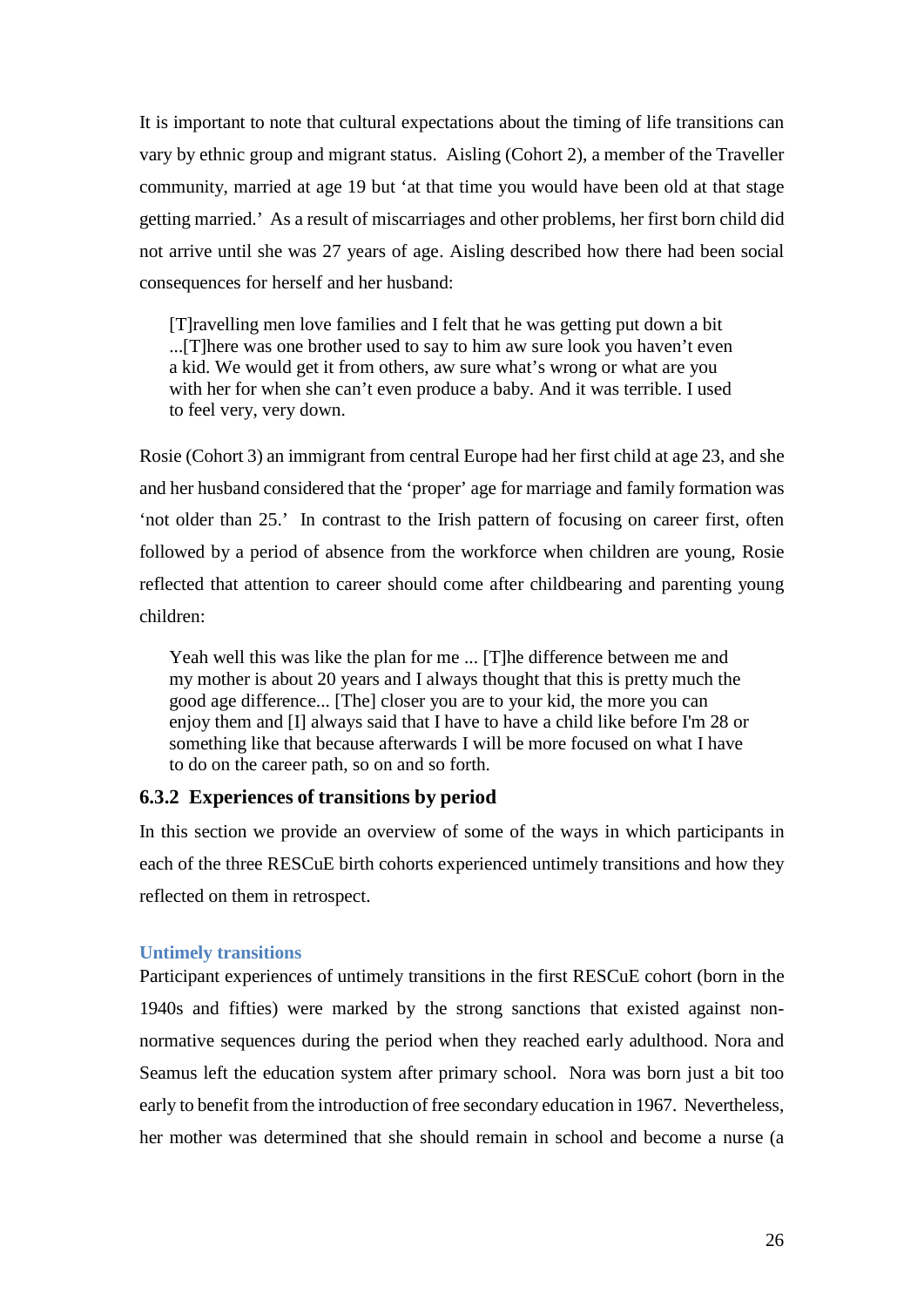typical route for upward mobility amongst Irish women at this time). However, as we saw earlier, Nora herself hated school:

[W]ithout saying nothing to [my parents], I went over to the knitwear factory to look for a job and I got it. And Mammy went ballistic of course, because I left school and Daddy said she's better off out earning a few bob, she's never going to get past 6th class in school even if she gets that far.

Finding herself to be pregnant at 18, Nora went to England with her boyfriend. However, it soon became apparent that he was not committed to marrying her and she approached a priest who arranged for her to give birth in a mother and baby home. When the time came to sign the papers giving her son over for adoption, Nora received no comfort from her mother: 'She said, well you needn't think I'm doing nothing to help you, how could I face the neighbours or my mother. And she said, you can go ahead and sign them papers, you are not bringing that home here.'

Growing up in Northern Ireland, Seamus' parents also had hopes for him to continue in his education but he left to escape the Troubles. He met his wife in Dublin and married at the age of 20: '[S]he wasn't even pregnant, stupid things you do... But we are still together forty years later so we are not doing too bad.' Larry left school after his Intermediate Certificate and began work as a trainee mechanic, contributing to his parents' household. Then, at age 19, he 'Met a girl and first time doing hanky panky, got impregnated first time and got married.' These stories of untimely transitions from the older participants show how, during the 1960s and seventies, when the economy was growing, untimely transitions could be managed as long asthe *appearance* that they occurred in the social approved order was maintained – especially for women. Larry reflected that, ironically, 'you were able to survive in those days on an apprenticeship and married and with a kid, isn't it mad?'

Amongst participants in the second and third cohorts, coping with strong normative sanctions was replaced by the challenge of negotiating transitions in the context of greater normative flexibility around sequencing but continuing institutional constraints that had consequences for their well- being. In the context of growing female labour force participation, women born in the 1960s and seventies increasingly found themselves managing the demands of family formation and working. Deirdre's story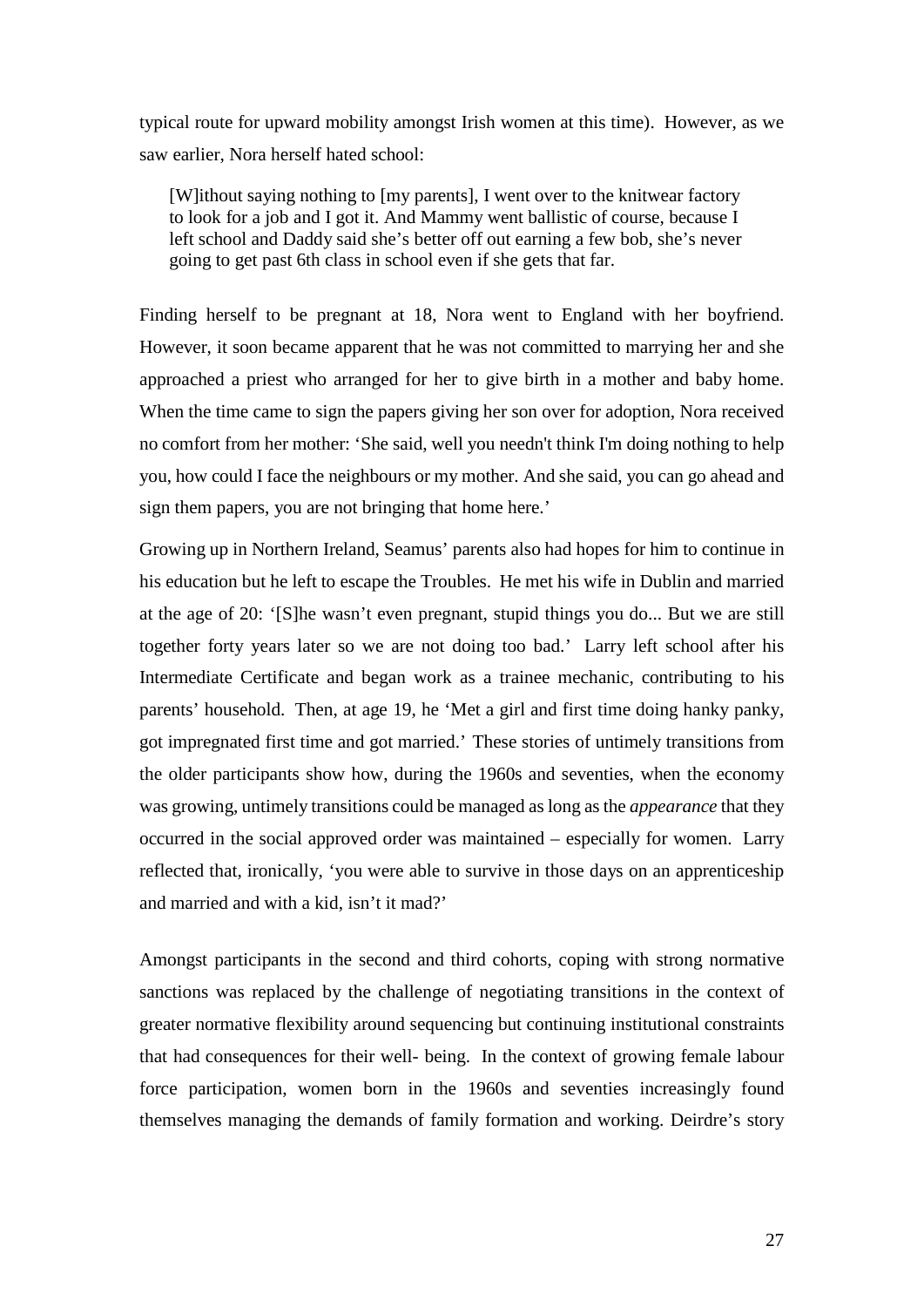illustrates the increased complexity of the transition from adolescence to adulthood in this context:

Having grown up in a close-knit urban working class family, Deirdre began working in a local shop. Following an unplanned pregnancy she worked part-time in another firm while continuing to live at home where her mother assisted with childcare. During this period, Deirdre broke up with her partner. Economic growth and the development of new, more affordable suburban housing provided an opportunity for a fresh start for Deirdre's extended family and they moved to a town in the commuter belt, where Deirdre found work as a childminder. She and her partner got back together and subsequently bought a house in a nearby town and moved in together. At this point Deirdre felt a bit vulnerable, because her partner was now the main earner and she was dependent on him for payment of the mortgage. She was happy, therefore, when she secured a part-time job with a major international retail chain that gave her 'a little bit of independence' with good working conditions. Shortly afterwards, she and her partner got married and they had a second child. Unfortunately, Deirdre and her partner achieved this stability just as the economy went into recession and she was made redundant when the retail outlet where she worked closed down. Now Deirdre and her husband are just managing to pay the bills by budgeting and cutting back.

Most of the participants in the second cohort experienced similarly 'early and disorderly' sequences of transitions as they grew up and established their families during the Celtic Tiger era. In the words of one participant, 'we did it all arseways, but sure, we got there.' In contrast to participants born in the 1950s, where marriage represented the key status transition marking an 'orderly' change from youth to adulthood, the apparent 'disorderliness' of family formation amongst participants born in the late sixties and seventies is consistent with a pattern of 'working up to' marriage as the endpoint of an extended and uncertain process of establishing themselves in a stable relationship, employment and a home (Cherlin 2004). Economic growth in the 1990s and early years of the  $21<sup>st</sup>$  century provided working class people in this cohort with the opportunity to establish themselves in comparatively secure and prosperous circumstances and many of them had attained that goal. However, as we saw in **Section 6.2**, the intervention of the economic crisis undermined what they had achieved.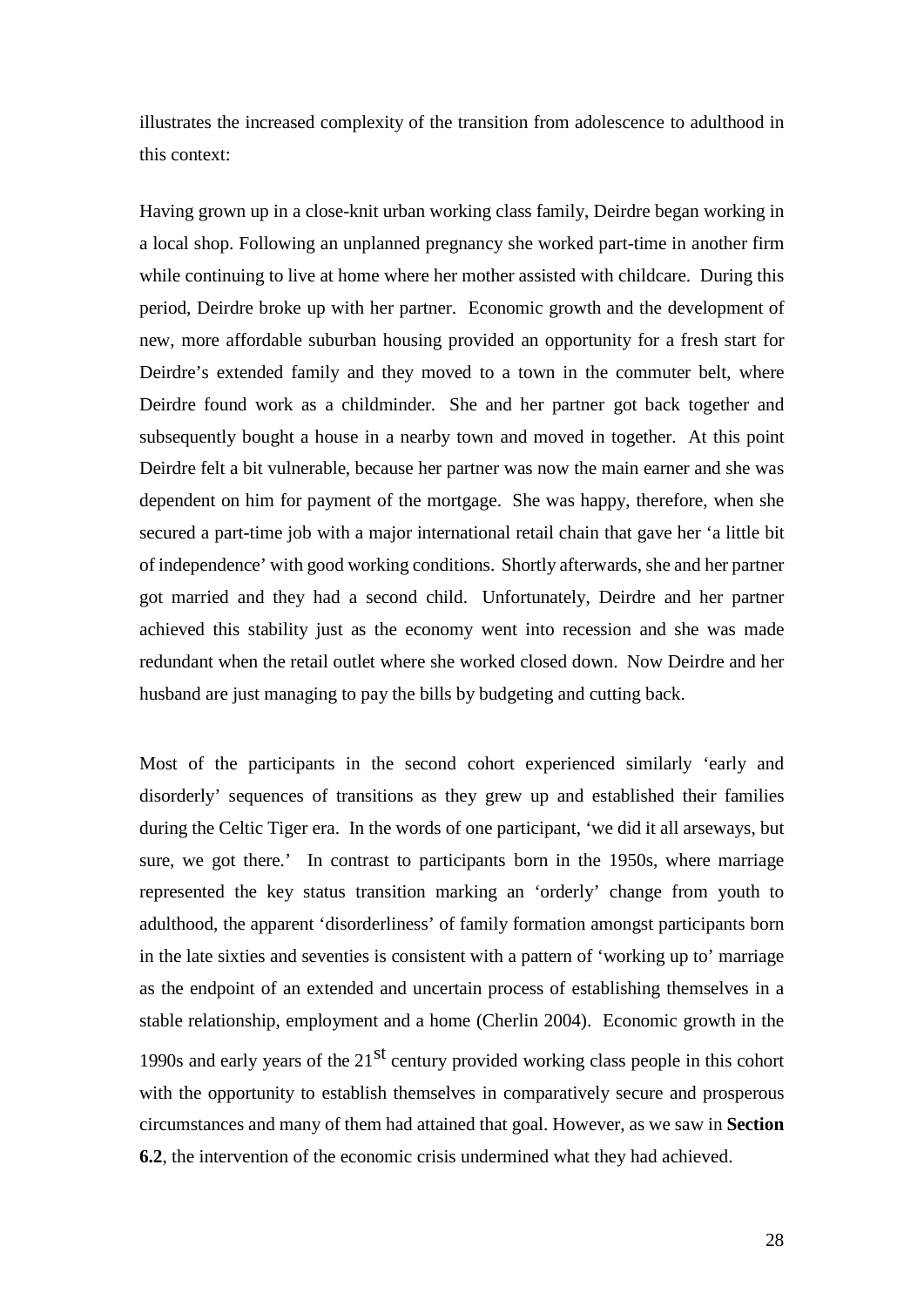The participants in the youngest cohort, born during the 1980s and 1990s, had embarked on similarly 'disorderly' sequences of 'untimely' transitions when we interviewed them for the RESCuE project. For many of them this took the form of comparatively early exit from the education system while continuing to live at home with their parents, although others had already embarked on further transitions such as having a child or setting up house with a partner. The experiences of participants in the second cohort suggest that  $-$  in contrast to a simple reproduction of poverty model  $-$  how these participants negotiate and put together future life transitions will depend at least in part on how they negotiate the opportunities and constraints presented within the wider economic and social environment.

#### <span id="page-28-0"></span>**Ill-timed transitions**

In contrast to 'untimely transitions' that occur at ages or in sequences that are not well supported by social norms and institutions, 'ill-timed' transitions occur during adverse historical periods. As we saw in the previous section, un-timeliness can intersect with ill-timing when age-graded transitions occur in the context of economic crisis. In this section we discuss two other forms of ill-timing that occurred across each of the three RESCuE cohorts within multiple life stages, namely, purchasing a home and setting up a business.

As we saw in **Section 6.2.2** above and in the national report for WP2, the second phase of the Celtic Tiger boom, dating from about 2000 to the crash in 2008, was fuelled to a large extent by a speculative property bubble. House prices had begun rising steeply in 1994, driven initially by rising incomes and demographic change (Ó Riain 2014, p. 85). After 2007 prices began to fall rapidly and only began to rise again in 2013, with the result that a substantial proportion of Irish mortgage holders (between 40 and 50%) were estimated to be in negative equity in 2012 (McQuinn 2014, p. 1). High mortgage repayments combined with rising unemployment has led to an increase in the proportions of mortgages in arrears. Reflecting the fact that they are more likely to have taken out mortgages at the peak of the bubble, younger household heads are at greater risk of negative equity and mortgage arrears (Gerlach-Kristin 2013): almost 30 per cent of the total stock of mortgages in Ireland was taken out between 2005 and 2007 (McQuinn 2014, p. 2). Amongst homeowners, therefore, the consequences of economic crisis were considerably mediated by the *timing* of taking out a mortgage.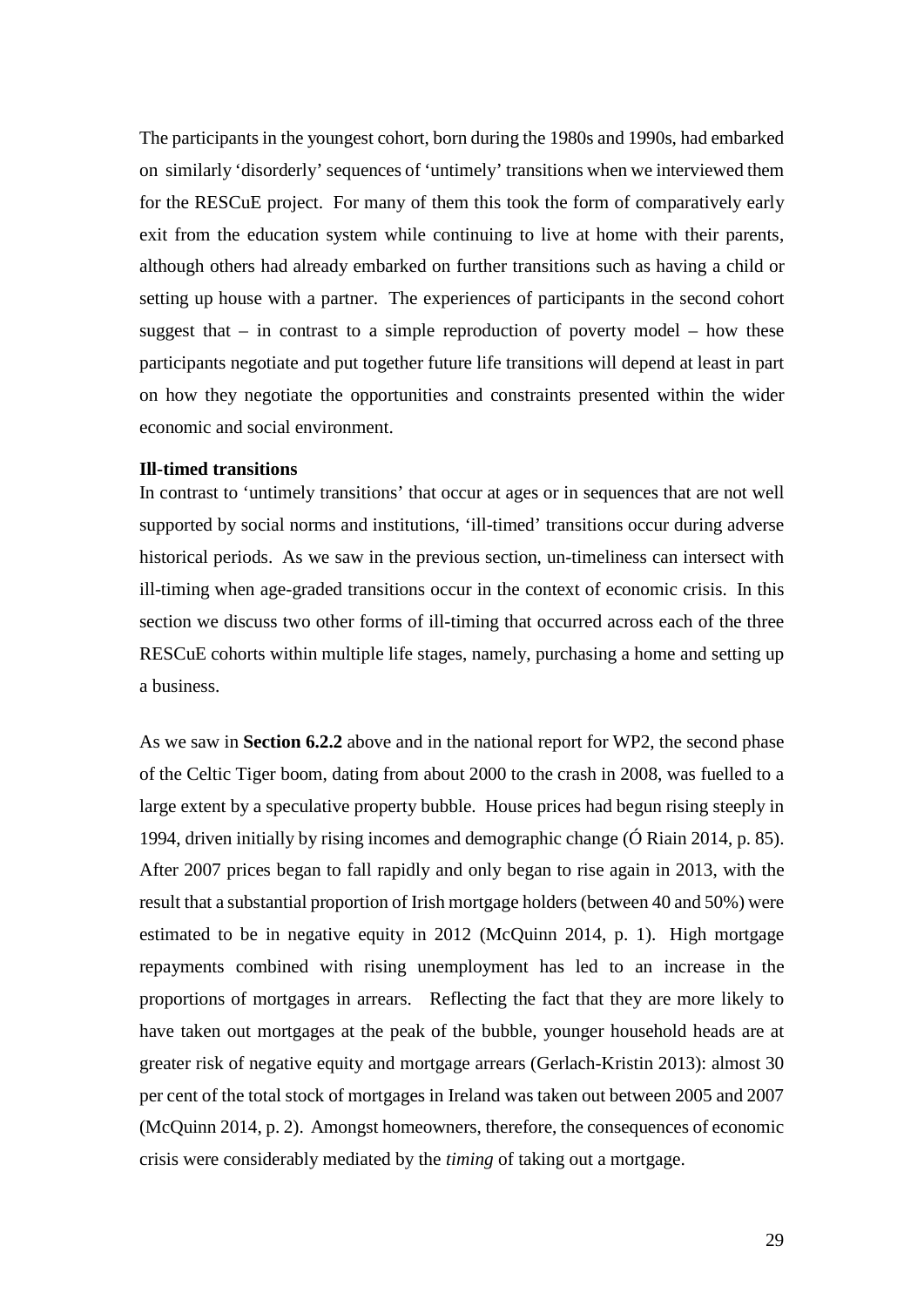The RESCuE interviews reveal the human cost of bad timing in relation to home loans. A few examples from across each of the cohorts suffice to illustrate this.

**Seamus (Cohort 1)** and his wife returned from the U.K. with their young family in the mid-1990s and set about building a new home, scrimping and saving to purchase the site. Seamus attempted to do much of the work himself, but they re-mortgaged the house under construction a number of times, trying to minimize the overall amount without extending the duration, with the result that their repayments were comparatively high: 'I wanted it all to finish when I was sixty.' Unfortunately Seamus' business collapsed in the recession leaving him unable to make his mortgage repayments.

Following a difficult battle with the bank he was able to re-structure his loan. However, 'it means that I do not own my house until I'm seventy... which was definitely not in the plan.'

Even though his income was low, **Jack (Cohort 2)** and his wife were able to secure a mortgage in 2008 because they had a house to sell, one which had been inherited by his wife. They moved to a larger home, but almost immediately found that the size of the repayments was'killing' them, especially once additional charges(for property and water) were introduced by the government, leading to severe hardship for themselves and their children. The house needs renovation and they can't afford to do it up: 'to me it's just bricks. It's not even a house because I can't do anything in it. I don't have the money to do anything in it. You couldn't bring anyone into it.'

In the mid-2000s things were going well for **Nancy (Cohort 3).** She had met a new partner, was working full-time and had secured a mortgage to purchase her council home. However, in 2008 things fell apart. Her child was diagnosed with a serious illness, she lost her job and her partner left, leaving her with all the bills. A year later, her home was repossessed: 'it was hard because I was after putting so much into it. At the end of the day you have to, you can't afford it like. The banks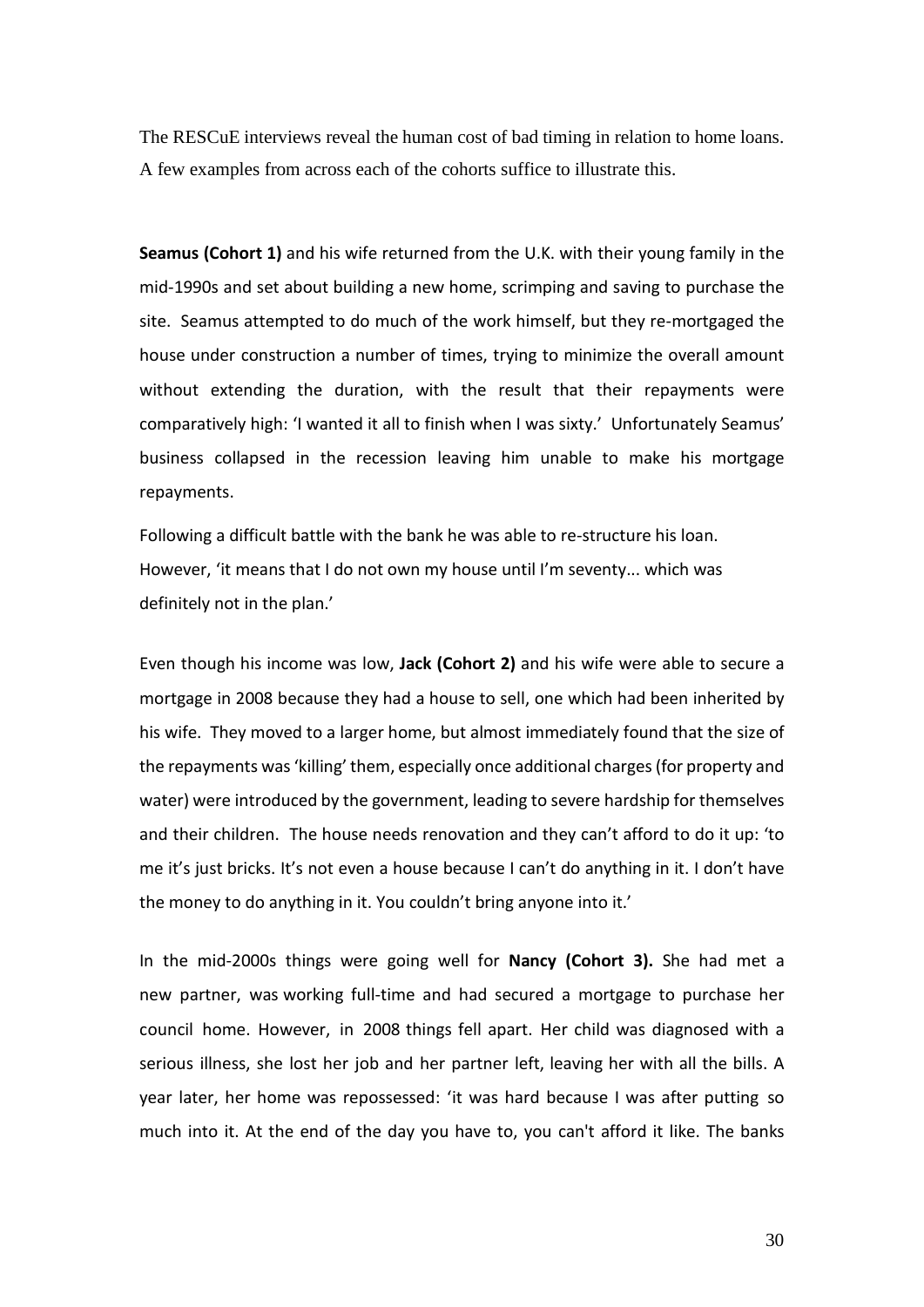were trying to say we'll help you ... But they were putting an awful lot of pressure. I felt like I was getting it all and that they were letting him away with it.' Nancy and her children are now living in social housing.

Recent research using EU-SILC data has shown that 'small employers and the petite bourgeoisie' experienced the highest percentage increase in levels of economic stress amongst all social classes in Ireland between 2004-08 and 2009-11 (Maitre et al. 2014, p. 28). The RESCuE interviews show how life stage and timing in the transition to self-employment impacted on people in this social category during the recession.

It is interesting, in this respect, to contrast Andrew's experience with John's. Andrew started his small business in the 1980s, 'a very bad time, as it turned out.' However, despite the fact that economic times were tough, Andrew survived because he didn't have children at the time and his wife was working. His wife's income made the startup 'doable.'

[W]e had a long chat about it, and it wasn't sort of decided tonight I'll do it tomorrow. But she said look, we'll try it now. And it was funny ... one of the foreman I used to work under ... I do remember we chatted about it, and I remember him saying to me ... you are young now, you should try it. He said to me at one stage, nobody dies of starvation anymore, what's the worst thing that can happen, you fail, you get a job again, and if you can't get a job, get the dole or whatever. So I'll say it was doable, because [my wife] was working and supportive.

With his wife's support, Andrew has been able to weather two recessions. During the recent crisis he had to cut back because his wife's income was reduced and business was tight. As he approaches retirement he is managing with additional support from his adult children who live at home.

John decided one day in the late 1990s that he was sick of working for his employer and set up on his own. However he continued to work for a salary for almost a year in order to bring in an income while he was starting up. At that time he and his wife had a young family, some of whom needed to attend regular medical appointments. His wife found that it wasn't feasible to continue working for pay and instead worked 'as a director with no wages' helping out with the business at home.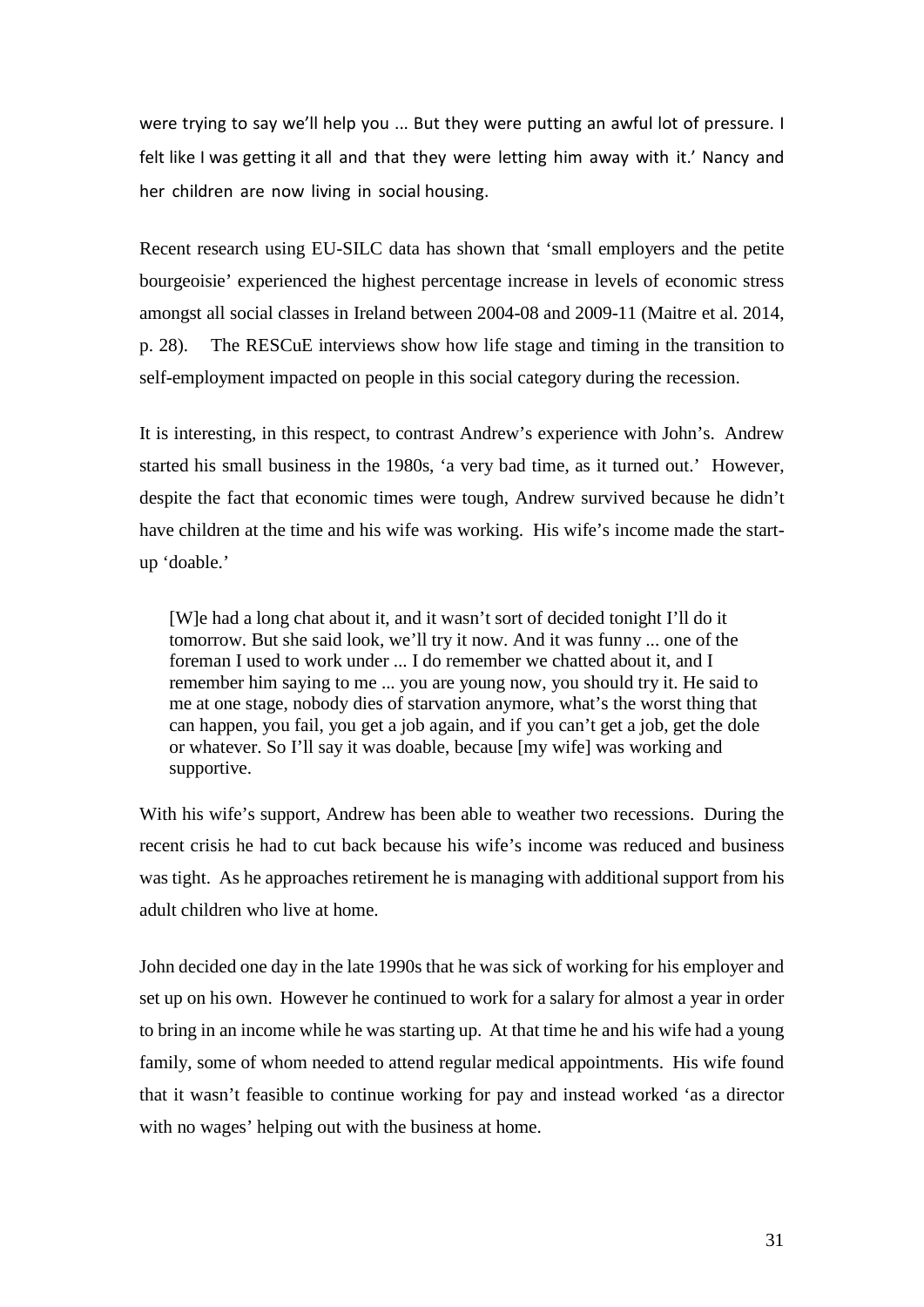Around 2008 the business began to run into trouble: 'I let go of a few staff thinking I could keep it going myself but sure I was running myself into the ground. There was more going out than coming in.' In 2009 the business folded. John and his wife are struggling with health problems, negotiating with the bank and battling for social welfare entitlements. John feels strongly that the government should have stepped in to help small businesses at the onset of the crisis, and that people going into business should be better informed about the risks:

Take the start of the recession what was the first thing the government should have done? What do you think? Now all the businesses are going downhill, all the self employ[ed] are going downhill, they should have stepped in there with money and maybe a contract, whatever the case may be to try and get it stabilised so it wasn't going as far as it was. There are people, I have mates who come in and committed suicide, friends of mine committed suicide over it which there was no need for whatsoever. If the government only stood in because more or less they were like myself. Their businesses went down, they were hard workers, they had families, they had nowhere to turn, absolutely no place to turn.

Andrew's and John's stories illustrate the complex ways in which cohort, family life stage and historical period intersect within individual lives to give rise to different trajectories of adaptation and resilience. Other examples of ill-timed transitions include taking up early retirement (Larry) and female re-entry to the labour force (Deirdre) just as a recessionary economic period was about to begin. It should be emphasized that while, by definition, 'ill-timed' transitions were within participants' control, in most cases they did not have sufficient information to make a judgement about their timeliness or otherwise, and often other circumstances forced participants to make the transition at that time, regardless of how opportune it may have been.

In the next section we discuss participants' own understandings of significant 'turning points' in their lives.

#### <span id="page-31-0"></span>**Turning points**

In the course of the follow-up photo-elicitation interview, the Irish team asked this subsample of participants to comment on the 'lifeline' we had drawn up during their first interview, and to identify 'turning points' at which their lives had taken a different direction from before. Some turning points were 'downward,' giving rise to a sustained negative trajectory within individual life courses, and others were 'upward,' leading to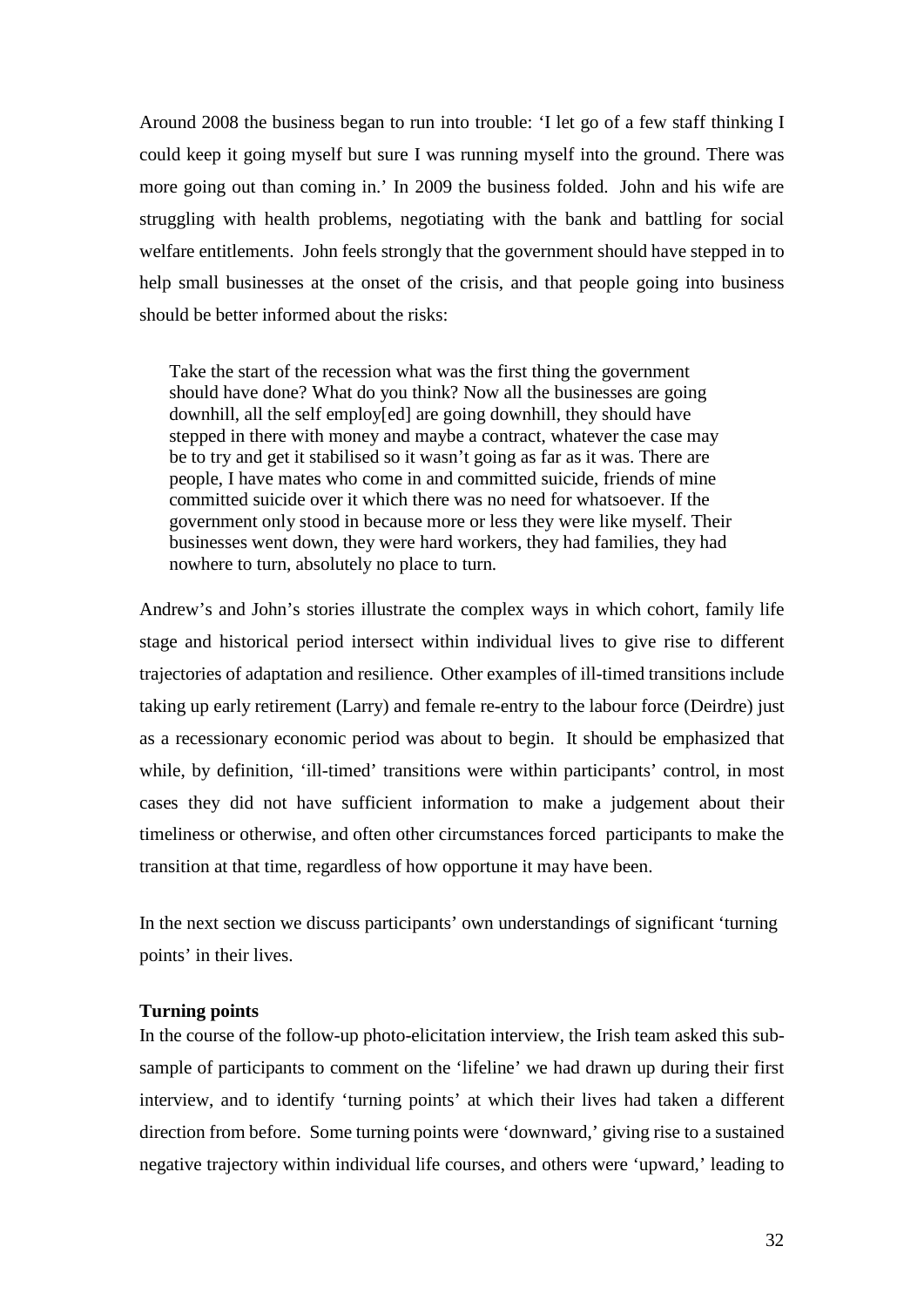a positive pathway of resilience. Most participants portrayed their lives as being made up of a number of 'waves' of upward and downward paths punctuated by turning points. Some participants portrayed a very turbulent pattern of waves, whereas others understood their lives as relatively straight 'lines.'

Regardless of the shape of the waves drawn by participants, there are clearly identifiable commonalities in the kinds of events identified as 'turning points.' Most strikingly to the researchers, participants almost never identified life crises associated with 'public issues' (Mills 1959) – such as unemployment or difficulties with mortgage payments – as events giving rise to negative turning points, except insofar as they coincided with 'personal troubles' – most commonly, illness and marital difficulties.

Positive turning points in the participants' lifelines are associated with *movement* – most commonly away from a bad relationship or into a new one, to a new house, or to a new job or educational opportunity. Such movements give rise to a sense of liberation and optimism that one's life is once again with one's control. Enid (Cohort 3), for example, emphasized how securing a council home represented the start of a new life:

I can't believe it still, I can't believe this is my home. But I started to think and plan a lot of plans, what I am going to buy, what I can afford and I want to fix my garden... I want to fix out there, put table, put chairs, put music...I am going to make it somehow.

Similarly to negative turning points, these positive turning points often intersect with opportunities associated with wider social and economic trends. Examples include:

Deirdre (Cohort 2) was struggling with the breakdown of her relationship and the prospect of raising her child alone - 'It was hard thinking I'd have to rear a child on my own. I felt that I could never achieve getting a house or moving out' - when her parents suggested that moving to a suburban commuter town might give them all a 'fresh start.' They were able to do this because, in the context of the property boom, the increased value of their urban home meant that they were able to raise a 'better' mortgage at a lower cost than this working class family would otherwise have been able to do. The move initiated a phase of improving life chances for Deirdre including greater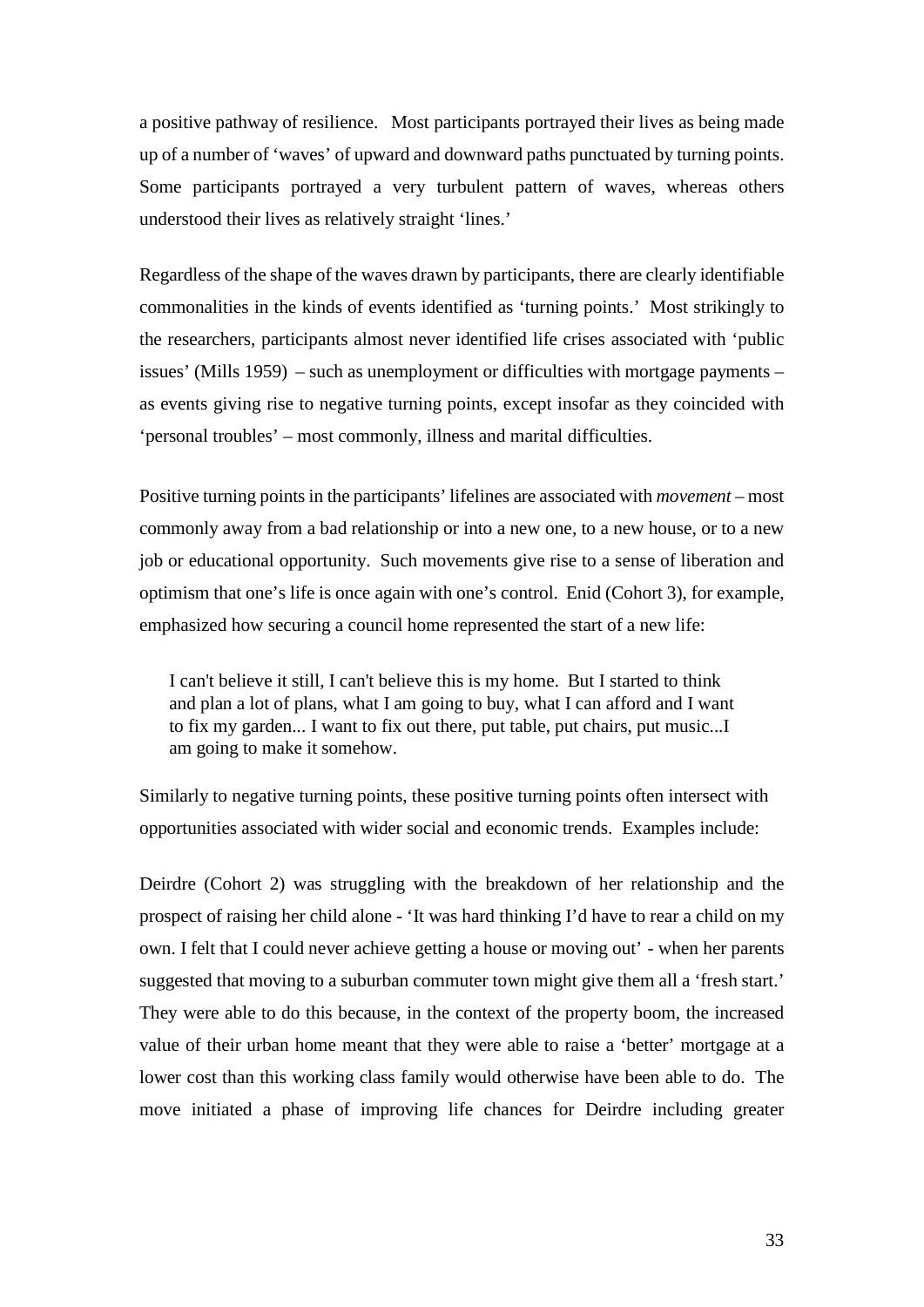independence through employment, re-unification with her partner and purchasing her own home.

Traveller Aisling (Cohort 2) identified her separation from her husband as a significant turning-point. This change represented a pivot at the heart of a series of changes initiated by Aisling herself. Having returned to Ireland at the beginning of the Celtic Tiger years in order to secure an education for her daughter that she had been denied, Aisling returned to work against her husband's wishes and secured a council home. Following the premature birth of her second child, her marriage broke down and Aisling found herself struggling to cope. At a relative's suggestion she applied for the Community Employment scheme and has never looked back, despite the recent cutbacks that mean she is no longer paid for her work: '[T]he kids...knew me and I knew them so it was brilliant, you were with kids that you knew and liked and got on with and you knew their names and they respected me and looked up to me because I lived in the area. And I loved it.'

It is interesting to note that, while the onset of illness or disability affecting either the participant or their child was frequently identified as a negative turning point, correct diagnoses of an illness or learning disability were identified as positive turning points, making possible treatment or self- understanding that enabled participants' lives to take an upward trajectory.

Aisling's turning point, described above, can also be understood as an example of a critical or 'fateful' moment, in which a change in life direction also entails a reconfiguration of identity. Such moments can be triggered by either positive or negative events, and can be associated both with upward and downward trajectories. Jack's (Cohort 2) story provides an example of how a negative critical moment reinforced a negative life trajectory. He had pushed his capacity to pay for a new home to the limit, and at first had loved the local community, joining in with local activities. However, an unpleasant incident turned his relationships with his neighbours sour, compounding the distress of feeling trapped in an unaffordable home: '[I]f I could get the money this moment and get someone to take the house off me I would go. I just hate it up there. I have no interest in the house.'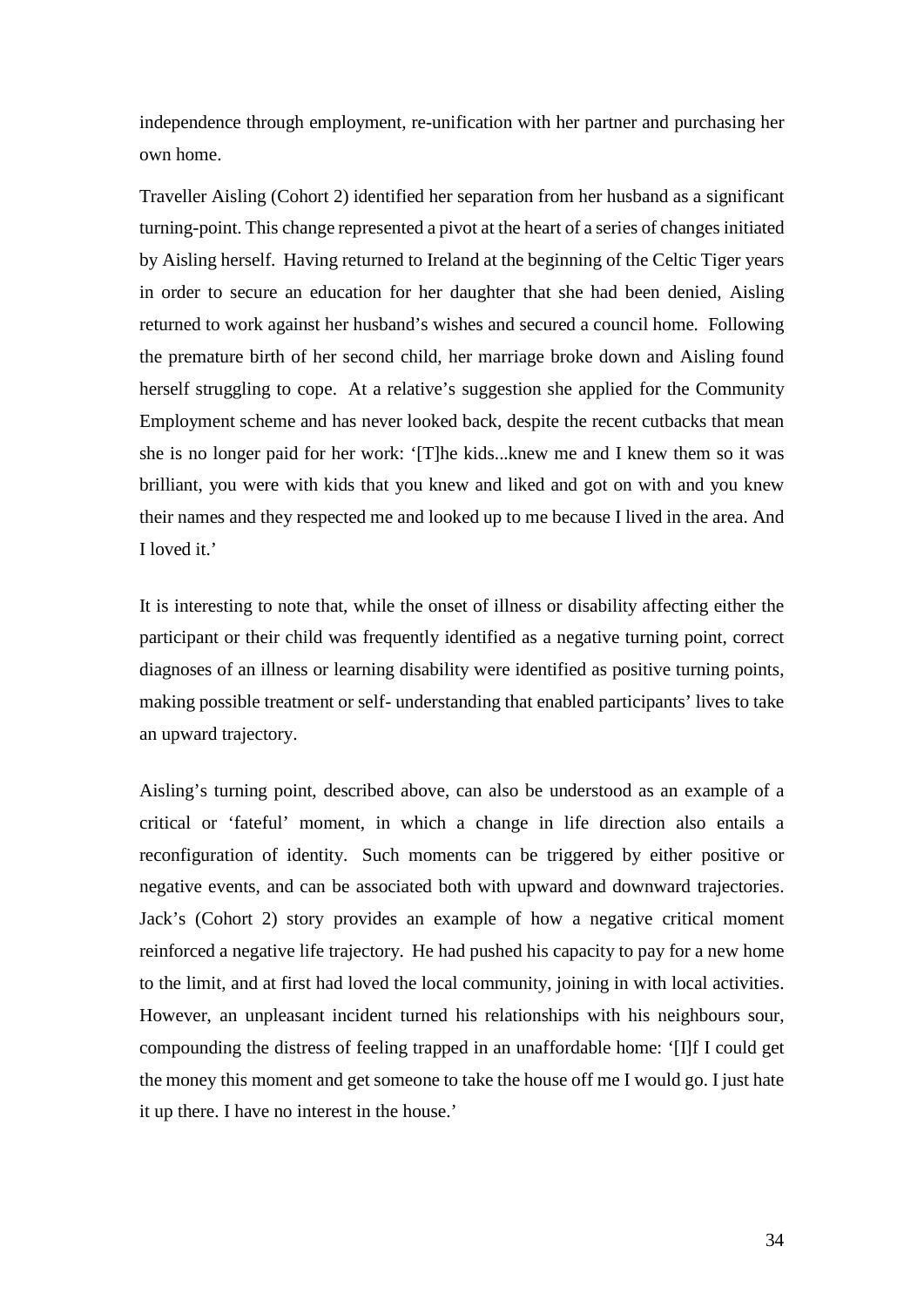By contrast, an accumulation of negative events, including ill-health, relationship difficulties and unemployment, triggered a phase in Sam's (Cohort 2) life that he called his 'awakening,' portrayed as an upward trajectory on his lifeline: 'Because there were a few things that just made me look at everything differently. I take everything apart now, even my religion, I questioned it, I picked through it and I made more sense of it than I did before.' Finally, for James (Cohort 3), becoming a father at age 17 was a positive critical moment in a young life that had hitherto been on a downward trajectory characterized by problems with school and the recent decease of one of his own parents: 'When my child was born, it was the happiest thing I'd ever felt like, it was the happiest moment in my life. Just seeing the child being born, life changed there and then.' Now James has returned to education, is hoping to find work and is putting a little bit by for his child's future.

## <span id="page-34-0"></span>**6.3.3 Analysis of impact of transitions and turning points on contemporary experience**

Our analysis of transitions, turning points and critical moments has revealed the extent to which lifepathways are impacted by how the *timing* and *sequencing* of transitions and events intersect with periods of economic adversity and opportunity. Because the RESCuE respondents were selected on the basis that they were experiencing hardship, it is not surprising that, in the main, disorderly and ill-timed transitions have been a feature of their lives. It is important to emphasize that, whilepeople are active agents in the construction of their life pathways, the 'disorderliness' and 'ill-timing'that we have identified cannot be attributed to *bad choices* on the part of participants; instead, they are principally path-dependent outcomes of attempts to negotiate difficult circumstances.

A sociological approach to resilience in the life course requires that we identify the social and institutional features that constrain or enhance peoples' capabilities to negotiate positive trajectories in spite of poorly timed experiences and transitions. Our participants' narratives reveal that persistent negative trajectories often emerge when people experience a 'perfect storm' of difficult life transitions such as relationship difficulties (at home, in the workplace or the wider community) together with ill-health and the financial challenges arising from unemployment or business failure. Ill-health,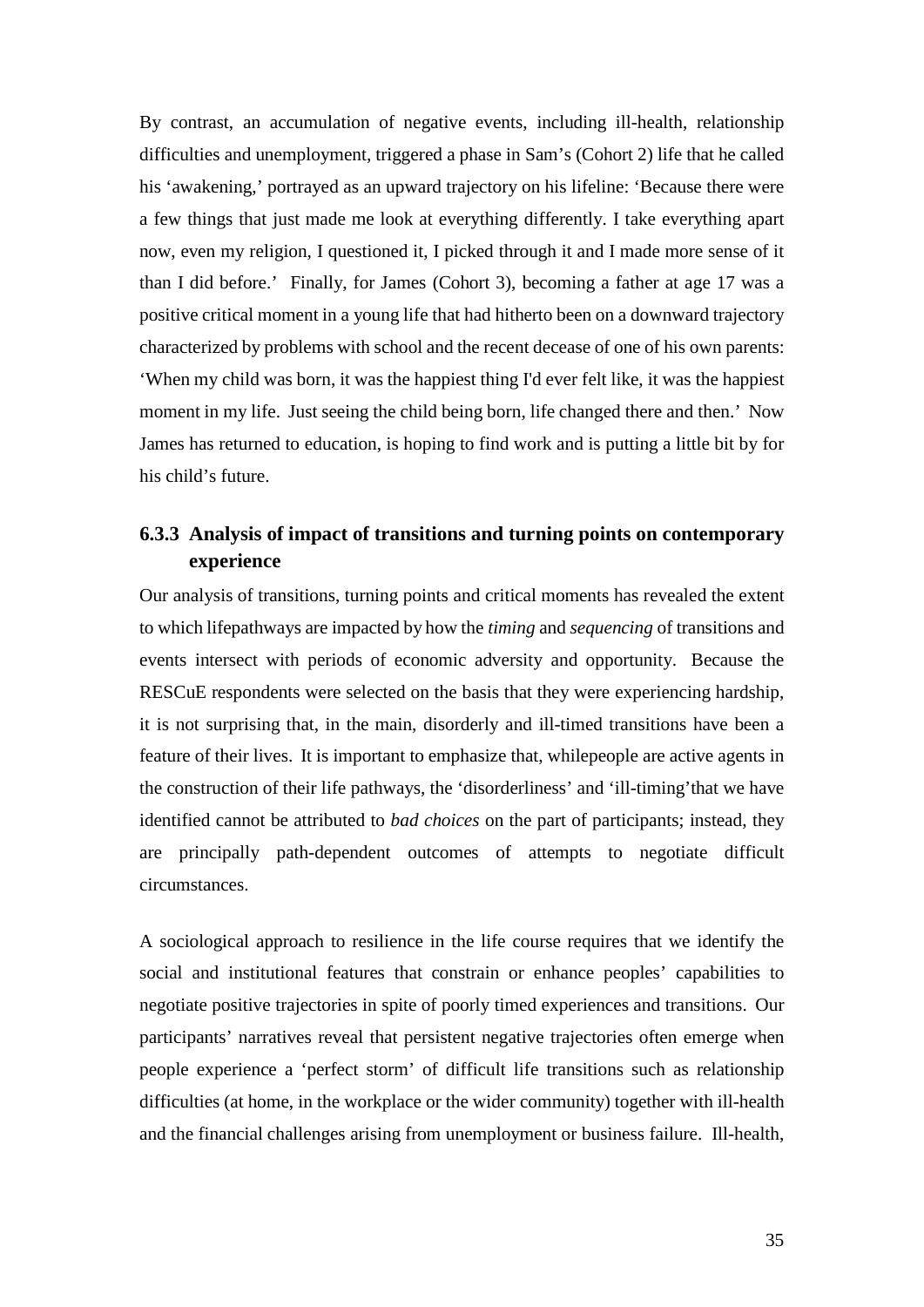in particular (either one's own or a child's), pushed many people past their capacity to cope with an accumulation of negative events.

We have also seen how some turning points become 'critical moments' in people's lives, insofar as they give rise to reconfigurations of identity that are associated with the reinforcement of either positive 'upward' or negative 'downward' trajectories. As we explore in more detail in Section 6.4 below, people's capabilities for developing positive responses to immensely challenging combinations of circumstances seem to be enabled or constrained by the intervention of institutional and informal supports at critical moments.

## <span id="page-35-0"></span>**6.4 Linked Lives**

The third principle of life course analysis refers to the ways in which people experience social change across the life span through the intimate social worlds of family, friends and others with whom they interact on a daily basis (Elder 1994, p. 6). The potential for resilience may be determined by the extent to which those experiencing adversity are able to draw on their 'linked lives' at moments of crisis, enabling them to adapt and re-direct their own lives in positive directions. In his classic article, Elder drew attention to the inter-generational dimension of the life course: 'Each generation is bound to fateful decisions and events in the other's life course' (quoted in Elder 1994, p. 6). While inter and intra-generational practices of support are often portrayed as evidence of positive social relationships, in fact when personal and economic difficulties force adults to seek exceptional help from family members, there can be negative consequences for the whole family circle.

The Irish RESCuE interviews show that people are troubled by what they perceive to be inappropriate inter-generational demands and that they strive to avoid imposing on their relatives. Seamus (Cohort 1), for example, described how he reluctantly accepted financial help from his unmarried adult children but not from those who had families of their own: '[T] hey all wanted to put in  $\epsilon$  a week but I couldn't take it from them... They didn't earn enough to live themselves.' When asked who she could call on, Jacinta (Cohort 2) acknowledged that her parents were her main source of support, but expressed the view that this shouldn't have been necessary: '[T]hey've worked all their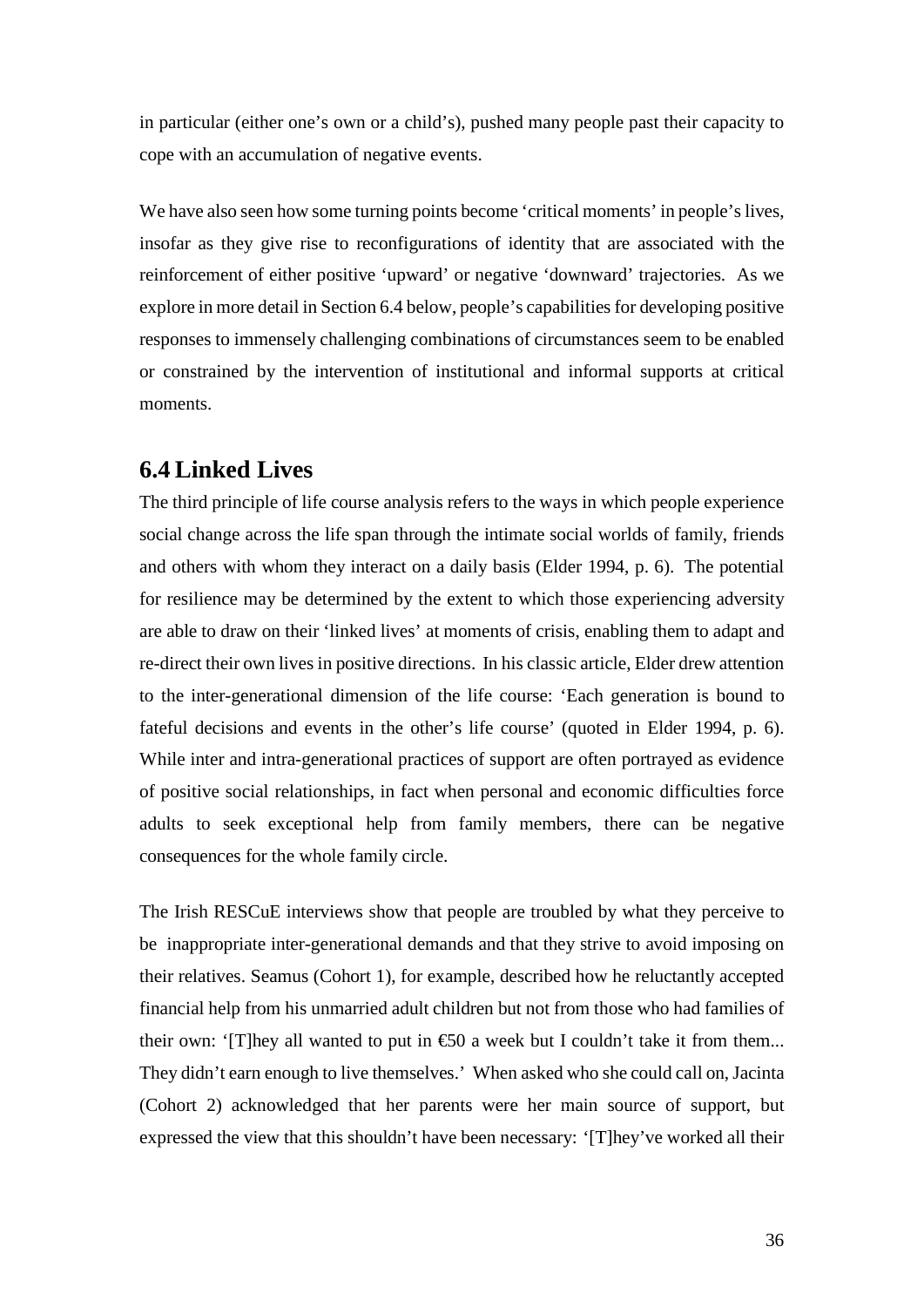lives you know, so they shouldn't really be put in a position to help their children out. They shouldn't really. But that's what the recession has done.'

People experiencing difficulty in their own household economies may also be engaged in helping others in their extended family circles. For example, in the midst of their own difficulties, John (Cohort 2) and his wife were faced with assisting her mother to adjust financially after the death of her husband. Interestingly, however, they found that this helped them cope by 'keeping them busy': '[K]eeping Mammy going, kind of helped us.' When we interviewed him, Larry (Cohort 1) and his partner and children were planning a move to live together with her parents in an attempt to assist both families to cope with debt. Cases like these reveal the janus face of kinship networks of support: on one hand they provide a 'last chance' safety net in times of hardship but on the other hand 'drawing down' such resources can compromise the welfare of the wider family circle and impact on the life chances of members of the younger generation.

Kinship relations are bound together by norms of mutual reciprocity that extend further those that link friends and neighbours: people can call on help from close family members that would not be acceptable to seek from unrelated members of their 'linked lives' and the repayment of which can be postponed further into the future. However, the RESCuE participants' reluctance to draw on kin at times of crisis reflected their awareness that by 'calling in' exceptional support on these terms they were likely to impose significant continuing strain on their extended families. They also expressed a moral aversion to drawing on such support. In this context, unexpected help from more distant relatives, with whom one did not have such strong reciprocal obligations, could play a decisive part at moments of crisis.

Seamus (Cohort 1) described how an aunt of his, who lived overseas, made a critical intervention:

During this period [she] came to visit, she came every second year. When I was really down, she could see there was something wrong, we were trying to hide it so I told her and she said holy Jesus I'll help you. So she gave us the money to pay off [the bank].

Maria (Cohort 2) described a similar intervention by her brother-in-law: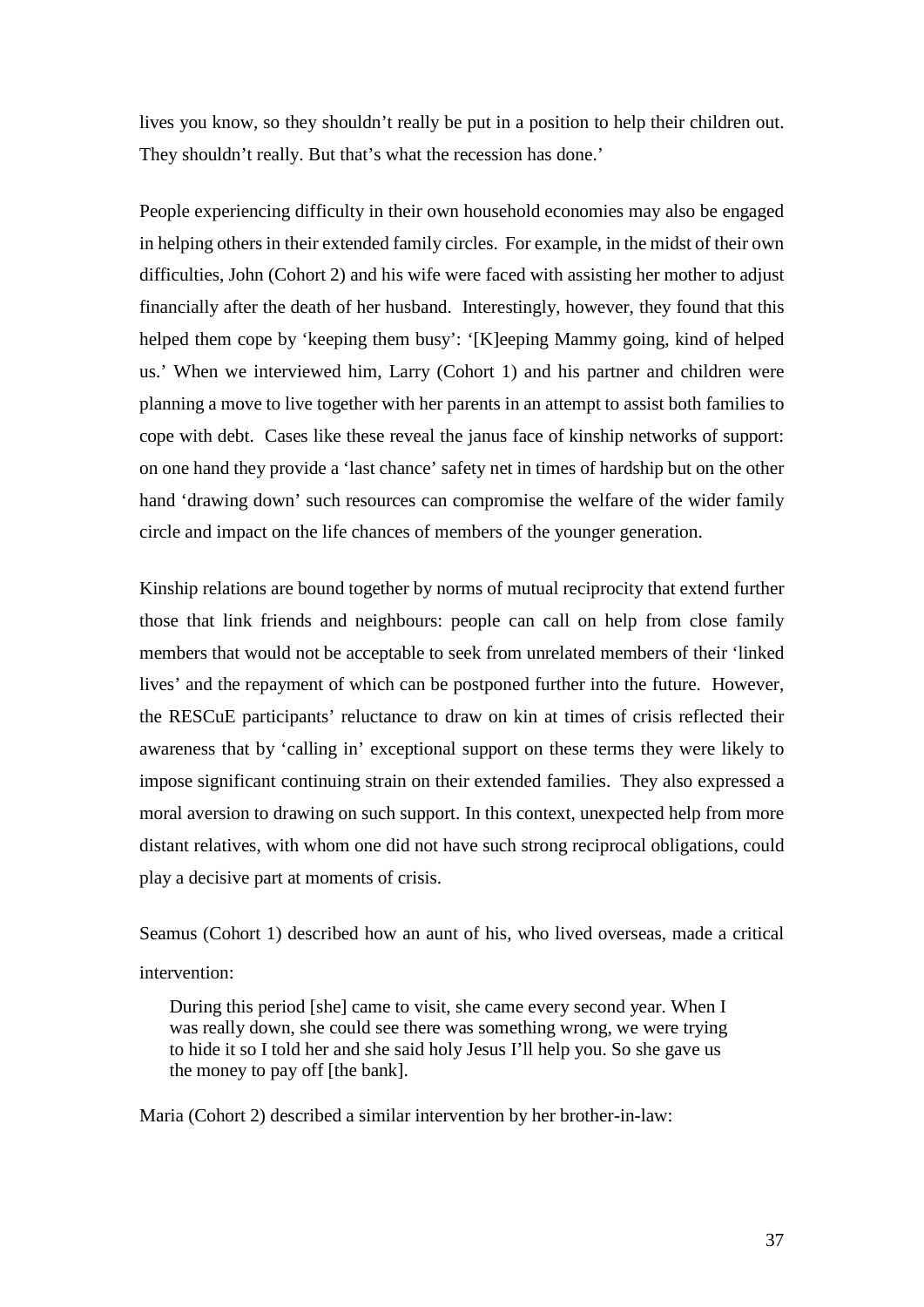He walked in and he said; 'are ye alright for Christmas?' I was mortified. He just walked in and I was mortified and I said; 'yeah'. 'Are you sure now' and I said; 'yeah, yeah, I am' and I remember he threw a roll of money down, I can't remember, I think it was two or three hundred euro and he threw the money down on the table and he says; 'don't be stuck' and he just turned on his heel and walked out. Literally. I remember I cried for ages after that.

While *material* support tended to flow across the generations, intra-generational and peer relationships – such as siblings, friends and acquaintances - appeared frequently in the narratives as sources of information about jobs, welfare entitlements and opportunities for training. It should be noted also, however, that sometimes circles of friends are not helpful. When immigrant Enid (Cohort 3) was trying to cope with the breakdown of her marriage, she also had to deal with rejection on the part of compatriots who had brought traditional values from their native country to their new home in Ireland:

You see when we was together we [were friendly] with families, you know, couples, and then when I broke up, especially the men turned their back because I am bad. Man always blame[s] woman and woman blame[s] man. So all of the families, and sometimes it is hard because if man sees the woman I don't want you to talk with her because she is bad person, she broke up and she did not. Some women are like that, so I lose a lot of friends.

Many of the interviews include bitter stories of frustrating and degrading encounters with social welfare officers and other officials, although other narratives of helpfulness on the part of officials also occur. For example, Maria (Cohort 2) and her husband discovered that they were not entitled to any unemployment benefit when their business failed because they had been self-employed. She described how, while she and her family were waiting to receive a supplementary allowance:

I think I was lucky I got my rent cut down. My rent reduced but... Interviewer: You negotiated with the council?

Interviewee: The council are great like that. Like they are very good like that. If you are struggling they will reduce it down to whatever your means are.

Just as extended kin sometimes provided unexpected assistance participants described how individual office holders – including social welfare officers, social workers, health nurses, doctors and teachers - could play a key role in providing access to vital supports at critical junctures. To give just one example, Rachel (Cohort 3) described how, when she desperately wanted to change her social housing accommodation because of how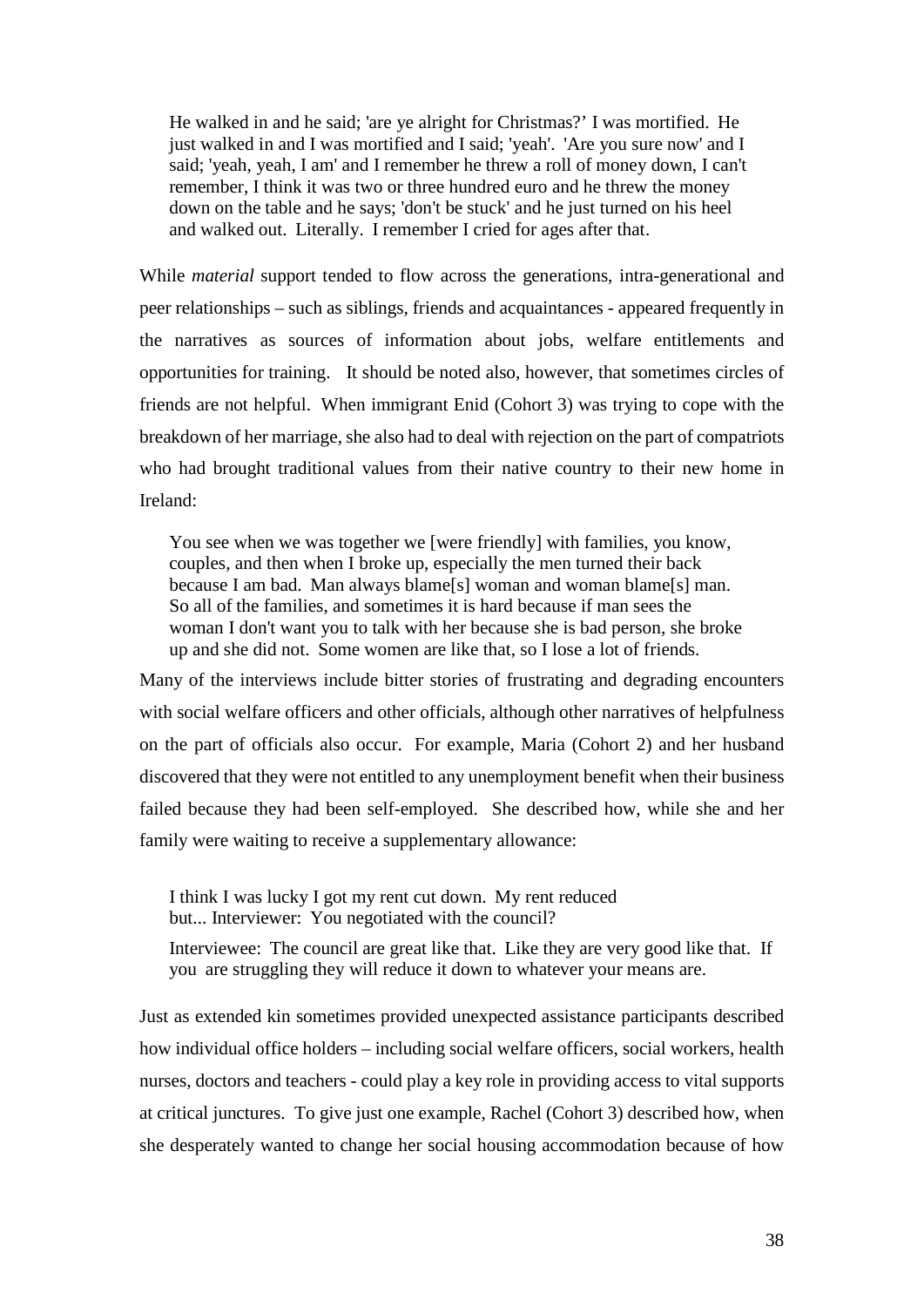badly her son was being bullied in the local community, the county council 'were not listening to me at all.' However, her doctor wrote a letter on her behalf and provided 'a big file...saying we had to get out of there as it wasn't fair on [my son].' This facilitated her family's move to a more rural setting and represented a turning point in her life.

Finally, it is important to note that charitable organizations sometimes provided essential support when all seemed lost. In a number of cases the critical intervention provided by charities took the form of expressions of compassion and understanding that enabled participants to accept the reconfiguration of their self identities associated with their need for help. This was in contrast to the feelings of humiliation and degradation that encounters with formal officialdom often elicited. For example, Larry (Cohort 1) observed that: 'I'd say two years ago the Vincent's were the first people to hear me saying we've no money. And they understood.' Similarly, Bernard (Cohort 3) described his experience with a charitable organization when he was homeless for the first time:

I drove up that morning...and all I was met by was a big smile, first day walking in. I was thinking to myself right I got a smile this is a good thing. Normally if you get a grumpy face you know you are getting someone who doesn't want to do the job at all who is only there for the wages.

#### **6.4.1 Analysis of impact of linked lives at critical moments**

Our analysis of the intersection between 'linked lives' and critical moments in the life course has shown that, while 'predictable' sources of help and support – from extended kinship networks and formal social welfare institutions – provide a kind of safety net that keep people going, within participant narratives, decisive interventions at crucial turning points appear to come from unexpected places, at least insofar as these interventions acquire significant *meaning* within individual lives. People's accounts of their experiences of social support at these moments in their lives are framed within a wider narrative of 'moral support.' While there is an acceptance that they could, and were often obliged to, draw down help from kin, participants framed this kind of support in negative terms, insofar as they were conscious of impacting on the wellbeing of their close relatives and were troubled by what they saw as the 'wrongness' of being forced as adults to rely on parents or their own adult children. Similarly,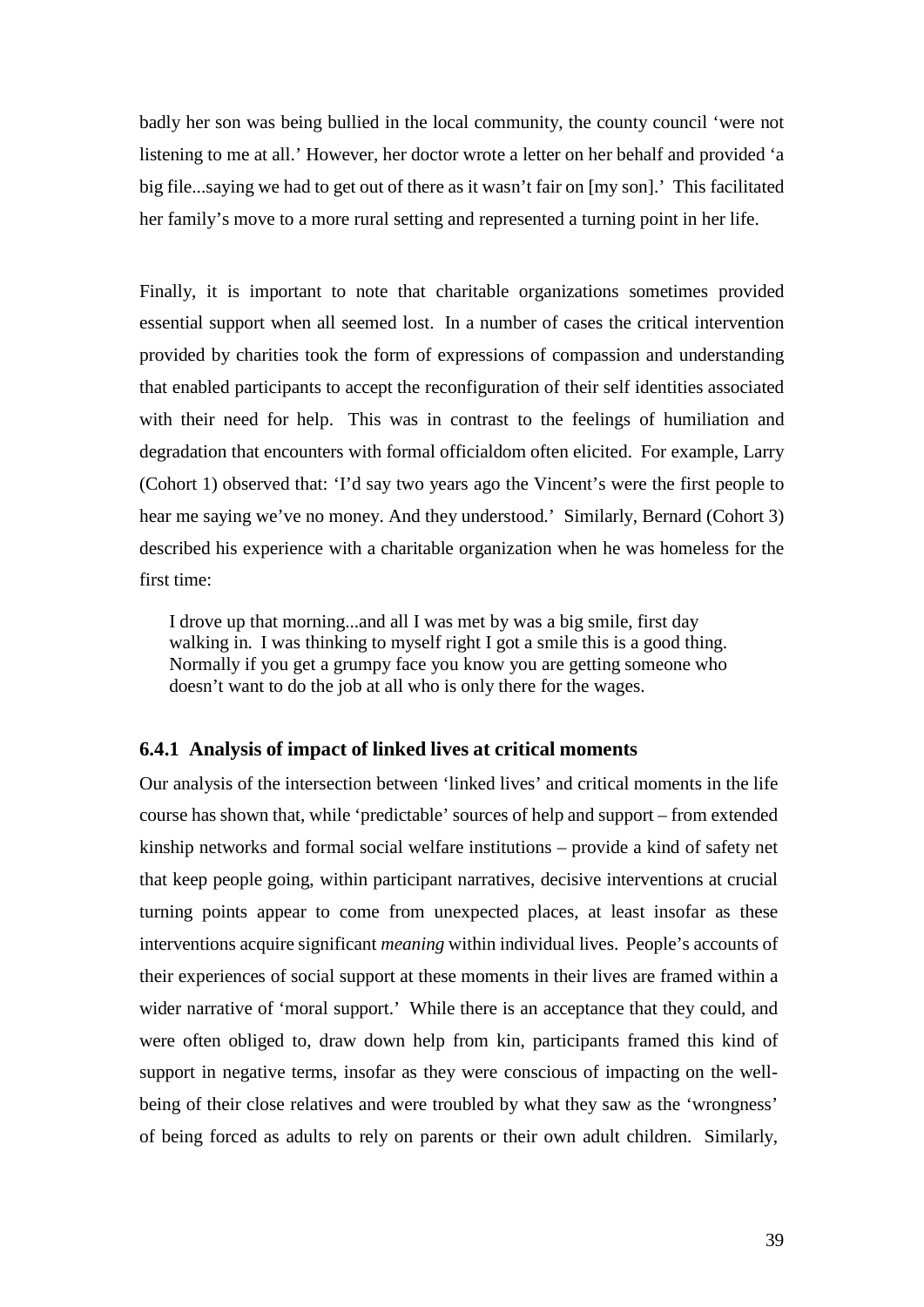encounters with official sources of welfare were distressing, not just because of the significant challenges participants faced in identifying and negotiating their rights and entitlements, but because they experienced these encounters as humiliating and degrading.

In this context, help from 'unpredictable' sources – such as more distant kin with whom one did not feel bound with ties of mutual obligation, or from public officials or charity workers who took a person interest in one's case – was credited with decisive significance in many participants' narratives. The power of these critical interventions derived from their moral framing. As unexpected, seemingly altruistic gestures, they empowered participants to reconfigure their identities in ways that enabled them to accept their new role as seekers of help – thereby promoting resilience. The analysis suggests, therefore, that personal intervention on the part of more distant, or 'weak ties' within the linked lives that make up individual's social worlds, are often a central aspect of the 'fateful moments' that redirect people's life pathways in positive directions.

## **6.5 Agency, Planning and Visions of the Future**

Perhaps the most significant contribution of the life course perspective within social science is its potential to incorporate human agency within an understanding of the relationship between biography and history. 'Within the constraints of their world,' wrote Elder (1994, p. 6), 'people are planful and make choices that construct their life course.' People's capacity – and belief in the possibility – of making future plans is an essential dimension of resilience. The constraints that shape that capacity derive from the structural and institutional aspects of people's social and economic environment that form the usual focus of sociological analysis. However, biographical analysis also draws our attention to the ways in which past experience and life course stage also shape, not only people's capacities to make choices but also how they perceive and construct those capacities.

#### <span id="page-39-0"></span>**6.5.1 Participant understanding of life trajectories by cohort**

Within the RESCuE interviews, people's accounts of their understandings of their own life trajectories and their 'planfulness' for the future were fundamentally shaped by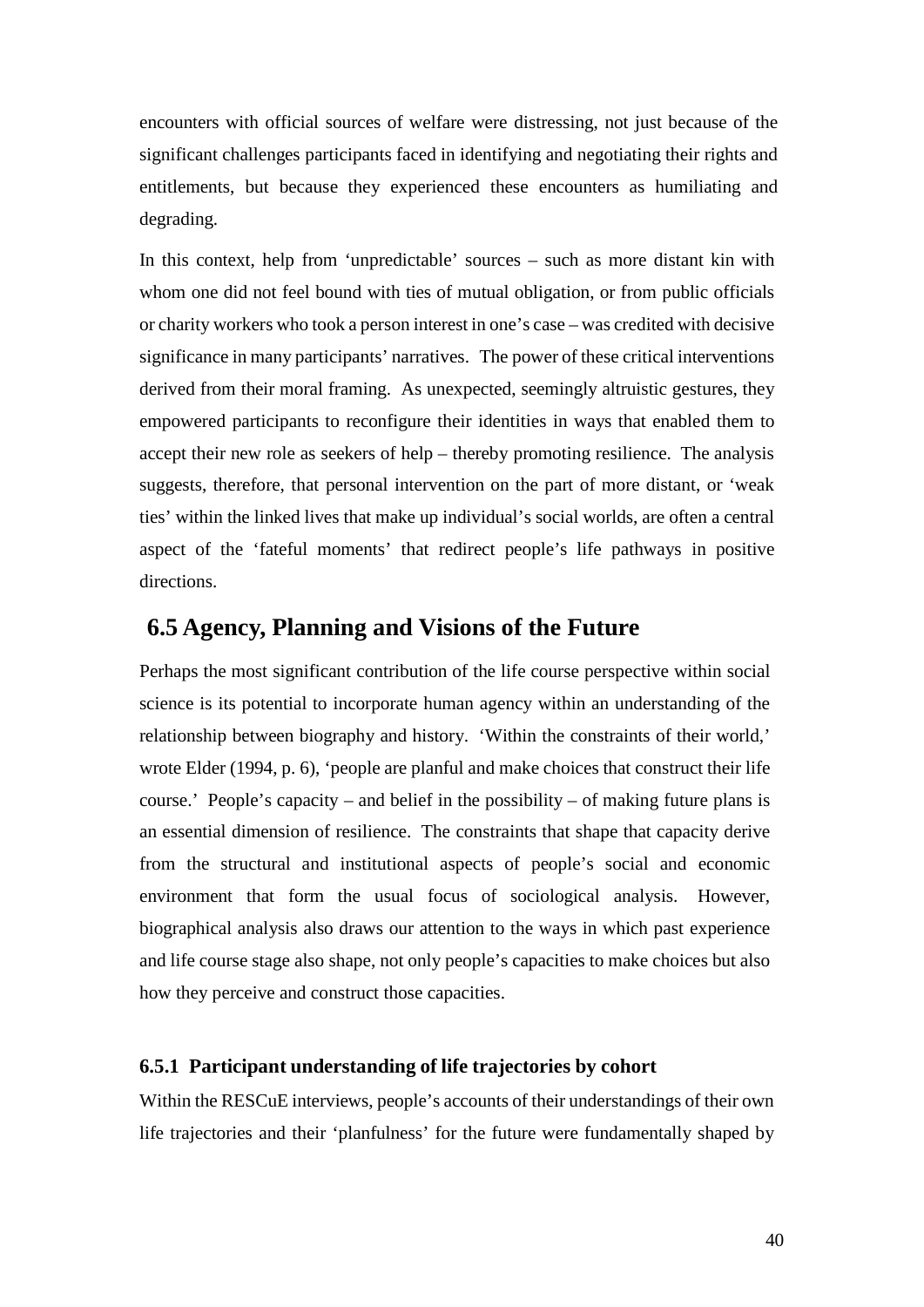their year of birth and life course stage. As we described in **Section 3.2** above, participants born in the late 1940s and fifties were approaching retirement and their families were maturing at the time of interview. Reflecting on their own life paths through 'two recessions and a boom' they articulated regret at the loss of past hopes and expectations but also a certain level of acceptance of where they were without any expectation of change in the future: as Nora observed: '[I]t just seems that bit harder to get yourself kick started again.' Seamus expressed the mixed feelings of participants within this cohort rather well:

[W]e never thought this was going to happen, I never thought that I'd see my children emigrate, I thought I was doing all the emigrating, I was doing all that so that my children wouldn't have to do it but this is just getting worse and worse and worse.

[...]

Things are OK, we're OK, just stop worrying. But it just doesn't fit in with my plans, my plans were at 60: mortgage free. But at the end of the day, it's not the end of the world. So I've just got to get me head around that, which I'm gradually doing.

As we saw earlier, participants born in the 1960s and seventies were within a cohort of Irish people who experienced the most economic stress as a result of the recession, at least in part because their families are still comparatively young (and they may also be caring for older family members). Perhaps in consequence, they exhibited considerably more anxiety about their future lives, together with doubts about their potential to shape them. Those who were unemployed expressed fears that they would never find work again while others who were in high mortgage debt doubted whether they would ever be able to escape from their situation:

But you have to think…will I ever get a job with job security like that again? I'm not sure. I don't think I will. (Jacinta)

[R]ealistically I would like just to get out of [Ireland] altogether because there no future here for the kids at all. There is absolutely no future for them in this country and if I had a way I would. (Jack)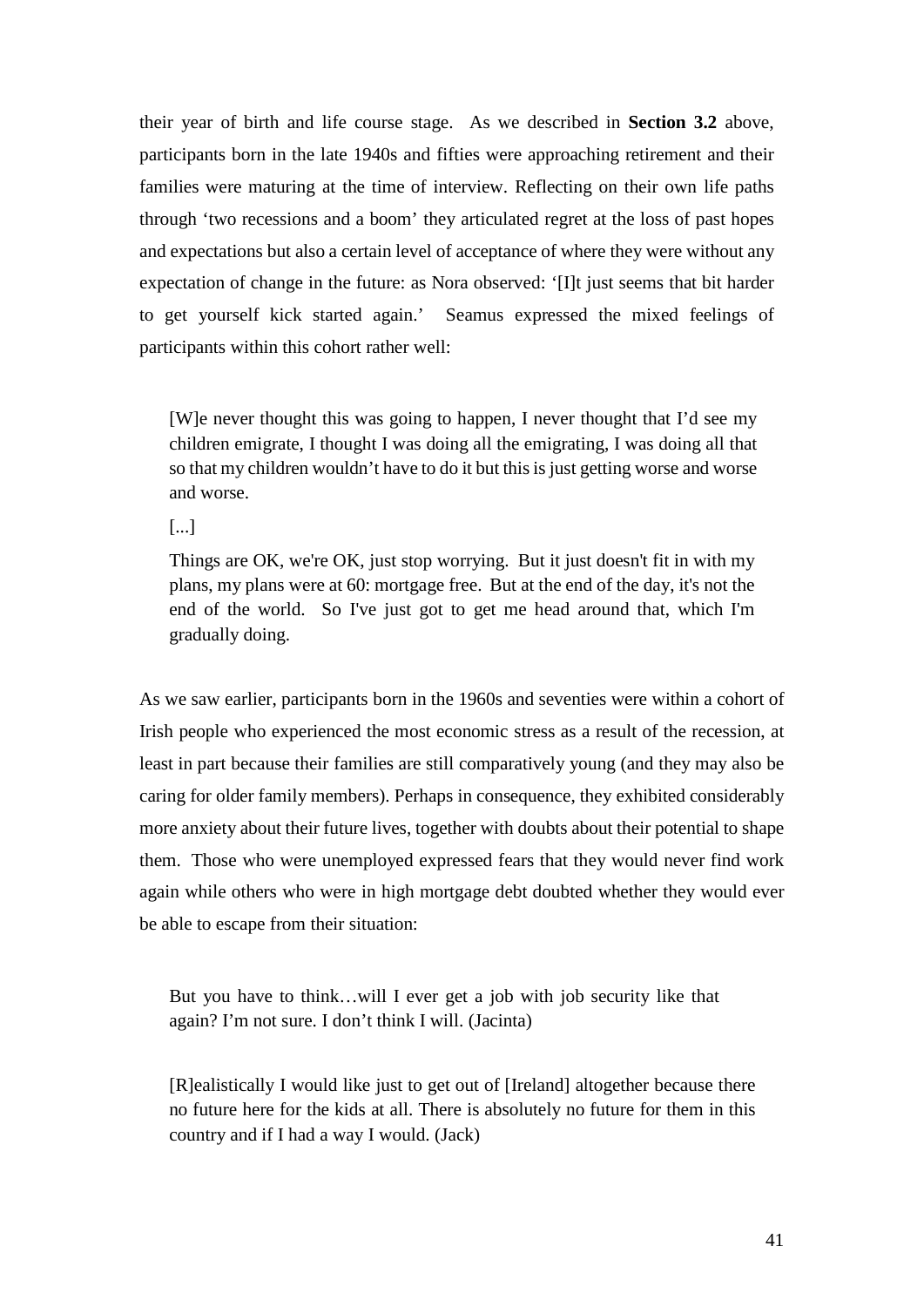At my age now I don't know would I get work. I'd love to be able to maybe go back to getting educated a bit better. Although I don't know if I'd have the brain for it at the moment. (Aisling)

Regret at their limited educational attainment and a strong desire to encourage their children to go further is a common theme within this cohort. This forms part of a broader sense of responsibility towards their children's future:

We're pushing everything to keep the kids right and that's the main thing. If you keep the family right everything else should fall into place. (John)

In contrast to the two older cohorts, the younger participants in the RESCuE study were comparatively hopeful for the future, perhaps because of a feeling that the recession hadn't really 'hit' them (Lorraine). Those at the older end of this cohort, who had already started their families, articulated a sense that they had reached adulthood during a 'heady' time of excess prosperity: '[W]e had the best of money. We were on great money but you didn't realise that things were going to get so hard (Nancy). By contrast, younger participants, who were about to embark on this transition in the immediate wake of the recession, noted how their parents struggled but expressed a quiet level of confidence in their own capacity to achieve relatively modest life goals:

Hopefully with [my training], get a really good job, get a nice house and then hopefully be in a stable relationship and hopefully have at least one child and it is kind of like I don't really wants kids unless I have a really good job so I am not struggling. (Lisa)

But I don't mind as long as I'm progressing, do you know what I mean? If I have to struggle [in my training course] at least I'll be getting on in life sort of thing, do you know? Getting somewhere with myself. So I don't really mind but sure it's going to be tough, but sure it's always going to be tough isn't it? Can't be feeling sorry for yourself the whole time. (Ben)

#### <span id="page-41-0"></span>**6.5.2 Analysis of participant understanding of life trajectories**

If we were to summarize the variation in participant understandings of their life trajectories and 'planfulness' for the future across the three cohorts in the Irish RESCuE study as motifs, they would be *disappointed resignation*, *frustrated anxiety* and *modest*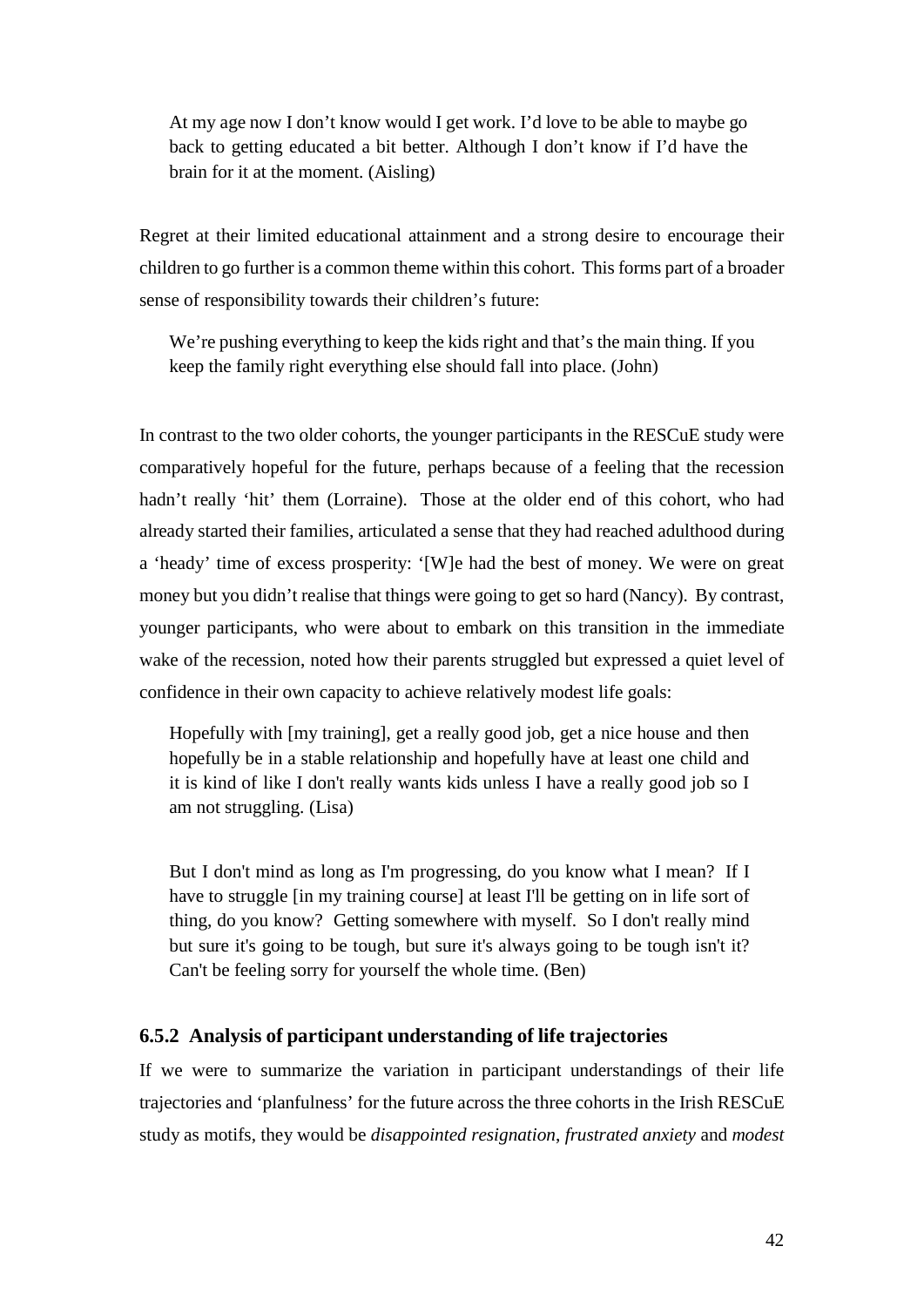*hope*. Of course, these differences can be attributed, in part, to life stage. People's understandings of their pasts and their approaches to their futures are governed by their perceptions of the time they have left and the degree to which they bear responsibility for the futures of others. It is interesting to note, nevertheless, that whereas social scientific analyses concerned about the accumulation of disadvantage across the life course emphasize the objective risks to younger people's futures, our focus on resilience leads us to consider how people's evaluations of their past trajectories affects their perceived ability to plan or change the direction of their lives.

In this context, it is notable that the recession appears to have had the most significant negative effects, not on the youngest cohort reaching adulthood, but on those in the 'middle years,' who perceive themselves to have greater responsibility for promoting the well-being of future generations. This is consistent with recent quantitative analysis suggesting that, when multiple forms of economic stress are taken into account, Irish citizens within this age category may have suffered more. Our qualitative research shows that there is a risk that this group of people may become a 'lost generation' – with follow-on consequences for their children – if they are unable to regain a sense of purpose and hope in their lives.

A third, significant finding from our consideration of participants' understandings of their past and future lives, is the extent to which people *think inter-generationally*. Across all three cohorts, people evaluate their lives not just in terms of their own hopes and aspirations, but in terms of their positions and obligations within inter-dependent sets of familial relationship.

## **6.6 Conclusion**

A biographical and longitudinal perspective enhances our understanding of citizens' varying capacities for resilience in the context of the crisis, through an analysis of how life course characteristics – including birth cohort and family life stage – intersect with structural disadvantage, past experiences of adversity and the timing of life transitions and events leading to different pathways through life. By adopting a qualitative approach, the RESCuE study provides additional insights on how people adapt to adverse transitions and engage in life planning. In particular, it yields rich data on the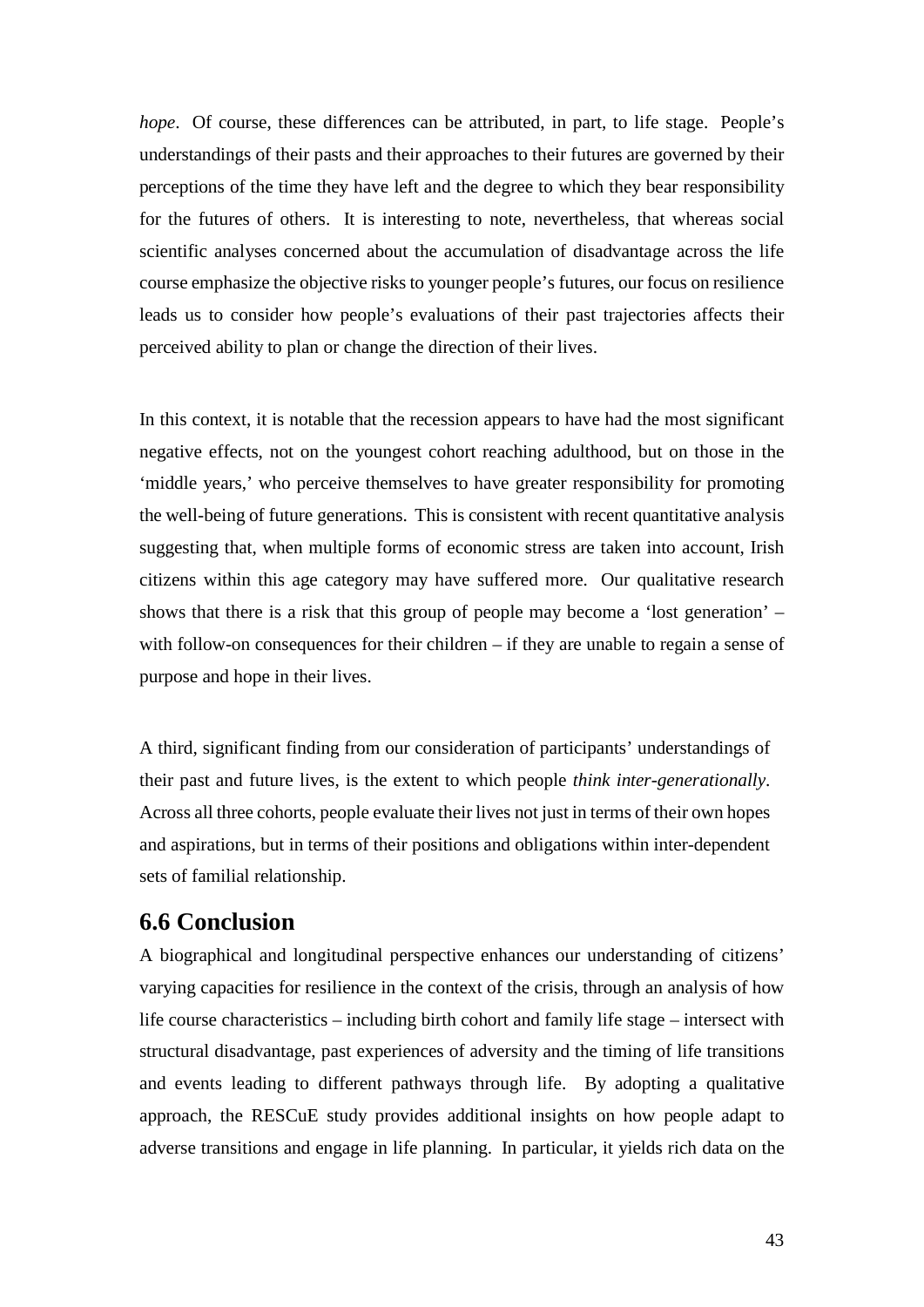complex processes surrounding turning points in the life course, providing essential information for understanding how such 'critical moments' give rise to positive or negative trajectories.

This report examined varying biographical and longitudinal aspects of resilience in Ireland across three broad cohorts of participants in the RESCuE project: those born during a period of economic stagnation in the late 1940s and 1950s; those born during a period of comparative economic growth during the 1960s and seventies; 'millennials' born during the 1980s and nineties, a period characterized by rapid change in social and cultural values but also by widely fluctuating economic fortunes (from bust to boom and back again). Our analysis showed that participants in each of these cohorts experienced the Great Recession differently, partly because of the different contexts in which they grew up, but also because of the different family life stages at which they encountered the current crisis. Consistent with recent quantitative evidence, we found that those in the middle cohort (aged in their thirties and forties) felt the negative consequences of the recession most keenly, partly because they were more likely to have children and other dependents, but also because they had entered adulthood and early family formation during a period of social and economic optimism, with greatly enhanced opportunities for social mobility that were subsequently dashed.

Our analysis of the life timing of transitions and events in participants' lives revealed a pattern of 'untimely' and 'ill-timed' transitions, consistent with the comparatively disadvantaged social origins of all participants across each of the three cohorts. However, the analysis also showed that poor timing in and of itself does not determine poor outcomes across the life course. 'Untimely' transitions - such as births outside marriage - or 'ill-timed' life choices - such as when to start a business or borrow money to purchase a home - can be negotiated and overcome within individual lives. However, our analysis revealed than when people encounter a 'perfect storm' bringing together poor timing and unexpected adverse events, most notably ill-health, the challenges of overcoming them can sometimes prove too great.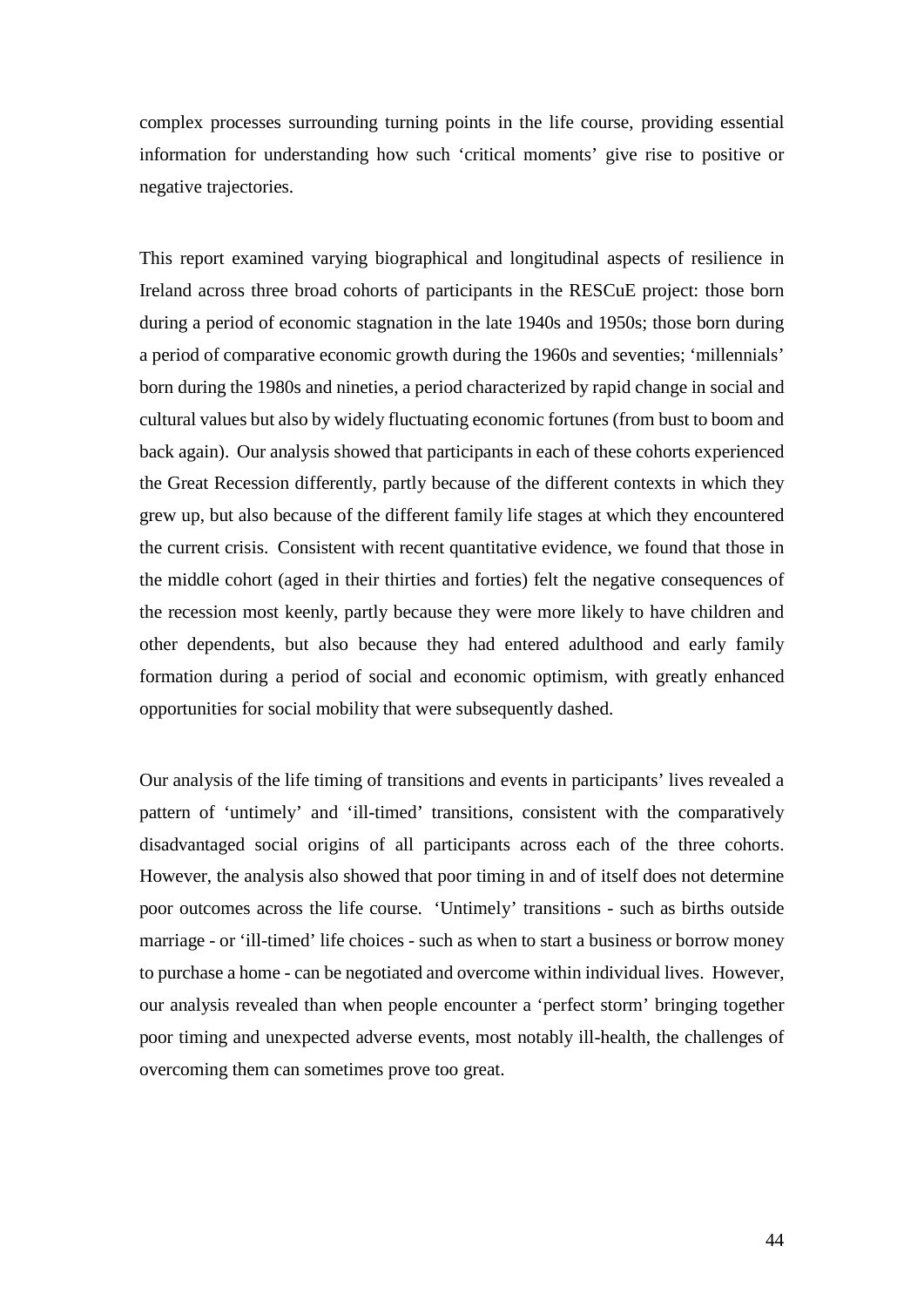The potential for resilience at such critical moments may be greatly enhanced by the extent to which people are able to draw on their networks of 'linked lives' for support. We found that, contrary to our expectations, close kinship ties proved problematic sources of help for many participants, partly because they were fearful of imposing hardship on their near relatives but also because they rejected what they believed to be inappropriate flows of help across the generations. Instead, unexpected forms of help from more distant relatives or office-holders (such as doctors, teachers, public officials or charity workers) appeared as more decisive interventions in participant narratives.

Such interventions appear to have acted as turning points insofar as they empowered people to reconfigure their identities as recipients of help.

Finally, we found considerable differences across the three cohorts with respect to understandings of their life trajectories and their visions of the future. The oldest group, aged in their fifties and sixties, expressed *disappointed resignation* that having weathered the recession of the 1980s when they were raising their own families, their material circumstances were lessthan they had hoped for as they approached retirement. The youngest group, aged in their late teens and twenties, were *modestly hopeful* for their own futures. By contrast, the middle cohort of participants, aged in their thirties an forties expressed *frustrated anxiety*. This group was most fearful about the future, most doubtful about their own ability to transcend their circumstances and angriest about the impact of the recession on their lives.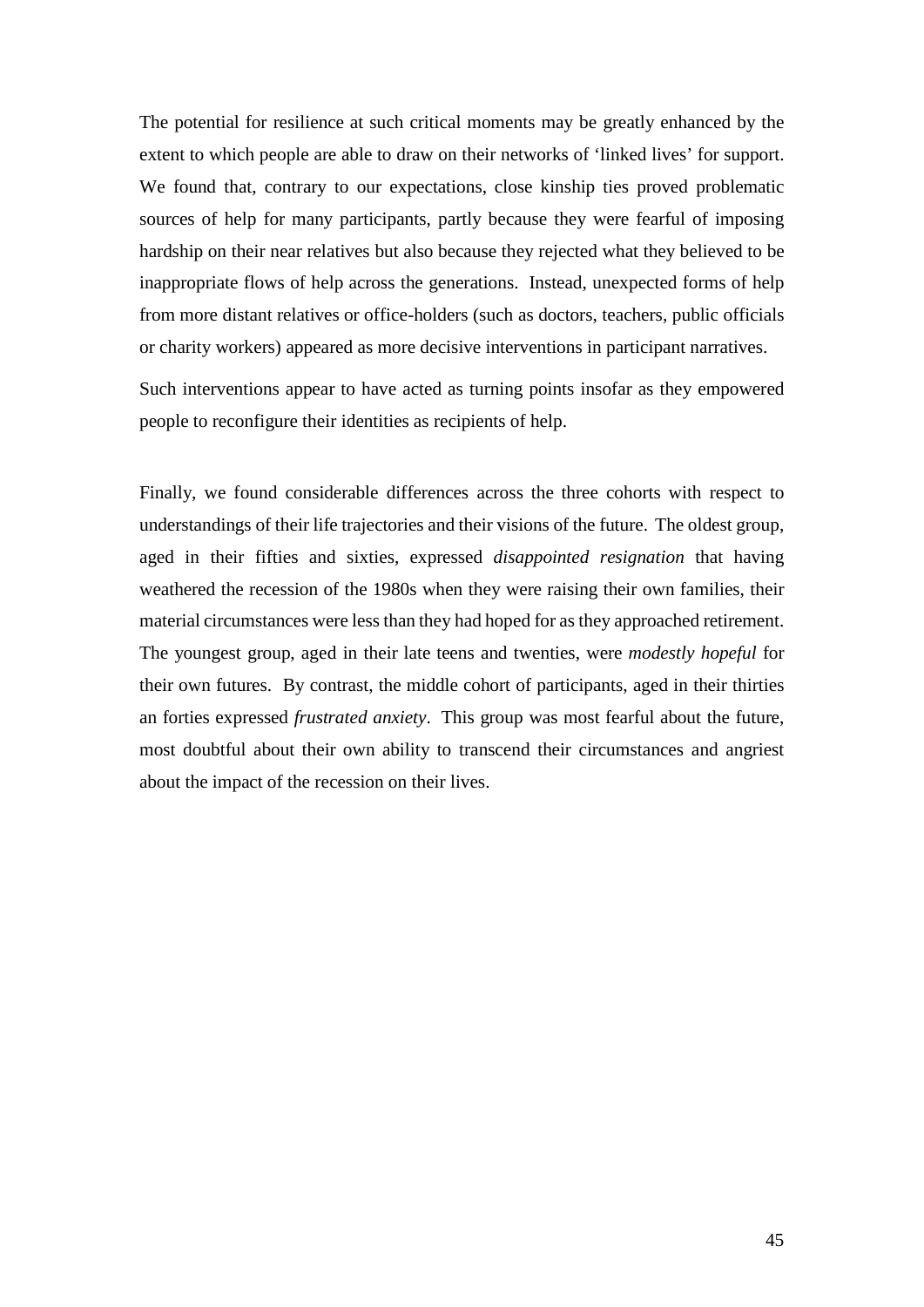## <span id="page-45-0"></span>**References:**

Breen R., D.F. Hannan, D.B. Rottman and C.T. Whelan. 1990. Understanding Contemporary Ireland: State, Class and Development in the Republic of Ireland. London: Macmillan.

Byrne, Delma and Emer Smyth. 2010. *No way back? The dynamics of early school leaving in Ireland.* Dublin: Liffey Press and Economic and Social Research Institute.

Cherlin, Andrew. 2004. 'The deinstitutionalization of American marriage.' *Journal of Marriage and Family* 66, 4: 848-861.

Coleman, D. 1992. The demographic transition in Ireland in international context. In J.H. Goldthorpe and C.T. Whelan eds. *The Development of Industrial Society in Ireland*. Oxford: The British Academy.

Cousins, Melvin. 2005. Explaining the Irish Welfare State: An Historical, Comparative and Political Analysis. Lampeter: Edwin Mellen Press.

Dagdeviren, Hulya, Matthew Donoghue and Markus Promberger. 2016. 'Resilience, hardship and social conditions.' *Journal of Social Policy* 45, 1: 1-20.

Elder, Glen, Jr. 1994. 'Time, human agency and social change: perspectives on the life course.' *Social Psychology Quarterly* 57, 1: 4-15.

Fahey, Tony. 1998. "Family Policy in Ireland: A Strategic Overview." pp. 384-403 in Commission on the Family, *Strengthening Families for Life: Final Report to the Minister for Social, Community and Family Affairs*. Dublin: Stationery Office.

Fahey, Tony, Patricia Keilthy and Eva Polek. 2014. *Family relationships and family well-being. A study of the families of nine-year olds in Ireland.* Dublin: Family Support Agency and U.C.D.

Fahey, Tony and Richard Layte. 2007. Family and sexuality. pp. 155-174 in T. Fahey, H. Russell and C.T. Whelan, eds. *Best of Times? The Social Impact of the Celtic Tiger.* Dublin: Institute of Public Administration.

Fahey, Tony, Helen Russell and Emer Smyth. 2000. Gender equality, fertility decline and labour market patterns among women in Ireland. pp. 244-267 in B. Nolan, P.J. O'Connell and C.T. Whelan, eds. *Bust to Boom? The Irish Experience of Growth and Inequality*. Dublin: Institute of Public Administration.

Fouarge, Didier and Richare Layte. 2005. 'Welfare regimes and poverty dynamics: the duration and recurrence of poverty spells in Europe. *Journal of Social Policy* 34, 3: 407-426.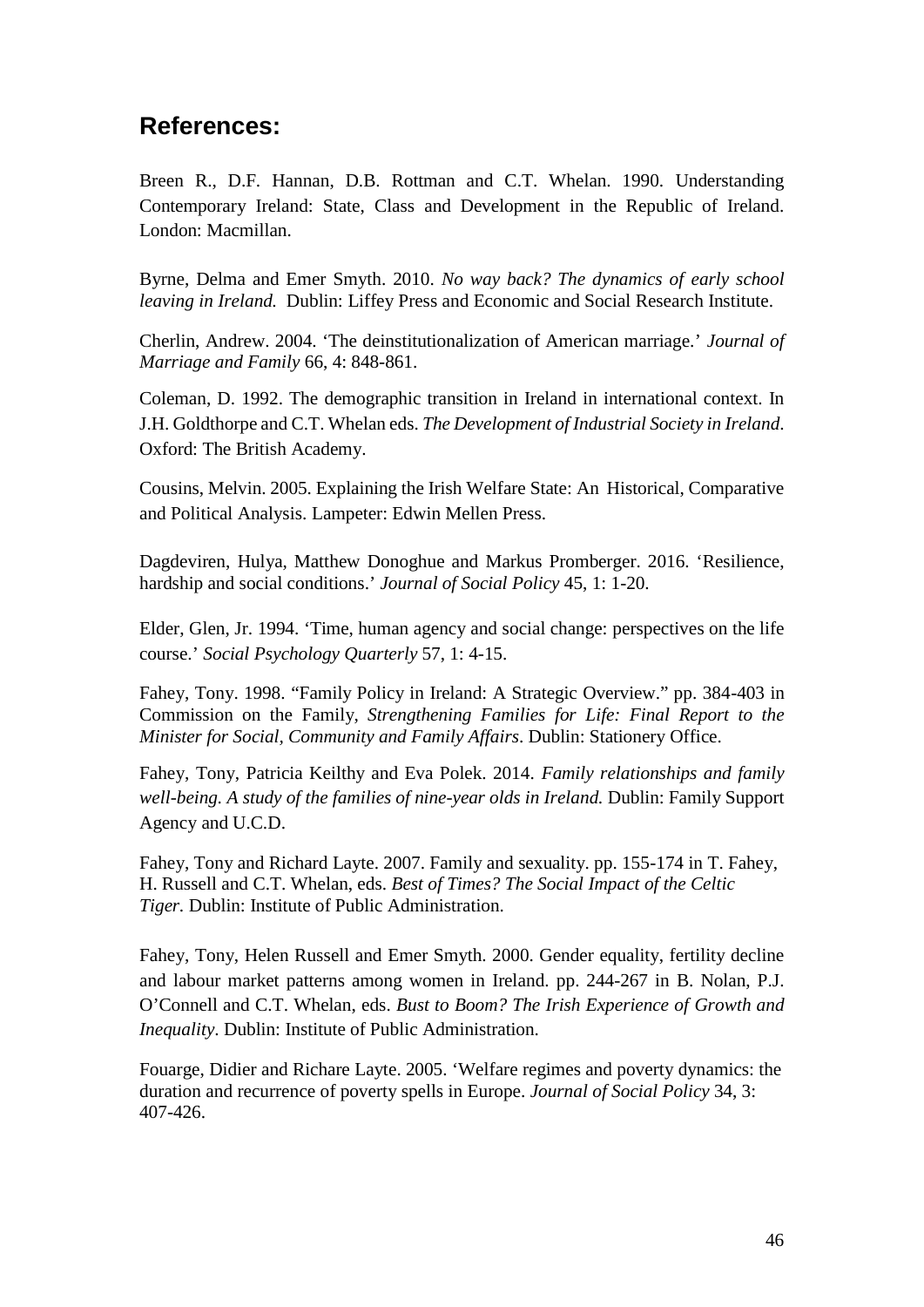Furstenberg, Frank F. Jr. 2013. 'Transitions to adulthood. What we can learn from the west.' *Annals of the American Academy of Political and Social Science* 646, 1: 28-41.

Gerlach-Kristin, Petra. 2013. 'Younger and older households in the crisis.' Economic and Social Research Institute Research Note, Spring Quarterly Economic Commentary. Available online at: https:/[/www.esri.ie/pubs/RN20130104.pdf](http://www.esri.ie/pubs/RN20130104.pdf)

Garvin, T. 2004. Preventing the Future: Why was Ireland so poor for so long? Dublin: Gill and Macmillan.

Gray, Jane. 2010. 'Poverty and the Life Cycle in Twentieth Century Ireland: Changing Experiences of Childhood and the Transition to Adulthood.' *Combat Poverty Agency Research Working Paper Series* 10/04. Dublin: Combat Poverty Agency.

Gray, Jane, Ruth Geraghty and David Ralph. 2016. *Family rhythms. The changing textures of family life in Ireland.* Manchester: Manchester University Press.

Gray, Jane and Aileen O'Carroll. 2012. 'Education and class formation in  $20<sup>th</sup>$  century Ireland: a retrospective qualitative longitudinal analysis.' *Sociology* 46, 4: 696-711.

Giddens, Anthony. 1991. *Modernity and self identity. Self and society in the late modern age.*

Stanford: Stanford University Press.

Halpin, B. and C. O'Donoghue. 2004. 'Cohabitation in Ireland: evidence from survey data.' *University of Limerick Department of Sociology Working Paper, Number WP2004-01*, <http://www.ul.ie/sociology/pubs/>

Hannan, D. and P. Commins. 1992. "The Significance of Small-scale Landholders in Ireland's Socio- economic Transition." Pp. 79-104 in J.H. Goldthorpe and C.T. Whelan, eds. *The Development of Industrial Society in Ireland*. Oxford: The British Academy.

Hearne, Rory. 2016. 'Inequality and the millennial generation.' Progressiveeconomy@tasc, 1<sup>st</sup> April. Available online at: [http://www.progressive](http://www.progressive-economy.ie/2016/04/inequality-and-millennial-)[economy.ie/2016/04/inequality-and-millennial-](http://www.progressive-economy.ie/2016/04/inequality-and-millennial-) generation.html

Holland, Janet and Rachel Thomson. 2009. 'Gaining perspective on choice and fate. Revisiting critical moments.' *European Societies* 11, 3: 451-469.

Laub, John H. and Robert J. Sampson. 1993. 'Turning points in the life course: why change matters to the study of crime.' *Criminology* 31, 3: 301-325.

Layte, Richard and Christopher T. Whelan. 2000. The rising tide and equality of opportunity: the changing class structure. pp. 90-108 in B. Nolan, P.J. O'Connell and C.T. Whelan, eds. *Bust to Boom? The Irish Experience of Growth and Inequality*. Dublin: Institute of Public Administration.